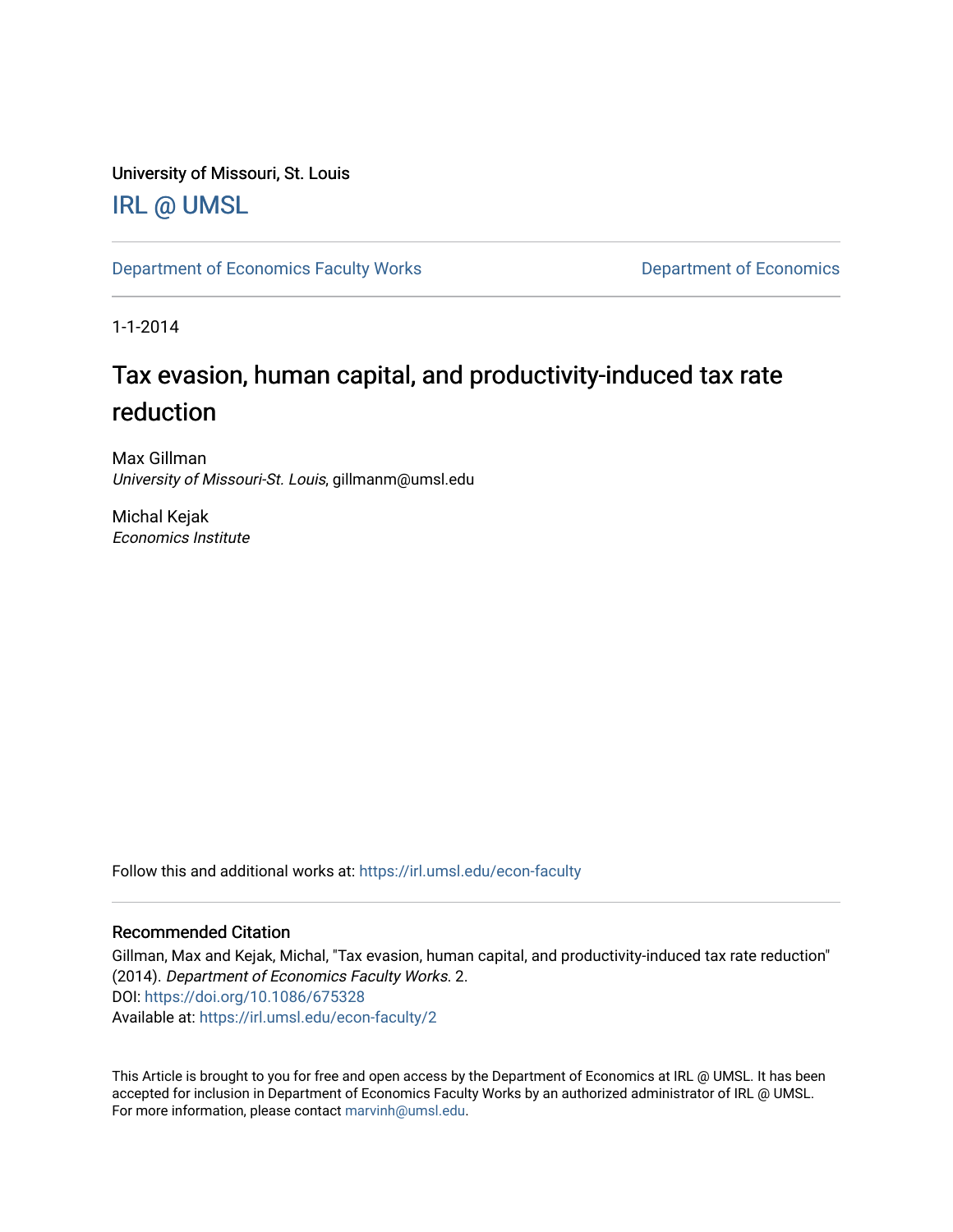## **[University of Missouri-St. Louis](http://www.umsl.edu)**

**[From the SelectedWorks of Max Gillman](https://works.bepress.com/max-gillman/)**

Spring 2014

# Tax Evasion, Human Capital, and Productivity-Induced Tax Rate Reduction

Max Gillman, *University of Missouri-St. Louis* Michal Kejak, *CERGE-EI*



Available at: <https://works.bepress.com/max-gillman/44/>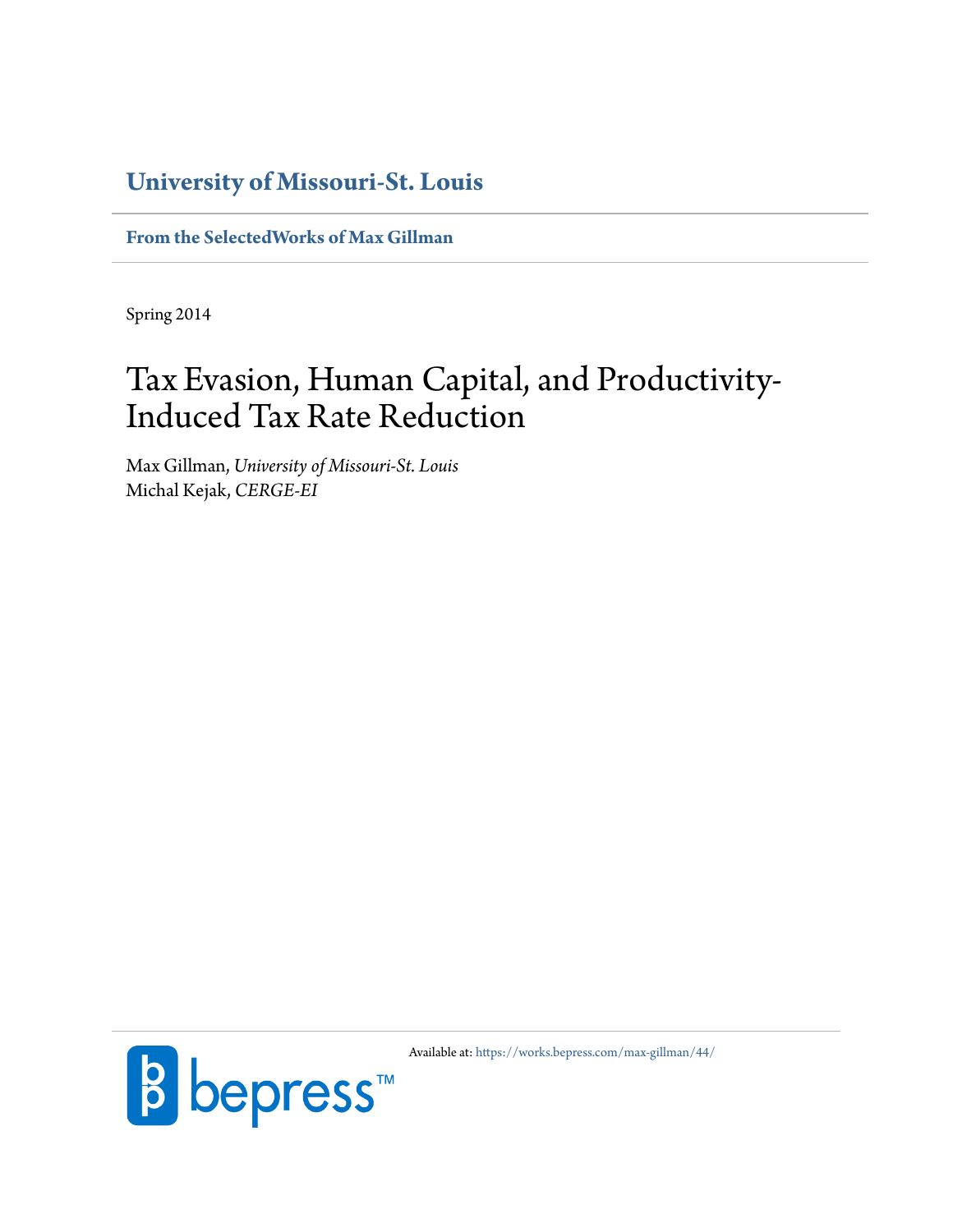### Tax Evasion, Human Capital, and Productivity-Induced Tax Rate Reduction

Max Gillman

University of Missouri at St. Louis, Center for Economic Research and Graduate Education—Economics Institute, and Institute of Economics, Hungarian Academy of Science

Michal Kejak

Center for Economic Research and Graduate Education—Economics Institute

Growth in the human capital sector's productivity explains in part how US postwar growth and welfare could have increased while US tax rates declined. Modeling tax evasion within an endogenous growth model with human capital, an upward trend in goods and human capital sectors gradually decreases tax evasion and allows for tax rate reduction. Using estimated goods and human capital sectoral productivities, the model explains 30 percent of the actual decline in a weighted average of postwar US top marginal personal and corporate tax rates. The productivity increases are asymmetric in a fashion related to that of McGrattan and Prescott.

#### I. Introduction

It is well known that postwar US top marginal personal and corporate income tax rates have trended downward while US government revenue as a proportion of GDP has remained stable. Figure 1 (solid line) shows that a weighted average of the top US marginal personal  $(x's)$  and corporate (squares) income tax rates fell from 75 percent to 35 percent from 1951 to 2012. Figure 1 also shows that federal tax revenue as a per-

We thank Szilard Benk and Ceri Davies for research assistance and P. Basu, Toni Braun, R. Bohacek, D. Cziraky, S. Dhami, J. Den Haan, J. Foreman-Peck, M. Gervais, T. Holmes, B. Jeong, A. Al-Nowaihi, C. Nolan, M. Ravn, V. Polito, C. Thoenissen, S. Vinogradov, and the referees and editor of this Journal for comments. We are grateful for seminars at the Center for Economic Research and Graduate Education in Prague, Vienna Institute for International Economic Studies, Koc University, Cardiff University, and conferences at the National Bank of Slovakia, Centre for Dynamic Macroeconomic Analysis at St. Andrews, Brunel University, Society for Economic Dynamics in Vancouver, Institute for Advanced Studies in Vienna, and European Economic Association in Gothenburg; research support of the World Bank Global Development Network, Institute for Advanced Studies, and Czech Science Foundation GACR 13-34096S is kindly acknowledged.

[Journal of Human Capital, 2014, vol. 8, no. 1]

 $\odot$  2014 by The University of Chicago. All rights reserved. 1932-8575/2014/0801-0002\$10.00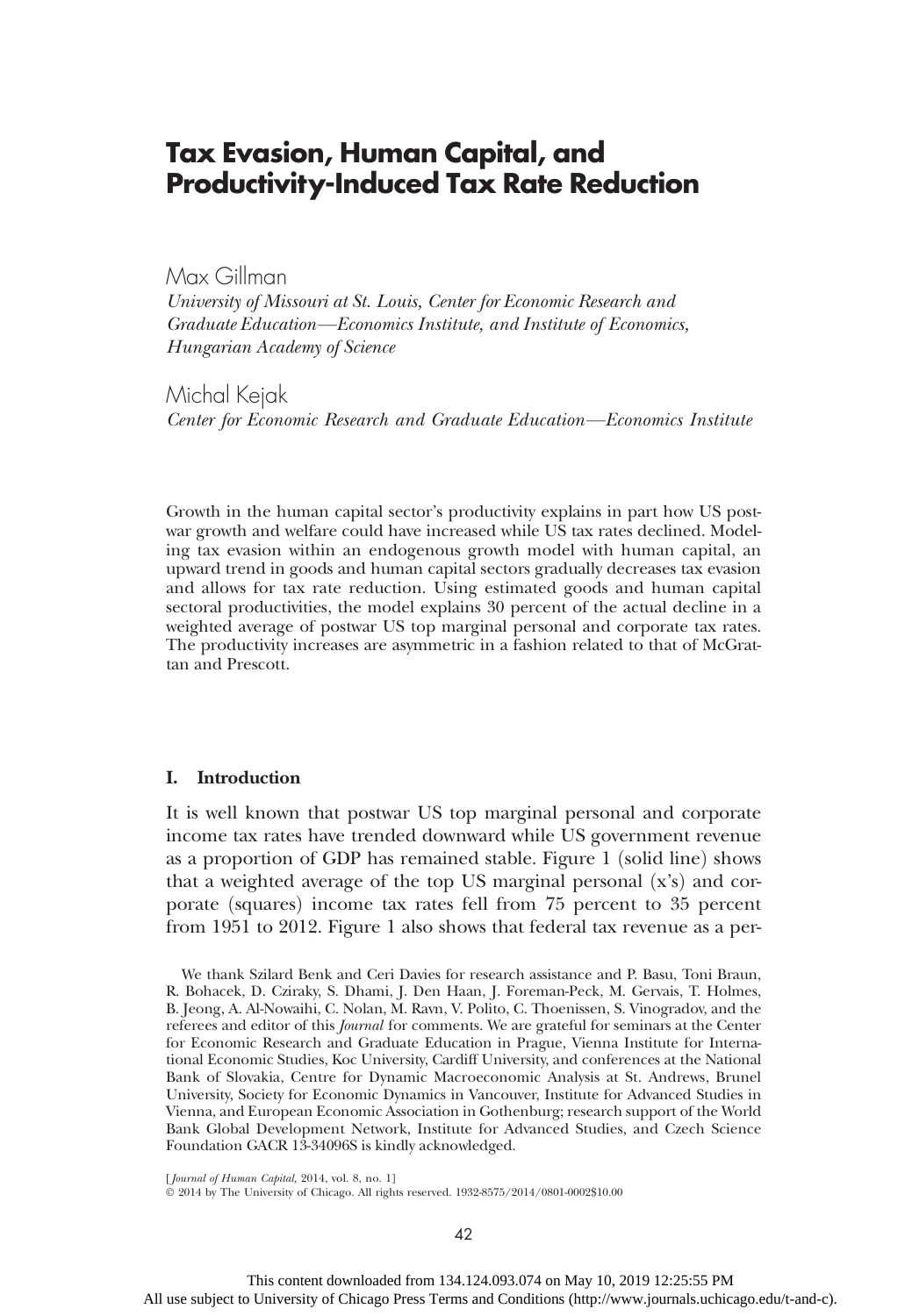

Figure 1.—US postwar marginal personal and corporate income tax rates, 1951–2011. Sources for the top marginal tax rates: Tax Foundation tables, U.S. Federal Individual Income Tax Rates History, 1913–2013 (Nominal and Inflation-Adjusted Brackets) and Federal Corporate Income Tax Rates, Income Years 1909–2012. Weights are calculated using shares in OMB historical table 2, Percentage Composition of Receipts by Source: 1934–2018. Tax receipts as a fraction of GDP are from OMB historical table 1.3; 2012 is their estimate.

centage of GDP (triangles) varied little from its average value of 18 percent over this postwar period. Similarly, the average personal income tax rate for the top 0.5 percent of taxpayers (accounting for an estimated 31.67 percent of federal personal income tax receipts in 2010) fell from 56 percent to 34 percent between 1960 and 2004, the average US corporate income tax rate fell from 52 percent to 27 percent between 1951 and 2011, and the weighted average declined from about 52 percent to 33 percent from 1960 to 2004 (average rates are shown in Sec. A of App. A, fig. A1, and online App. B).<sup>1</sup> Such tax trends are also found for<br>the United Kingdom the United Kingdom.

The incentive effect of top marginal tax rates, or the average rate on the highest-income taxpayers, is stressed by many from McGrattan  $(2012)$  to Saez, Slemrod, and Giertz (2012).<sup>2</sup> Besides documenting the decline in US<br>postwar tax rates. Saez et al. also document a more than doubling of the postwar tax rates, Saez et al. also document a more than doubling of the share of the top 1 percent of US income earners from a steady 8 percent

<sup>&</sup>lt;sup>1</sup> The historical contribution of the personal income tax to total US taxes was around 7 percent in 1949 and in 2012 with some variation across time, while the corporate tax share of taxes has fallen some from about 4 percent to 2 percent from 1949 to 2012. See App. tables B1–B5 for details.<br><sup>2</sup> McGrattan (2012) focuses on how higher tax rates on dividend income, paid mainly by

those in higher income brackets, can help to explain key facets of the Great Depression, while, e.g., Romer and Romer $(2010)$  and Cloyne  $(2013)$  find that tax cuts have a large impact on output.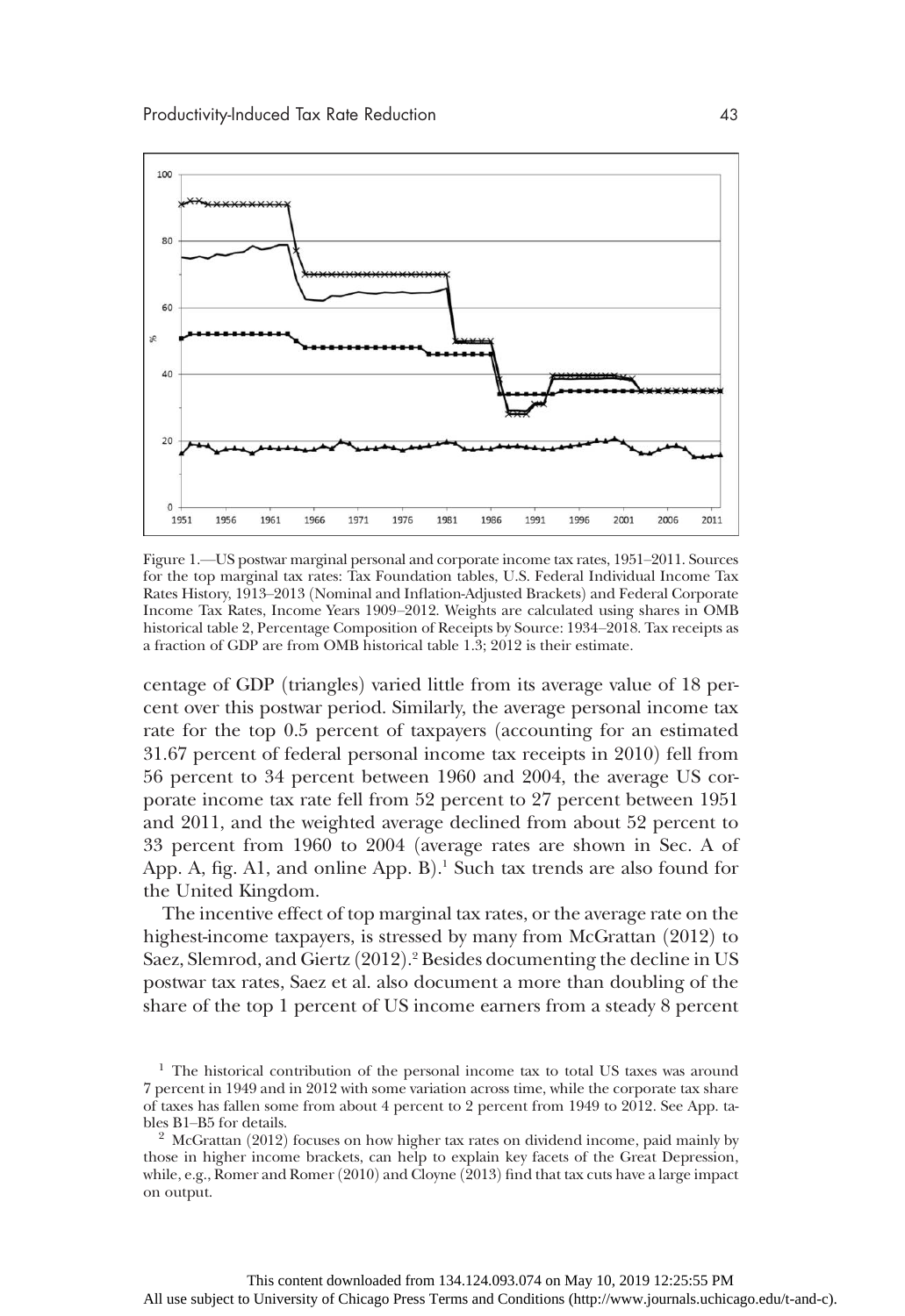level from 1960 to 1981 to 18 percent in 2006, with acceleration upward after the 1981 tax reductions and after the 1986 tax reductions. Saez et al. find this income share rise puzzling as it apparently is not explained by "real" factors such as labor supply response. They conclude instead that the cause is that tax evasion, or avoidance, decreased as the tax rate fell and the "tax base" of reported income rose.<sup>3</sup> As Thornton  $(2012, 449)$ puts it, "Higher marginal tax rates also provide a stronger incentive to go 'underground.'" With evasion a part of the explanation, the elasticity of reported income to the tax rate would be expected to be higher than if there were no evasion. Saez et al. also present evidence (their table  $1$ ) showing the existence of high estimated elasticities of the income share of the top 1 percent to the tax rate after the US 1986 tax act, as consistent with high elasticity evidence in Mertens and Ravn (2013, forthcoming). High elasticities appear difficult to explain theoretically in standard models without tax evasion, such as those reviewed by Saez et al.<sup>4</sup>

This paper models tax evasion, explains how reported income elasticities to tax rates are higher by making the tax rates a function of the degree of evasion, and provides an analysis of how postwar US tax rates may have fallen. Exploiting the role of human capital investment is key to our explanation of the downward US tax rate trend while also implying rising growth and welfare. Assuming flat rates of taxes on capital and labor income, assuming a constant share of government revenue as a percentage of income (Lucas 2000, secs.  $4, 5$ ), and modeling tax evasion in a general equilibrium with human capital investment, we show that tax rates decrease as sectoral productivity rises. Tax evasion creates a higher elasticity (magnitude) of the share of taxable income compared to no evasion that depends on the ratio of unreported to reported income. Increases in productivity cause a lesser degree of evasion, a lower tax rate elasticity of taxable income, and given the constant share of tax revenue in output, a decrease in the tax rate. Estimated postwar productivity trends for the goods and human capital investment sectors are based on the Baier, Dwyer, and Tamura (2006) database. With this evidence the US calibrated model can explain 30 percent of the figure 1 downward trend in postwar US tax rates. This fraction is more than 30 percent if we define the empirical tax rate decline more narrowly, such as found in Saez et al. But this fraction and our ability to explain the postwar tax trend downward drop significantly without the human capital investment sector and endogenous growth.

 $^3\,$  "While such policy options may have little impact on real responses to tax rates (such as labor supply or saving behavior), they can have a major impact on responses to tax rates along the avoidance or evasion channels" (Saez et al. 2012, 42). Slemrod and Weber (2012) review the evasion literature.

 $t$  In between the US 1981 and 1986 tax reforms was the lesser-known US Tax Reform Act of 1984, which broadened the tax base by ending a decade-long congressional deadlock on Internal Revenue Service determination of nonstatutory fringe benefits; the act specified exactly how a variety of such benefits should be taxed by the IRS.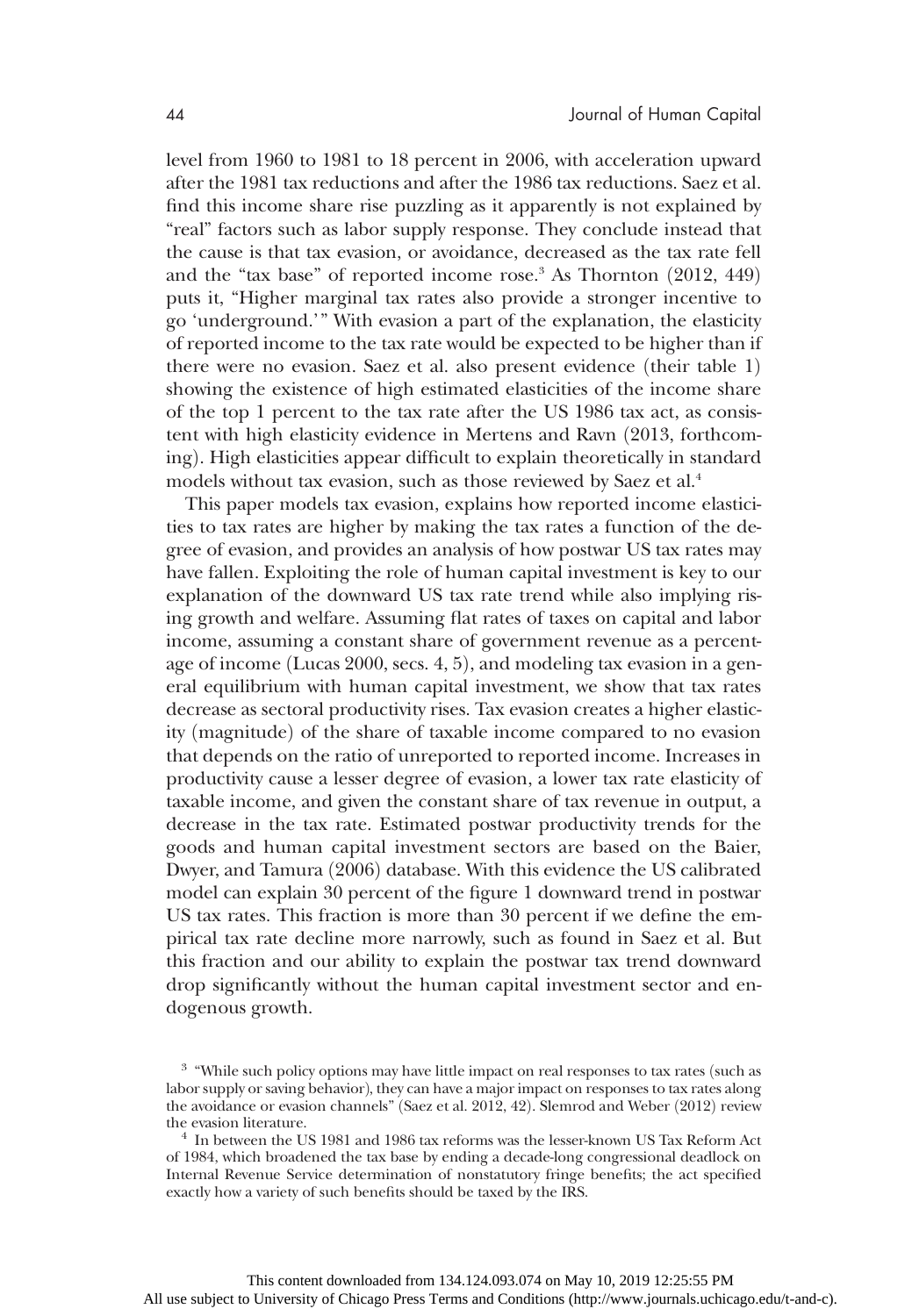#### II. Methodology and the Role of Human Capital

The representative agent economy is a human capital–based "secondgeneration" endogenous growth economy as in Lucas (1988) but without externalities, with flat taxes as in King and Rebelo (1990), and with a wasteful activity as related to the political capital for corruption in Ehrlich and Lui (1999), except that here this activity takes the form of a decentralized tax evasion service.<sup>5</sup> The consumer's degree of tax evasion determines the curvature of the tax revenues per unit of output as graphed against the tax rate, and this curvature in turn translates directly into the elasticity of the reported income share relative to the tax rate.<sup>6</sup> Increases in goods and human capital productivities reduce the degree of evasion and induce a lower tax rate in order to keep the share of government revenue in output constant while increasing the stationary time spent in human capital investment and stationary growth and welfare.

The human capital sector is key for four main reasons. First, the estimated human capital productivity increase causes a larger simulated tax rate decline, by itself, than does the estimated goods sector productivity increase. This results in the sense that the human capital productivity increase is found to be five times larger than that coming from the goods sector while having half the effect as that of the goods sector productivity in lowering tax rates per unit of productivity increase. Second, the goods sector productivity increase taken by itself causes a significantly larger decrease in the tax rate in the endogenous growth baseline model with human capital investment as compared to a similarly calibrated exogenous growth model in which the human capital grows exogenously. Therefore, the model with human capital investment provides a fuller explanation of the actual US downward tax trend both because it includes human capital productivity increases along with goods sector productivity increases and because the latter have a stronger effect on tax rates within the human capital–based endogenous growth economy than in the exogenous growth economy. Third, the estimated productivity increases as combined with the implied tax reduction also imply that the time spent in human capital gradually rises over time, consistent with how average time spent in education apparently has trended upward. Fourth, only within our human capital investment model do we find rising stationary growth and welfare from the productivity increases.

The way the evasion service works is that reported and unreported income are perfect substitutes for buying goods once the unreported income has been "laundered" through the competitive evasion intermediary. This intermediary has a rising marginal cost of evasion so that as the tax rate increases, there is a greater waste of resources lost to evasion ac-

 $5$  What we call tax evasion in terms of avoiding legal taxes can also be interpreted to include avoidance through various means that lower the effective tax rate.

 $\alpha$ <sup>6</sup> At a given tax rate, the tax elasticity equals the slope of the output-normalized tax revenue "Laffer curve," as Agell and Persson (2001) call it, divided by the slope of a ray from the origin, or the marginal change divided by the average change.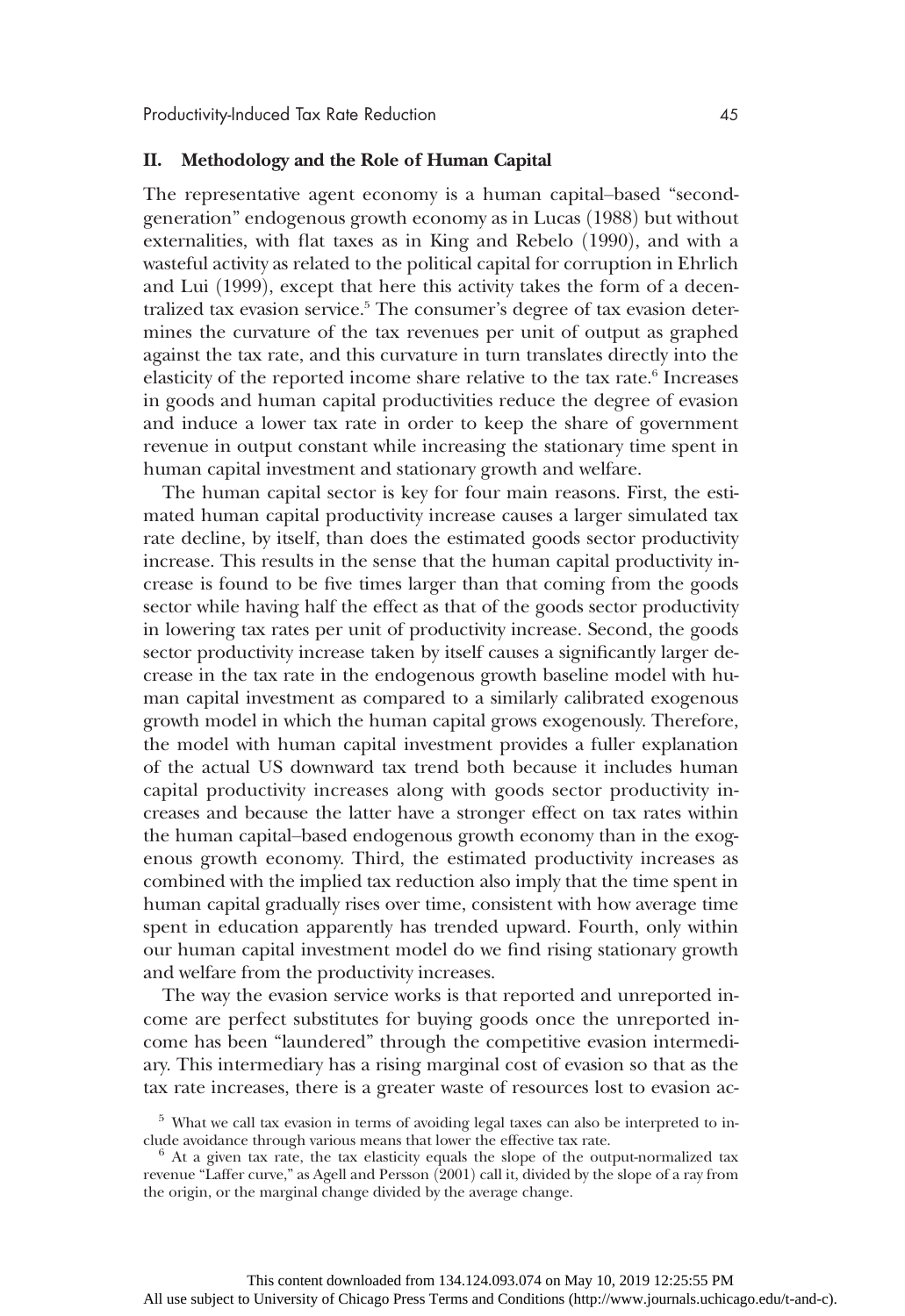tivity, comparable to the resource cost of the political capital investment time lost to corruption in Ehrlich and Lui (1999). Given perfect substitutability between reported and laundered unreported income, the rising marginal cost of the evasion service conversely is shown to imply an equilibrium outcome similar to a rising tax elasticity of reported income. This gives a bigger tax elasticity than without evasion at any given tax rate, as episodal evidence may suggest. This tax elasticity is also such that the higher it is, the greater the reduction in evasion that results from a given productivity increase and the greater the subsequent decrease in tax rates given a constant share of tax revenue in output. This mechanism when viewed more broadly implies that there is a link between low tax evasion and high productivity. This link is consistent with lower tax evasion being widely found in developed countries and higher evasion in developing countries  $(Schneider and Enste 2000)$  since higher productivity is found in developed countries and lower productivity in developing countries (Klenow and Rodríguez-Clare 1997; Hall and Jones 1999). And the link of less evasion with lower tax rates is consistent with the movement toward lower flat taxes as designed to broaden the tax base, for example, as seen starting in 1993 in Eastern Europe.7

Estimates of upward trends in sectoral productivities are widespread in the Solow growth accounting/real business cycle framework for the goods sector and are emphasized, for example, in terms of human capital by Baier et al.  $(2006)$  and Guryan  $(2009)$ . Beaudry and Francois  $(2010)$ emphasize how standard growth accounting has understated the role of human capital productivity. McGrattan and Prescott (2010) present an alternative growth accounting framework that adds in the productivity of the intangible capital sector, which has been interpreted in part as including human capital. We similarly use extended growth accounting to estimate the productivities of the goods and human capital sectors, using the data set of Baier et al. for the growth rate of output, physical capital, and human capital (see App. A, Sec. E).

In Section III, the tax evasion model is first presented with only physical capital, as an Ak model. The paper analytically derives the Ak elasticity features and shows how productivity increases tax revenue per GDP at any given tax rate and so induces tax rate reduction. As it quantitatively cannot account for human capital sectoral productivity trends, Section IV extends

<sup>7</sup> Tax evasion here occurs in a similar manner to the inflation tax avoidance in the literature going back to Bailey (1956) and Cagan  $(1956)$ ; in both of these there is a rising interest elasticity of money demand as the inflation rate rises, supported empirically in international money demand evidence by Mark and Sul (2003). Tax evasion takes place in a competitively decentralized market (see also Becker 1968; Ehrlich 1973), analogous to inflation tax avoidance through a decentralized competitive exchange credit intermediary in Benk, Gillman, and Kejak  $(2010)$ , in which there is an equilibrium relation of a rising interest elasticity of money demand. This rising inflation tax elasticity feature is the basis of Cagan's (1956) explanation of hyperinflation, Gillman and Kejak's (2005) explanation of the negative long-run inflation-output growth relation found in evidence, and Eckstein and Leiderman's (1992) explanation of Israeli inflation tax revenue.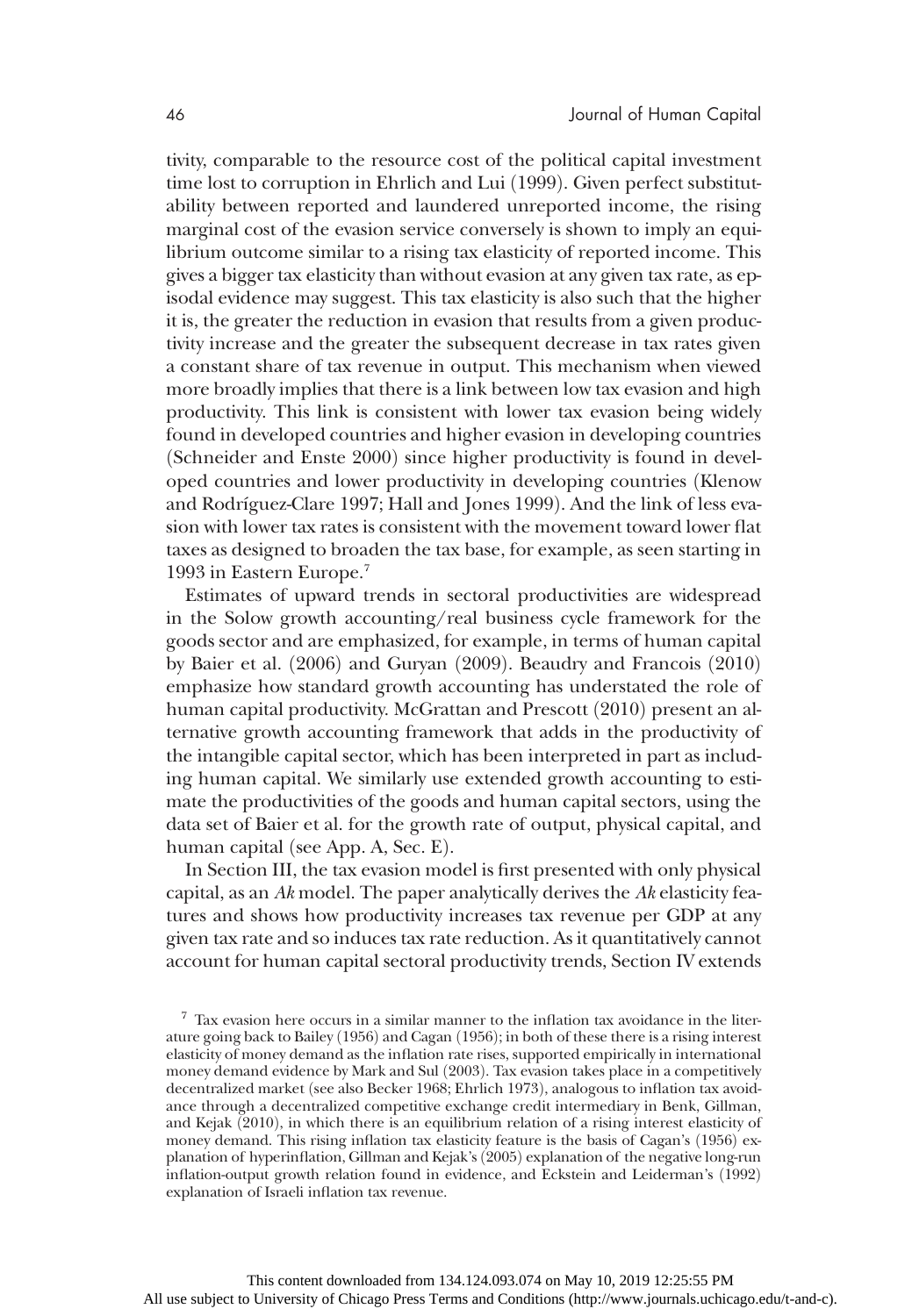the model with a human capital investment sector and Cobb-Douglas production for both the goods and human capital sectors; this is similar to how McGrattan and Prescott (2010) extend their basic model to account for increases in its productivity in the intangible investment sector. Section V provides the US calibration, and Section VI presents the simulation results of how productivity changes affect evasion, tax rate reduction, growth, and welfare. Section VII estimates postwar growth rates in the goods and human capital investment productivities and uses these in turn to estimate what proportion of the observed downward trend in US postwar tax rates can be explained by the extended economy. Section VIII provides discussion, and Section IX presents conclusions.

#### III. Ak Model with Evasion

In this representative agent economy, the consumer invests in physical capital  $k_t$  and rents it to the goods-producing firm and to the intermediary that provides tax evasion services. With the share of capital going to the goods sector denoted by  $s_{Gt}$  and that going to the evasion sector by  $s_{Et}$ , we have that  $s_{Gt} + s_{Et} = 1$ . With  $r_t$  the competitively determined rental price of capital goods, the rental income that the consumer receives is  $r_t(s_{Gt} + s_{Et})k_t = r_t k_t$ . The representative agent places deposits  $d_t$ , equal to all income  $r_k$ , into the intermediary:

$$
d_t = r_t k_t. \tag{1}
$$

By choosing the fraction of income to report to the tax authority,  $a_t \in [0, 1]$ <br>(similarly to Fullerton and Karayannis [1994]), the household navs taxes (similarly to Fullerton and Karayannis [1994]), the household pays taxes<br>on *axk* and demands tax evading services for the income equal to the on  $a_{i}r_{i}k_{i}$  and demands tax evading services for the income equal to the remainder,  $(1 - a_i)r_k$ . The statutory tax rate on capital income is  $\tau_k$  and the competitive market price for the tax evasion service in per-unit terms is denoted by  $p_{Et}$ . The income that evades tax net of the price of evasion is  $(1 - \mathbf{p}_{Et})(1 - a_t)r_t k_t$ . However, as the agent owns the intermediary, the profit produced by the evasion intermediary is paid back to the consumer in the form of a return per unit of deposits, denoted by  $r_{E}$ , and thus total profit returned to the consumer is  $r_{Ed}$ . This makes the actual average cost of evasion less than  $p_{Et}$  once the intermediary's dividend payments are accounted for. Using the sum of after-tax reported income, after-evasion unreported income, and dividends from the intermediary, the agent decides how much new investment to make in capital, denoted by  $i_t$ , and the level of goods consumption  $c_t$ . Assuming a depreciation rate of  $\delta_K$  on capital, the capital accumulation equation is

$$
\dot{k}_i = i_t - \delta_K k_i. \tag{2}
$$

The representative consumer also receives a government transfer, denoted by  $v_i$ ; hence the representative consumer's budget constraint is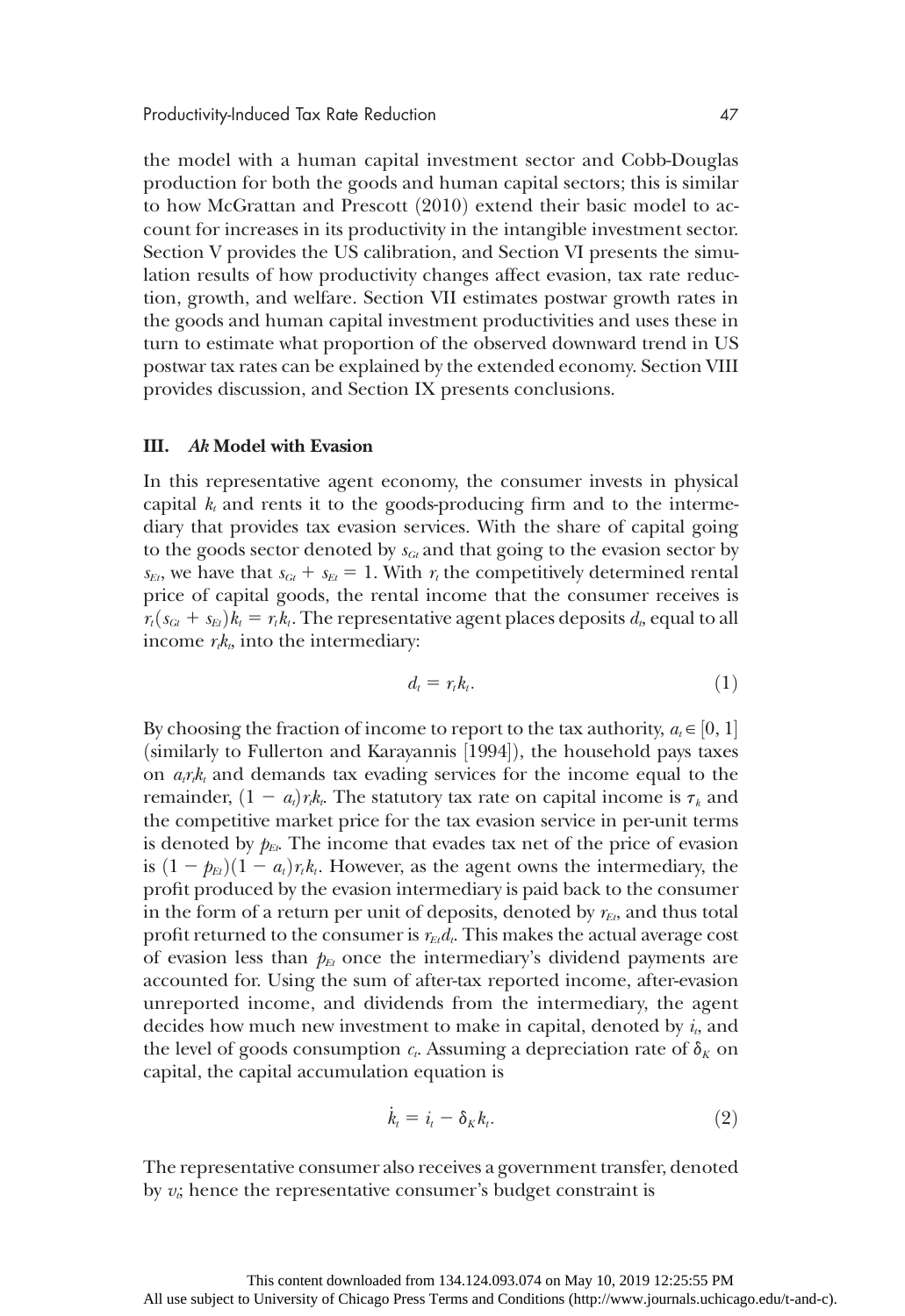$$
\dot{k}_t = (1 - \tau_k) a_t r_t k_t + (1 - p_{Et})(1 - a_t) r_t k_t + r_{Et} d_t - c_t \n- \delta_K k_t + v_t.
$$
\n(3)

The representative consumer derives utility only from consumption goods,  $c_e$ , and maximizes lifetime utility  $V(k_0)$  at time 0:

$$
V(k_0) = \max_{a_i, a_i, d_i, k_i} \int_0^\infty \ln c_i e^{-\rho t} dt \tag{4}
$$

subject to the deposit  $(1)$  and budget  $(3)$  constraints given the initial capital stock  $k_0$ .

The production of the output of goods, denoted by  $y_{Gi}$  and with  $A_G > 0$ , is a linear function in only the physical capital allocated to the goods sector  $(s_{Gt}k_t)$ :

$$
y_{Gi} = A_G s_{Gi} k_t.
$$
\n<sup>(5)</sup>

In this Ak model, the representative agent as goods producer takes the price of capital services,  $r<sub>t</sub>$ , as given and maximizes profit  $\Pi<sub>GL</sub>$  by choosing the capital input:

$$
\max_{s_{G_i}h_l} \Pi_{G_l} = A_G s_{G_l} k_l - r_i s_{G_l} k_l, \tag{6}
$$

so that in equilibrium  $r_t = A_G$ .

The government receives tax revenue  $a_t \tau_k r_t k_t$  from reported capital income, it transfers the lump sum  $v_t$  to the consumer, and it consumes an amount  $\Gamma_i$ :

$$
a_t \tau_k r_t k_t = v_t + \Gamma_t. \tag{7}
$$

The intermediation sector produces the tax evasion service that enables the consumer to report only a fraction of the capital income; it is owned by the representative agent, just as in the goods producer. A Leontief oneto-one "household" production technology is implicitly assumed such that a unit of the tax evasion service and a unit of "laundered" income are combined to yield a unit of untaxed income that the consumer can use for goods purchases. Therefore, the quantity of evasion services, denoted by  $\kappa_t$ , equals the quantity of unreported income:  $\kappa_t = (1 - a_t) r_t k_t$ .<br>The intermediary takes as given prices  $h_t$  and x and maxim

The intermediary takes as given prices  $p_{Et}$  and  $r_t$  and maximizes profit  $\Pi_{Ft}$ , which equals total revenue  $p_{Ft}k_t$  minus the rental costs of capital used in producing the intermediation service,  $r_{sE}k_{t}$ , and minus the dividend

 $8$  A related Leontief approach is formalized in Gillman and Kejak (2005, eqq. 8–11), as based on Becker's (1965) household production technology.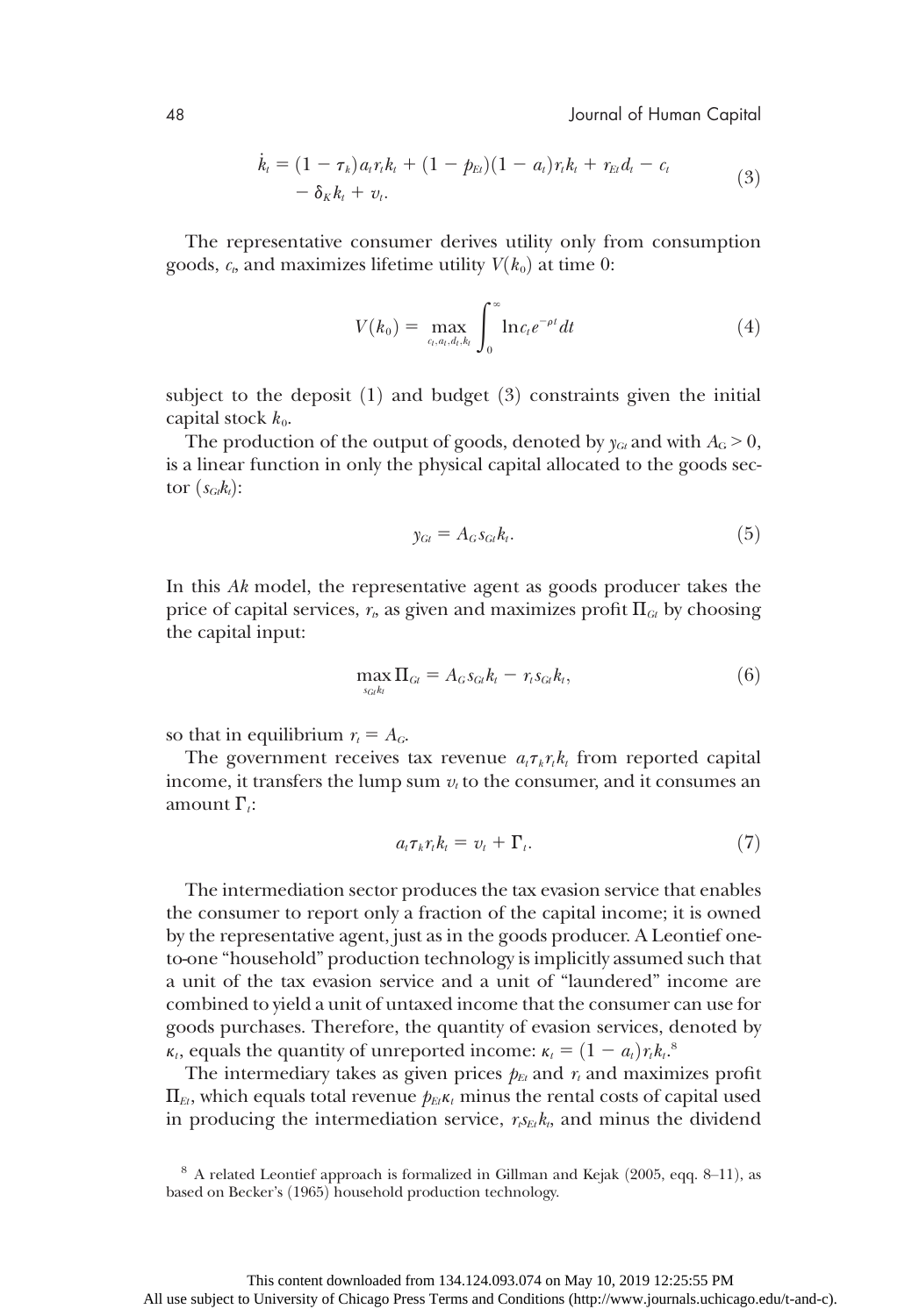Productivity-Induced Tax Rate Reduction 49

payouts on the income deposits  $r_{Ed}$ . There is zero profit after paying out the residual dividend income:<sup>9</sup>

$$
\max_{s_{E_l}h_l,d_l} \Pi_{El} = p_{E_l}K_l - r_{l}s_{El}k_l - r_{El}d_l.
$$
\n(8)

Note that the consumer owns the intermediary because, as with a mutual bank, each dollar deposited buys an ownership share in which the price per share is fixed at one.10

Given  $\omega_{\mathcal{E}} \in [0, 1)$ , the technology of the intermediary's tax evasion service is assumed to be constant returns to scale (CRS) in its inputs of physical capital and deposited funds (a form of "financial" capital; see Berger and Humphrey 1997):

$$
\kappa_t = A_E \left( s_{Et} k_t \right)^{\omega_E} \left( d_t \right)^{1-\omega_E} . \tag{9}
$$

Per unit of deposits, the production function,  $\kappa_t/d_t = A_E (s_{Et} k_t/d_t)^{\omega_E}$ , ex-<br>bibits diminishing returns to the normalized capital input factor and so hibits diminishing returns to the normalized capital input factor and so has an upward-sloping marginal cost per unit of deposits and a unique equilibrium.<sup>11</sup>

The first-order conditions imply that the cost of capital equals its marginal product,  $r_t = p_{Et} \omega_E A_E (s_{Et} k_t / d_t)^{\omega_E - 1}$ ; that the residual return on de-<br>posits equals its marginal product  $r_x = h_x (1 - \omega_x) A_E (s_x k / d)^{\omega_E}$ ; and posits equals its marginal product,  $r_{Et} = p_{Et}(1 - \omega_E)A_E(s_{Et}k_t/d_t)^{\omega_E}$ ; and that the unique solution for the normalized input ratio is  $\epsilon_k k/d =$ that the unique solution for the normalized input ratio is  $s_{Et}k_t/d_t=$  $(\omega_E A_E p_{Et}/r_i)^{1/(1-\omega_E)}$ . Substituting this ratio into the production function<br>in equation (9) yields the equilibrium ratio of tax evasion dollars to dein equation  $(9)$  yields the equilibrium ratio of tax evasion dollars to deposits:

<sup>9</sup> The evasion intermediation activity, or avoidance more broadly, can be viewed as taking place in a branch of the firm, in a small segment of the banking sector, or in other ways whereby the income is reprocessed into nontaxable income through an intermediary (see also Gillman and Kejak 2011). This income can be from legal enterprises or criminal industries such as drugs, trafficking, and illegal arms trade; presumably most large sums of both legal and illegal income are deposited in banks. Tax evasion through banks is the focus of ongoing US Congress hearings and continuous news reports. See, e.g., Minority Staff of the Permanent Subcommittee on Investigations Report on Correspondent Banking, "A Gateway for Money Laundering," February 5, 2001, Senate Hearing 107-84; the report appears in vol. 1 of the hearing record entitled "Role of U.S. Correspondent Banking in International Money Laundering" held on March 1, 2, and 6, 2001. Also, the Wall Street Journal (2013) reports a "detailed account of a system the bank allegedly helped put in place to allow some wealthy French people to evade taxes."  $10$  We assume that dividends are not taxed since the total value added of the intermediary

equals the factor income  $s_{Ei}r_{ik}$  that is used up in production, and this is already subject to full taxation (although some is evaded); taxation of dividends  $r_{Et}d_t$  would amount to a type of double taxation that we prefer to avoid in this context.

<sup>11</sup> With  $\omega_E = 1$ , it can be shown that no unique equilibrium exists. See also Sealey and Lindley (1977), Clark (1984), Hancock (1985), and Gillman and Kejak (2005, 2011) for the intermediation approach. The "productivity" parameter is shorthand for the myriad of factors affecting the evasion that Becker (1968) and Ehrlich (1973, 1996) detail more generally for participation in an illegal activity. Our service production is for the evasion industry itself, while Ehrlich's (1973) production function is for a certain probability of the good state (apprehension of criminal activity).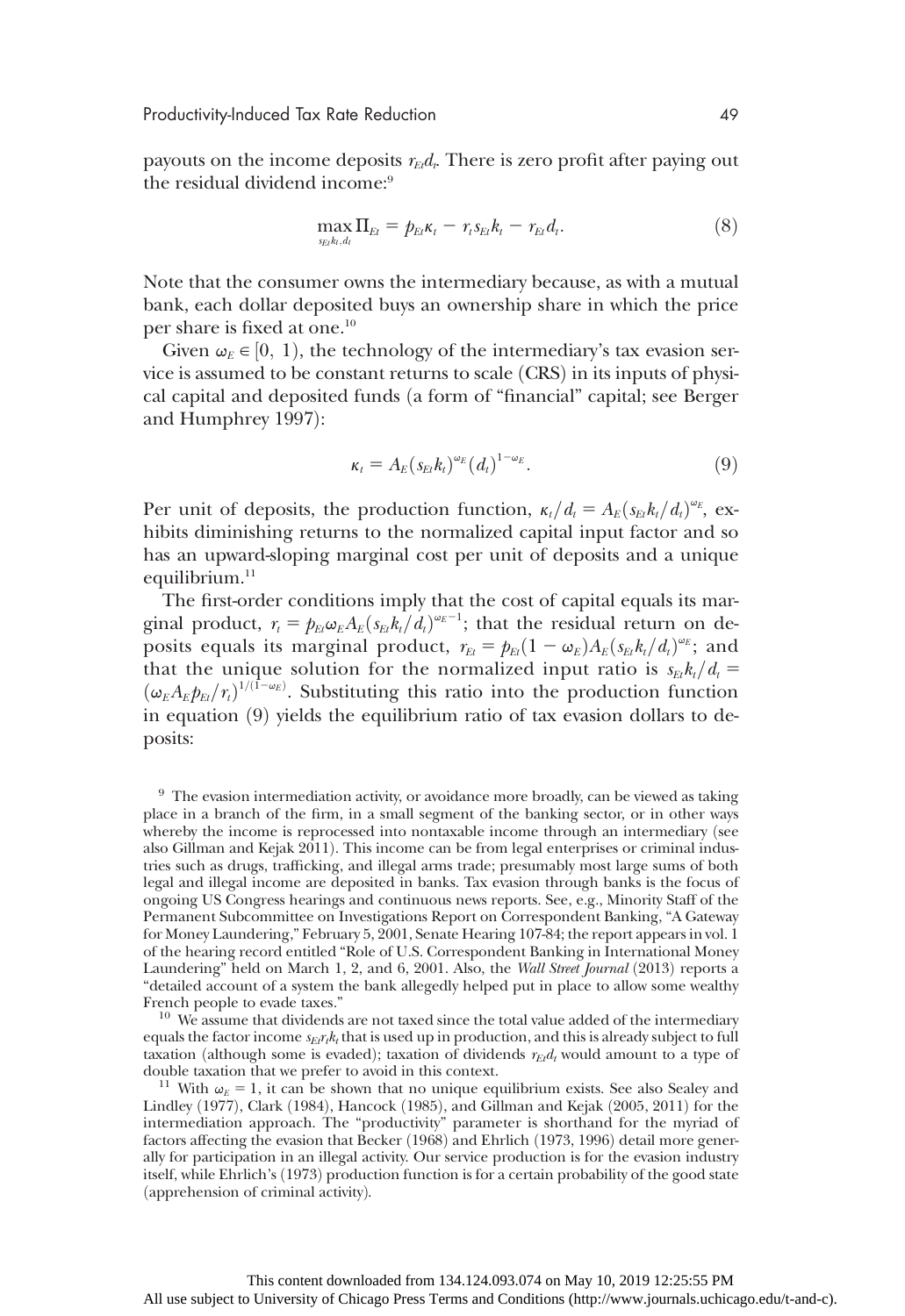$$
\kappa_t/d_t = A_E (\omega_E A_E p_{Et}/r_t)^{\omega_E/(1-\omega_E)}.
$$

Given  $\kappa_t = (1 - a_t)r_t k_t$  and  $d_t = r_t k_t$ , this implies an equilibrium fraction of unreported income of

$$
1-a_t=A_E(\omega_E A_E p_{Et}/r_t)^{\omega_E/(1-\omega_E)}.
$$

One can rewrite these equilibrium conditions to show that the marginal cost of the evasion service (MC) is equated to the price  $p_{E}$ , with MC defined as the marginal factor price divided by the marginal factor product:

$$
p_{E_l} = r_l/[\omega_E A_E (s_{E_l} k_l / d_l)^{\omega_E - 1}] \equiv \text{MC.}
$$
 (10)

#### A. Equilibrium

A competitive equilibrium for this economy consists of a set of allocations  $\{c_t, a_t, k_t, s_{Gt}, s_{Et}, d_t\}$ , a set of prices  $\{r_t, p_{Et}, r_{Et}\}$ , the government's policy  $\{\tau_k, v_t, \Gamma_t\}$ , and the initial condition  $k_0$  such that (i) given  $r_b$ ,  $p_{Eb}$  and  $r_{Eb}$ the consumer maximizes utility  $V(k_0)$  in equation (4) with respect to  $\mathbf{u}_t \equiv$  $(c_t, a_t, d_t, k_t)$  subject to the deposit constraint (1) and the budget constraint (3); (ii) given  $r_b$ , the goods-producing firm maximizes profit  $\Pi_{\text{Gt}}$  in (6), with respect to  $s_{\text{G}}k_i$ ; (iii) given  $r_t$ ,  $r_{\text{E}}$ , and  $p_{\text{E}}$ , the intermediary maximizes its profit  $\Pi_{E}$  in (8) subject to (9) with respect to  $s_{E}k_{t}$  and  $d_{i}$ ; (iv) the government budget  $(7)$  is always satisfied; and  $(v)$  all markets clear at given prices.

#### B. Balanced Growth Path Growth and Welfare

Along the balanced growth path (BGP), the variables  $k_t$ ,  $c_t$ ,  $y_{Gt}$ ,  $\kappa_t$ , and  $d_t$ grow at the constant rate  $g$  and remain time indexed while the other shares and factor prices,  $s_G$ ,  $s_E$ ,  $a$ ,  $r$ , and  $r_E$ , are constant.

PROPOSITION 1. A necessary condition for an interior solution for the fraction of reported income  $a \in (0, 1)$  is that the competitive equilibrium price of tax evasion services for capital income tax evasion equals the tax rate:

$$
\rho_E = \tau_k. \tag{11}
$$

Proof. This follows directly from the consumer's first-order condition with respect to the fraction of reported income,  $a^{12}$  QED

<sup>&</sup>lt;sup>12</sup> The first-order condition with respect to  $a_t$  implies that if  $p_E > \tau_k$ , then  $a = 1$  and the consumer will report the whole income and not use any tax evasion services; excluding the case  $a = 0$  rules out having no taxes paid.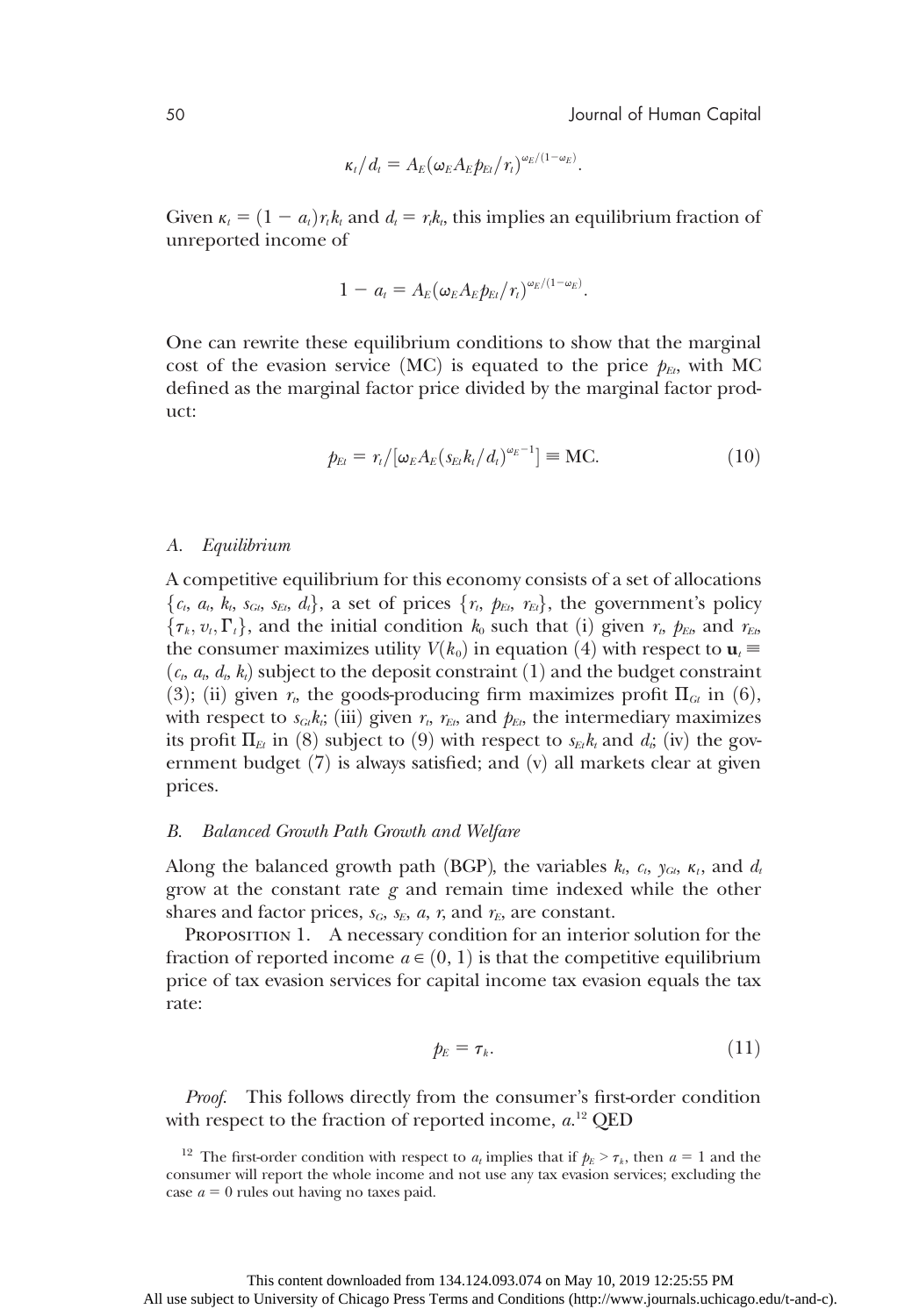Productivity-Induced Tax Rate Reduction 51

A competitive equilibrium market price for illegal evasion services that is equal to the tax rate relates to the literature of Becker (1968) and Ehrlich  $(1973, 1996)$ , with an analogous result found in inflation tax theory  $(Gill$ man and Kejak 2005).<sup>13</sup><br>Solving for sek/d f

Solving for  $s_{Et}k_t/d_t$  from equation (9) and using that  $\kappa_t/d_t=1 - a$ ,  $s_E k_t/d_t = [(1-a)/A_E]^{1/\omega_E}$  results. Substituting this input ratio back into  $(10)$  using that  $b = \tau$ , and that  $r = A$ , gives an unward-sloping MC in (10), using that  $p_E = \tau_k$  and that  $r = A_G$ , gives an upward-sloping MC in price-quantity space  $(\tau_k, 1 - a)$ :<sup>14</sup>

$$
\tau_k = A_G(\omega_E A_E^{1/\omega_E})(1 - a)^{(1 - \omega_E)/\omega_E} \equiv \text{MC}.
$$
\n(12)

When plotted, the area under the MC curve represents the total resource cost of tax evasion,  $rS_{E}k_{t}$ , while the producer surplus that is returned to the consumer is the dividend,  $r_{E}d_{v}$ . At the margin the cost of using reported income to purchase goods is equal to the cost of using unreported income for the same purpose, with the key incentive being to optimally evade the income tax. Solving for  $\alpha$  from equation (12), we get

$$
a = 1 - A_E(\omega_E A_E \tau_k / r)^{(1 - \omega_E)/\omega_E}.
$$
\n(13)

The higher the tax rate, the lower the equilibrium fraction of income that is reported. While the consumer is a competitive price taker with an infinitely elastic demand for evasion at the price  $p_E = \tau_k$  as in proposition 1, the equilibrium outcome for  $a(\tau_k)$  is a steady-state relation that is a "downward-sloping" function of the price.

The parameters of the evasion intermediary technology tie down what we will call the BGP "equilibrium tax rate elasticity for the reported income," or just tax elasticity for short, in a precise fashion. To see this, define the economy's total income as the value added from both goods and evasion intermediary sectors, so that  $y_t \equiv s_G r k_t + s_E r k_t = r k_t$ , and derive the elasticity with it denoted by  $\eta_{\tau_k}^a$ .

 $13$  Ehrlich (1996) notes that he does "not necessarily mean a physical setting where such illegitimate transactions are contracted" (45), but in general where "a person's decision to engage in an illegal activity  $i$  can be viewed as motivated by the costs and gains from such activity" (46). He focuses not on the implicit tax caused by the law itself but rather on expenditure to reduce the benefit of evading the law. This approach also gives a tax equals market price result, but it is with respect to the margin of the protection/enforcement activity: "Private self-protection and public law enforcement set a 'price,' or 'tax,' on criminal activity by reducing the marginal net return to the offender" ð51Þ. We take a more primitive, related, approach by explicitly modeling the market for an illegal activity but abstract from more detailed modeling of the protection/enforcement activity by reflecting the outcome of all such activity in the productivity parameter of the evasion intermediary sector: the statutory tax rate reduces the marginal return to reporting income and induces "offending" in the form of evading the tax up until the marginal cost of the share of unreported income equals

the tax rate itself. 14 See, e.g., Ehrlich (1973, eq. 2.2), the "aggregate supply curve of offenses," with eq.  $(3.1)$ being normalized to the rate of offense; we use a similar normalization in that  $1 - a$  is the percentage of income not reported.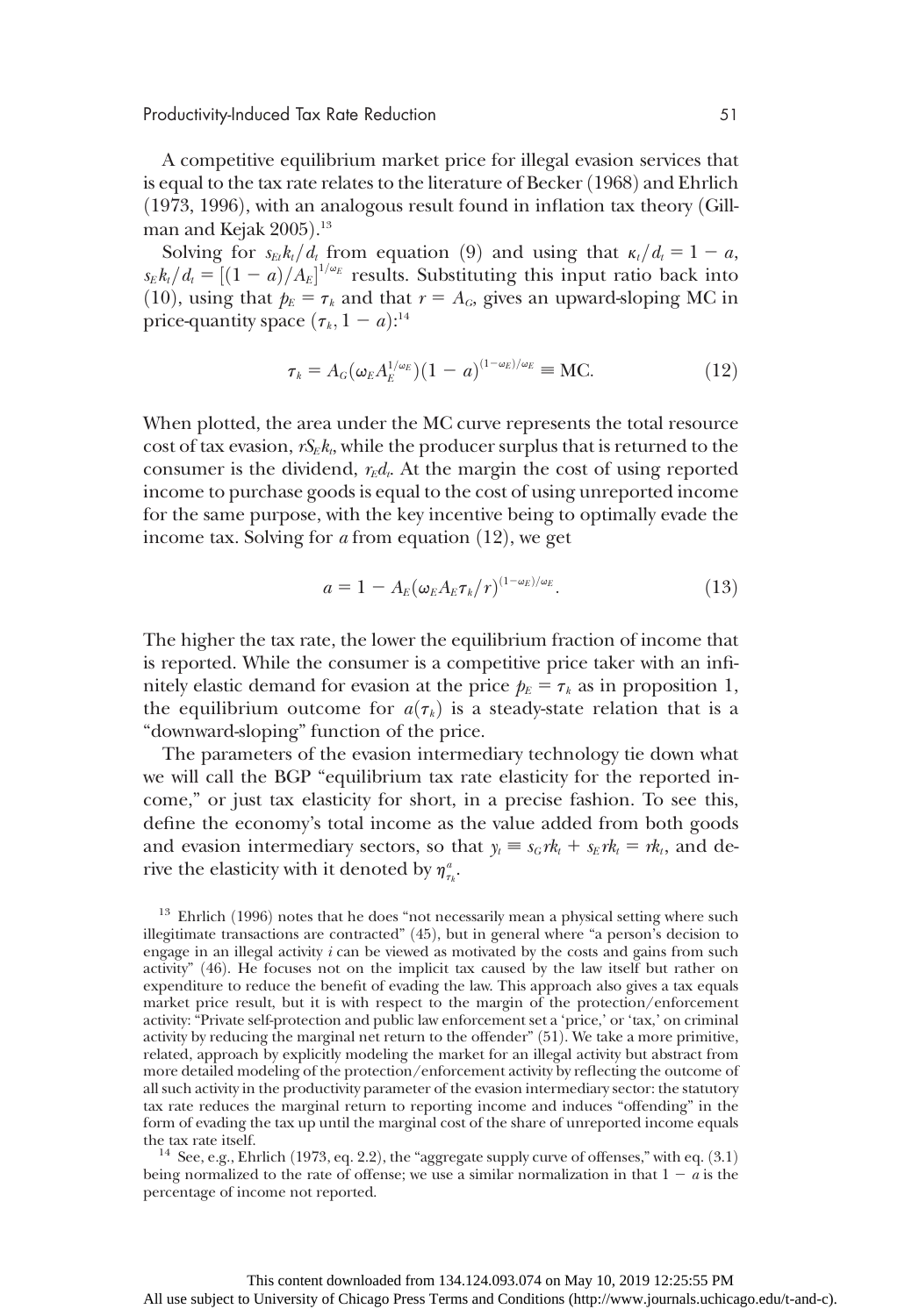PROPOSITION 2. The elasticity of the taxable income as a share of total income relative to the tax rate equals

$$
\eta_{\tau_k}^a \equiv \left(\frac{\partial a}{\partial \tau_k}\right)(\tau_k/a) = -[(1-a)/a][\omega_E/(1-\omega_E)] \leq 0;
$$

it approaches zero as  $\tau_k$  approaches zero and a approaches one.

*Proof.* Given that taxable income equals the reported income of  $a_{y_t}$  and that as a share of total income the ratio of taxable to total income is  $a_{y_t}/y_t=a$ , take the derivative with respect to the tax rate using equation  $(13)$ , and the proof follows. QED

COROLLARY 3.  $\partial \eta_{\tau_k}^a/\partial \tau_k = -[\omega_E/(1-\omega_E)]^2(1-a)/(\tau_k a^2) < 0.$ <br>The absolute value of the tax elasticity rises (becomes more neg

The absolute value of the tax elasticity rises (becomes more negative) as  $\tau_k$  increases and *a* falls, with marginally more substitution toward unreported income. The consumer in equilibrium becomes increasingly sensitive to the tax and substitutes away from it through greater use of the evasion service.15 This means that the elasticity rises at an increasing rate as the tax rate rises, as related to Cagan (1956) and Gillman and Kejak  $(2005)$  inflation tax elasticity features.<sup>16</sup>

The tax elasticity also affects how the BGP growth rate g responds to the tax. To see this, consider that the "after-evasion effective tax rate" is less than the actual tax rate because the intermediary returns  $r_E d_t$  to the consumer as dividends. Defined here as the statutory rate  $\tau_k$  minus  $r_E$ , this effective rate in the BGP equilibrium is given by  $\tau_k - r_E = \tau_k - [\tau_k(1 - \omega_E)(1 - a)] < \tau_k$ ,<br>where  $1 - a$  is given by equation (13). It can be shown that the effective where  $1 - a$  is given by equation (13). It can be shown that the effective rate rises as  $\tau_k$  rises, falls as evasion productivity  $A_E$  rises, and falls as goods sector productivity  $A_G$  rises. Also, it can be rewritten as a weighted average of the unit cost of reported and unreported income, with weights a and  $1 - a$ , and with the average cost when reporting income equal to  $\tau_k$  and when not reporting income equal to  $\tau_k \omega_E$ ; that is,  $\tau_k a + \tau_k \omega_E (1 - a)$ .<sup>17</sup>

<sup>15</sup> An increase in the statutory tax rate also increases the elasticity of substitution between reported income and unreported income, defined as

$$
\varepsilon \equiv {\partial [a/(1-a)]/\partial [\omega_E \tau_k(A_E)^{1/\omega_E}/A_G]} \{ [a/(1-a)]/[\omega_E \tau_k(A_E)^{1/\omega_E}/A_G] \},
$$

with the relative price being  $\omega_E \tau_k (A_E)^{1/\omega_E}/A_G$ , where  $\varepsilon = -[\omega_E/(1-\omega_E)]/a = \eta_{\tau_k}^a/(1-a)$ . A price-theoretic form of Alfred Marshall's factor input laws results:  $\eta^a = \varepsilon (1-a)$  (see Lavard price-theoretic form of Alfred Marshall's factor input laws results:  $\eta_{\tau_k}^a = \varepsilon (1 - a)$  (see Layard and Walters 1978: Gillman and Keiak 2005) and Walters 1978; Gillman and Kejak 2005).<br> $16$  This is analogous to the consumer in monetary theory taking the nominal interest rate

(the inflation tax) as given while facing a downward-sloping money demand per unit of consumption (e.g., Lucas 2000; Gillman and Kejak 2005). With  $m$  denoting the money income ratio and r the interest rate, Lucas writes, "Let  $m(r)$  denote the m value that satisfies (3.7), expressed as a function of the interest rate. Throughout the paper, it is this kind of steady state equilibrium relation  $m(r)$  that I call a 'money demand function,' and that I identify with the curves shown in Figures 2 and 3" (256). In Gillman and Kejak (2005, 2011), eq.  $(12)$  is analytically synonymous with a "Baumol"  $(1952)$  type condition that equalizes the marginal cost of the different exchange means of money and interest-bearing bank deposits while optimally avoiding the inflation tax, and from which the money demand equilibrium relation is derived.

 $17$  To compute the average cost of unreported income, divide the capital rental cost for evasion production by the quantity of evasion services produced, or  $r_{k}/\kappa$ . Since the share of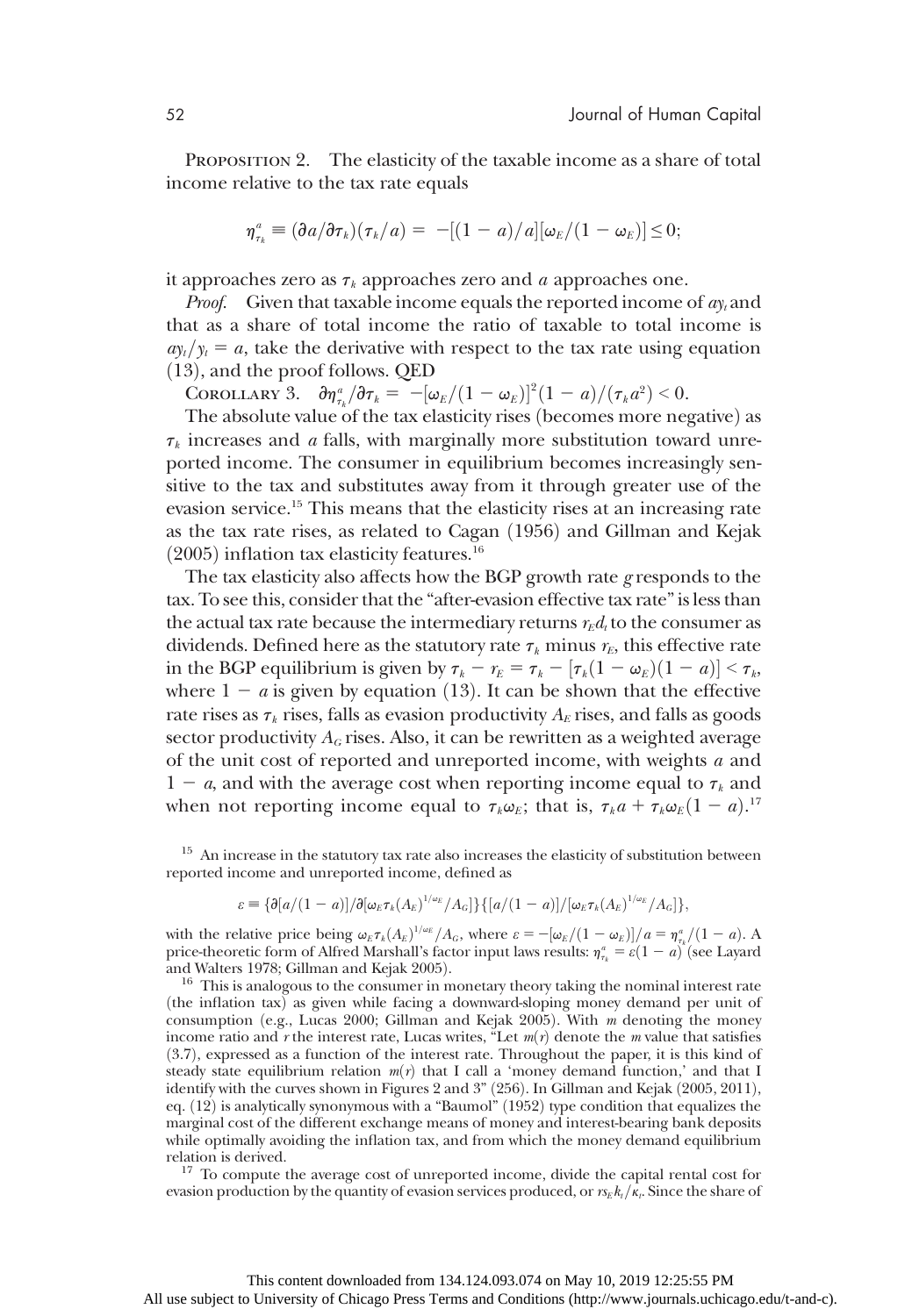Tax evasion lowers this "effective tax rate" because of the lower average cost of unreported income, which in turn allows for a higher BGP rate of growth g.

The BGP growth rate  $g$  depends on the effective tax rate, given by

$$
g = r(1 - \tau_k + r_E) - \delta_K - \rho. \tag{14}
$$

It can be shown that  $\partial g/\partial \tau_k = -ra$ , with

$$
\partial^2 g/\partial \tau_k^2 = r[(1-a)/\tau_k][\omega_E/(1-\omega_E)] > 0.
$$

The growth rate falls at a decreasing rate as  $\tau_k$  rises except when  $a = 1$ .

The welfare effect of including evasion is shown by deriving the BGP welfare W:

$$
W = \int_0^\infty \ln c_t e^{-\rho t} dt = \frac{1}{\rho} \{ \ln k_0 + [\ln(c_t/k_t) + (g/\rho)] \}.
$$
 (15)

From equations (3) and (7),  $c_t/k_t = \rho + \tau_k ra$ . Since  $\partial (c_t/k_t)/\partial \tau_k = ra(1 +$  $\eta_{\tau_k}^a$  and  $\partial g/\partial \tau_k = -ra$ , the effect of  $\tau_k$  on welfare is simply  $\partial W/\partial \tau_k = -ra(1-a(1+a^a))/a$ . An increase in A<sub>r</sub> lowers the effective tax rate and  $=ra[1 - \rho(1 + \eta_{\tau_k}^a)]/\rho$ . An increase in  $A_E$  lowers the effective tax rate and so increases  $\sigma$  and W so increases  $g$  and  $W$ .

Imposing the assumption that government tax revenue is a constant share of output effectively endogenizes the tax rate and changes the welfare effects of increasing evasion productivity. Given the consistency of this assumption with the US empirical trend, for the rest of the paper we assume a constant share of revenue and denote this share by  $\gamma \in (0, 1)$ . With  $y_t \equiv s_G r k_t + s_E r k_t = r k_t$  and with government revenue  $v_t$  transferred back to the consumer in lump-sum fashion, the government budget constraint becomes

$$
v_t + \Gamma_t = \tau_k ar k_t = \gamma y_t.
$$
 (16)

Given  $y_t = r k_t$ , this implies that  $\tau_k = \gamma/a$ , where  $a \le 1$  and  $\tau_k \ge \gamma$ , with  $A_E = 0$ ,  $a = 1$ , and  $\tau_k = \gamma$ .

PROPOSITION 4. Given equation (16) and  $|\eta_{\tau_k}^a| < 1$ , a marginal increase A-decreases welfare W in  $A<sub>E</sub>$  decreases welfare W.

See Appendix A, Section B, for a proof. A more productive evasion sector requires a higher tax rate in order to keep revenue the same fraction of output, causing growth and welfare to fall as resources are increasingly used up in tax evasion. This result is analogous to the BGP loss of re-

capital in evasion sector output is the factor cost divided by the value of evasion output, or  $r s_E k_t/(\tau_k \kappa_t) = \omega_E$ , then  $r s_E k_t/\kappa_t = \tau_k \omega_E < \tau_k$ .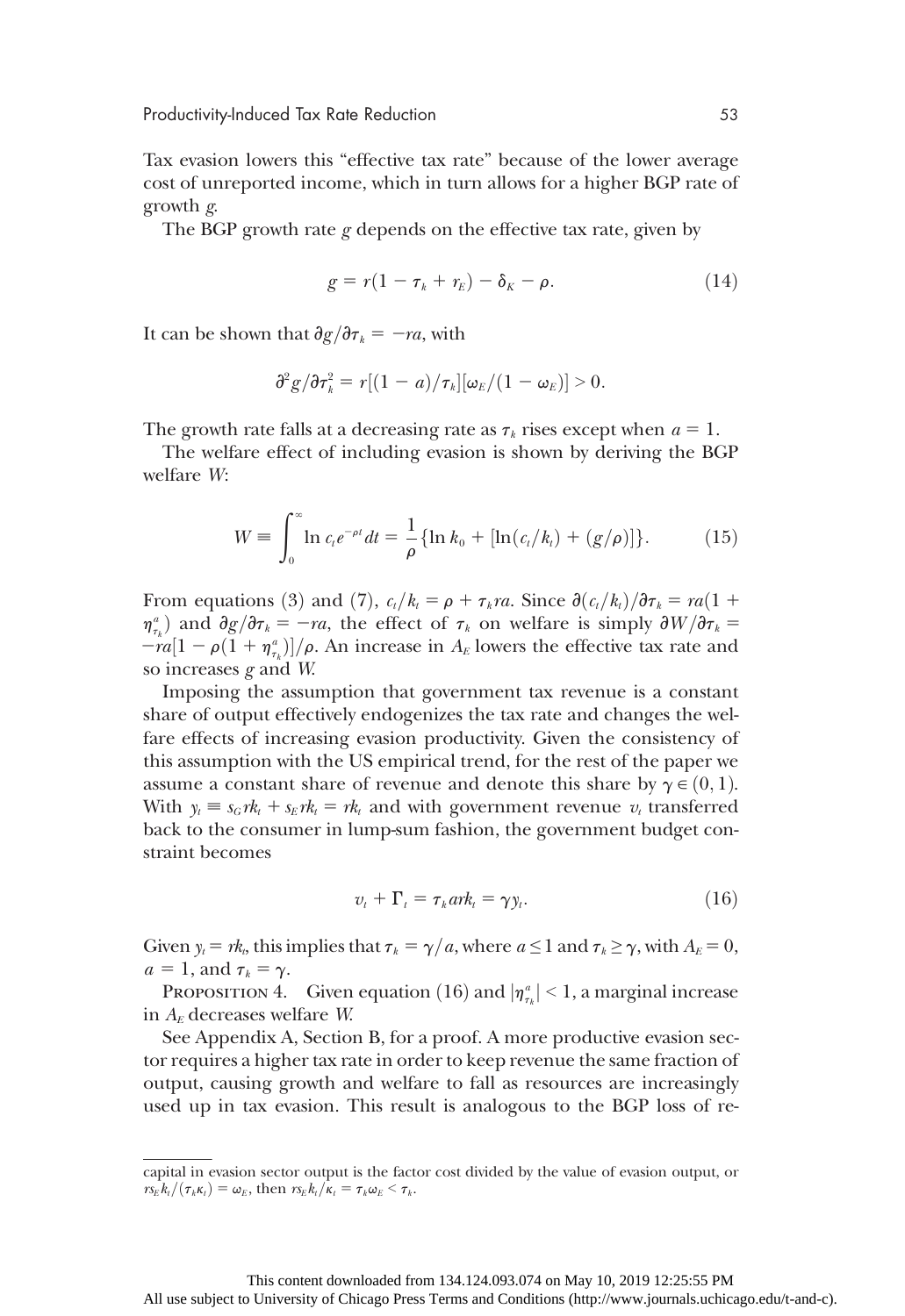sources, growth, and welfare in Ehrlich and Lui (1999) when their productivity of producing political capital increases.<sup>18</sup>

#### C. Revenue Curve, Tax Rate, and Productivity Change

Following Agell and Persson  $(2001)$ , we now derive the relation of the tax rate to the total tax revenue per unit of output. In the BGP equilibrium, revenue per output is simply  $a\tau_k(A_G k_t)/\gamma_t=a\tau_k$ . When  $a\tau_k$  is graphed against  $\tau_k$ , the peak occurs at  $\eta_{\tau_k}^a = -1$ .

Assuming  $\omega_E = 0.72$ ,  $\delta_k = 0.07$ ,  $A_E = 0.46$ ,  $A_G = r = 0.176$ ,  $\rho = 0.02$ , and  $\gamma = 0.31$  as is similar to our calibration for the extended model detailed in Section V below, figure 2 graphs  $a\tau_k$  as the solid line; with  $A_E = 0$ , the straight 45-degree dashed ray results. A 10 percent increase in  $A_G$  causes an increase in the ratio of tax revenue to output at any given tax rate as seen in the dashed curve. As long as  $\gamma = 0.31$  intercepts the baseline curve to the left of its peak, then when the curve pivots upward because  $A_G$  increases, the rate  $\tau_k$  needs to be reduced to keep  $\gamma = 0.31$ . This result would not follow without tax evasion as on the 45-degree line. The possible tax reduction becomes smaller for a given  $A_G$  increase as the tax elasticity falls  $(in$  magnitude $).$ 

PROPOSITION 5. Under the condition of the fixed share of tax revenues in output,  $\gamma$ , a marginal increase in  $A_G$  causes a decrease in the statutory tax rate  $\tau_k$  as given by  $d\tau_k = -\{A_G[(1/|\eta_{\tau_k}^a|)-1]\}^{-1}dA_G$ . For  $|\eta_{\tau_k}^a| < 1$ , that is being on the unward-sloping part of the normalized tax revenue that is, being on the upward-sloping part of the normalized tax revenue curve, the size of the decrease in the statutory tax rate is smaller, the smaller the elasticity of reported income  $|\eta_{\tau_k}^a|$ .<br>Proof See Appendix A Section C

Proof. See Appendix A, Section C.

#### IV. Extension with Human Capital Investment

Productivity increases are empirically documented to be significant in both goods and human capital investment sectors. Therefore, the qualitative result that a goods productivity increase allows for a lower tax rate can be better quantified by extending the economy to include human capital investment. Then productivities of both sectors can be included in simulation results of an economy calibrated for postwar US data.

The extended economy consists of three sectors. The goods sector produces output, the human capital sector produces gross investment in human capital, and both sectors use CRS production with inputs of physical capital and human capital, with the human capital sector more human capital intensive than the goods sector. The third sector is evasion intermediation that uses CRS production with inputs of physical capital  $k<sub>t</sub>$ , human capital  $h_t$ , and deposited income  $d_t$ .

<sup>&</sup>lt;sup>18</sup> Ehrlich and Lui (1999, S274) have a parameter related to our  $\gamma$  in their  $\theta$ , which is the "portion of all transactions subject to government intervention."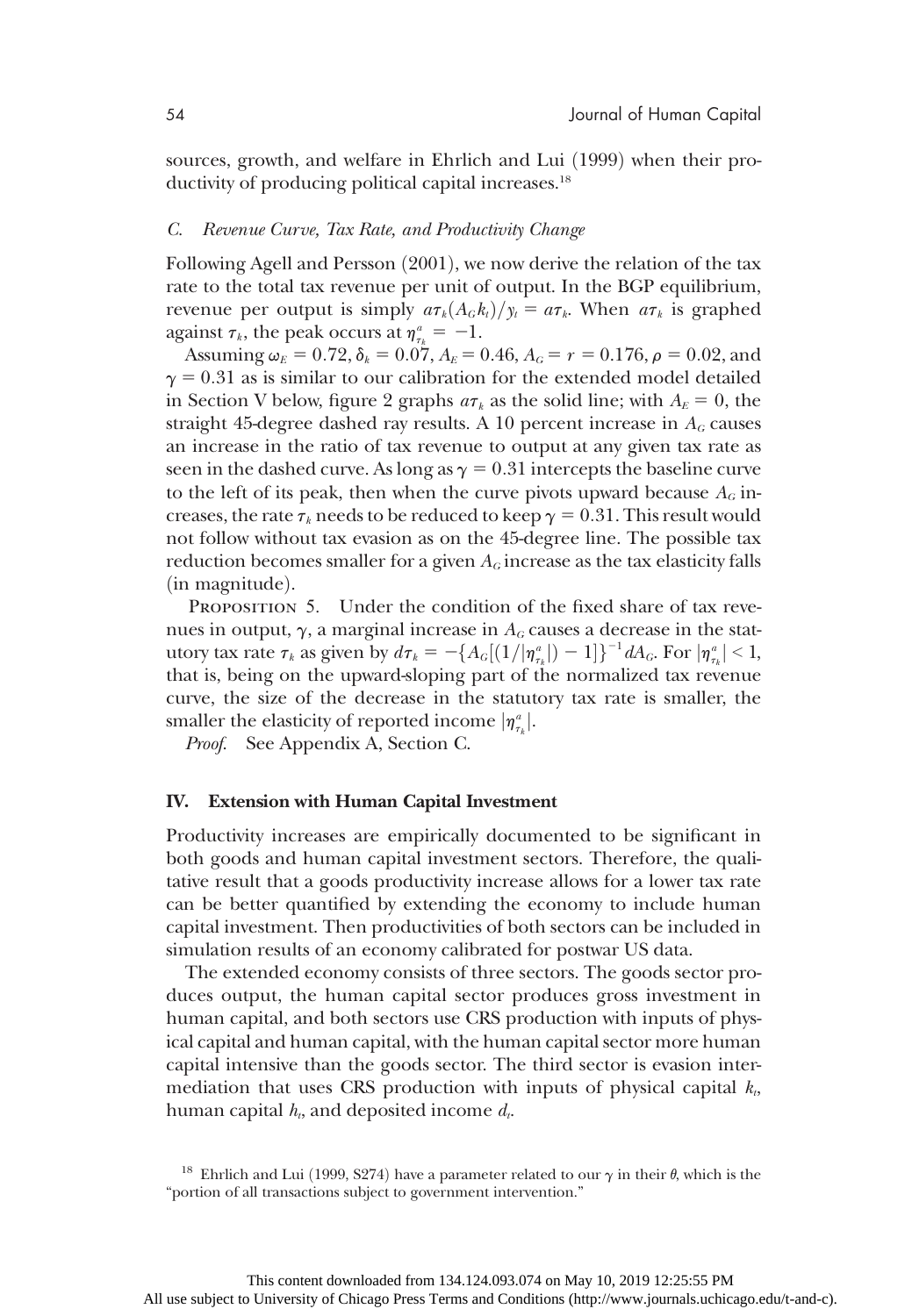

Figure 2.—Tax revenue normalized by output and  $\tau_k$ 

The representative consumer allocates one unit of time across work in goods production,  $l_{G_t}$  in human capital investment,  $l_{Ht}$ , and in evasion,  $l_{E_t}$ , with leisure time,  $x_t$ , the residual;  $l_{\text{Gt}} + l_{\text{Ht}} + l_{\text{Et}} = 1 - x_t$ . The quantity of human capital input in three sectors is  $l_{G_l}h_t$ ,  $l_{H_l}h_t$ , and  $l_{E_l}h_t$ . Similarly, the share of physical capital allocated to goods production is denoted by  $s_{G_t}$ , the share to human capital production by  $s_{Ht}$ , and the share to the evasion intermediary sector by  $s_{Ei}$ ;  $s_{Gt} + s_{Et} + s_{Ht} = 1$ . The quantity of physical capital input in each sector is  $s_{G_i}k_t$ ,  $s_{H_i}k_t$ , and  $s_{E_i}k_t$ .

With productivity parameters  $A_G > 0$  and  $A_H > 0$ , labor shares  $\beta \in (0, 1)$ and  $\varepsilon \in (0,1)$ , where  $\beta > \varepsilon$ , and the depreciation rate of human capital given by  $\delta_H \in [0, 1]$ , let goods output be denoted by  $y_{\text{Gt}}$  and its production<br>function be given by function be given by

$$
y_{Gt} = A_G (l_{Gt} h_t)^{\beta} (s_{Gt} k_t)^{1-\beta}.
$$
 (17)

Let the gross production of human capital investment be given by

$$
\dot{h}_t + \delta_H h_t = A_H [(1 - x_t - l_{Gt} - l_{Et}) h_t]^{\varepsilon} [(1 - s_{Gt} - s_{Et}) k_t]^{1-\varepsilon}.
$$
 (18)

While the human capital investment sector is a "home production" sector in this representative agent framework, the goods and evasion sectors are decentralized such that the consumer rents human capital to them at the wage rate  $w_t$  and physical capital at the rate  $r_t$ . Human capital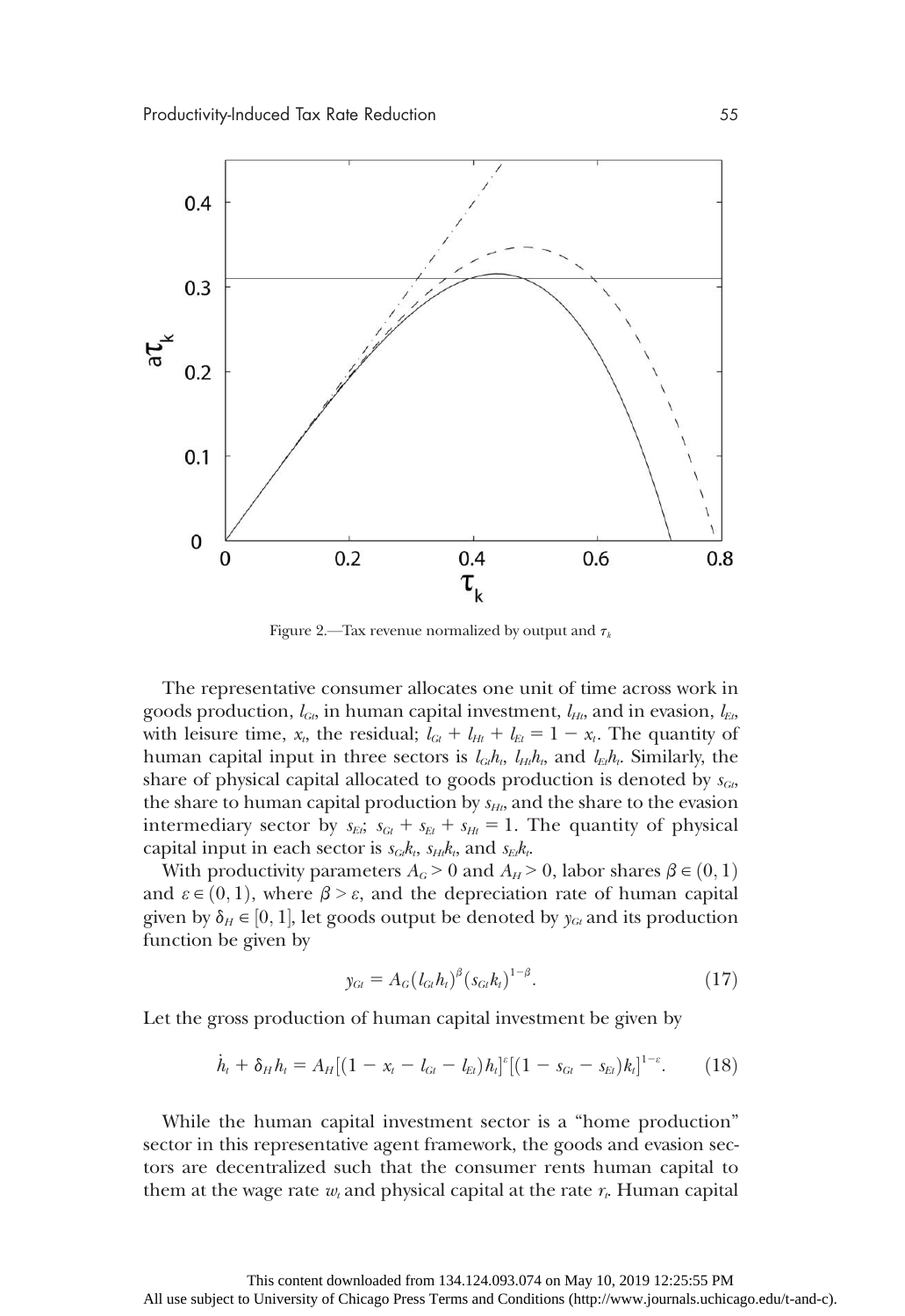income is thereby  $w_t(l_{Gt} + l_{Et})h_t$ , and capital income is  $r_t(s_{Gt} + s_{Et})k_t$ . In order to avoid taxes, the consumer reports again only a fraction  $a_t$  of the human and physical capital income, where we denote this income by

$$
y_t \equiv w_t (l_{Gt} + l_{Et}) h_t + r_t (s_{Gt} + s_{Et}) k_t.
$$

The consumer also pays the fee  $p_{Et}$  per unit of evasion service,  $\kappa_t$ , which in turn by the implicit Leontief technology is equal to the quantity of income that evades taxes,  $\kappa_t = (1 - a_t)\gamma_t$ . The taxes in the economy are the proportional tax rates on capital income,  $\tau_k$ , and on labor income,  $\tau_l$ . The consumer also receives dividends from the evasion intermediary at the rate of  $r_{Et}$  per unit of deposits  $d_t$  and a government transfer of  $v_t$ . Income is used for gross physical capital investment,  $k_t + \delta_K k_t$ , where the depreciation rate for physical capital is given as  $\delta_K \in [0, 1]$ , and for consumption goods purchases  $\epsilon$ . The budget constraint is goods purchases  $c_t$ . The budget constraint is

$$
\dot{k}_t = a_t[(1 - \tau_t)w_t(l_{Gt} + l_{Et})h_t + (1 - \tau_k)r_t(s_{Gt} + s_{Et})k_t] \n+ (1 - a_t)(1 - p_{Et})[w_t(l_{Gt} + l_{Et})h_t + r_t(s_{Gt} + s_{Et})k_t] \n+ r_{Et}d_t + v_t - \delta_K k_t - c_t.
$$
\n(19)

The first term on the right-hand side shows the reported income on which taxes are paid and the next term the usable unreported income after paying the fee  $p_{Et}$  to the evasion intermediary. The household deposits in the evasion intermediary are equal to its total income, as given by

$$
d_t = w_t (l_{G_t} + l_{Et}) h_t + r_t (s_{G_t} + s_{Et}) k_t.
$$
\n(20)

Given  $(k_0, h_0)$ ,  $\alpha > 0$ , and  $\rho \in (0, 1)$ , the representative consumer maximizes lifetime welfare  $V(k_0, h_0)$ :

$$
V(k_0, h_0) = \max_{\{c_t, x_t, d_t, k_t, h_t, l_{G_t}, l_{G_t}, s_{G_t}, s_{Et}, a_t\}_{t=0}^{\infty}} \int_{0}^{\infty} (\ln c_t + \alpha \ln x_t) e^{-\rho t} dt,
$$

subject to the human capital accumulation constraint  $(18)$ , budget constraint  $(19)$ , and deposit constraint  $(20)$ ; see Appendix A, Section D, for the first-order conditions.

The government receives taxes, spends (unproductively) on government consumption  $\Gamma_t$ , and returns the rest as a transfer,  $v_t$ , such that

$$
a_t[\tau_i w_t (l_{Gt}+l_{Et}) h_t + \tau_k r_t (s_{Gt}+s_{Et}) k_t]=\Gamma_t + v_t.
$$

Additionally, assume that the size of government consumption is a fixed fraction  $\gamma \in [0,1]$  of the value of market output such that

$$
\Gamma_t + v_t = \gamma y_t. \tag{21}
$$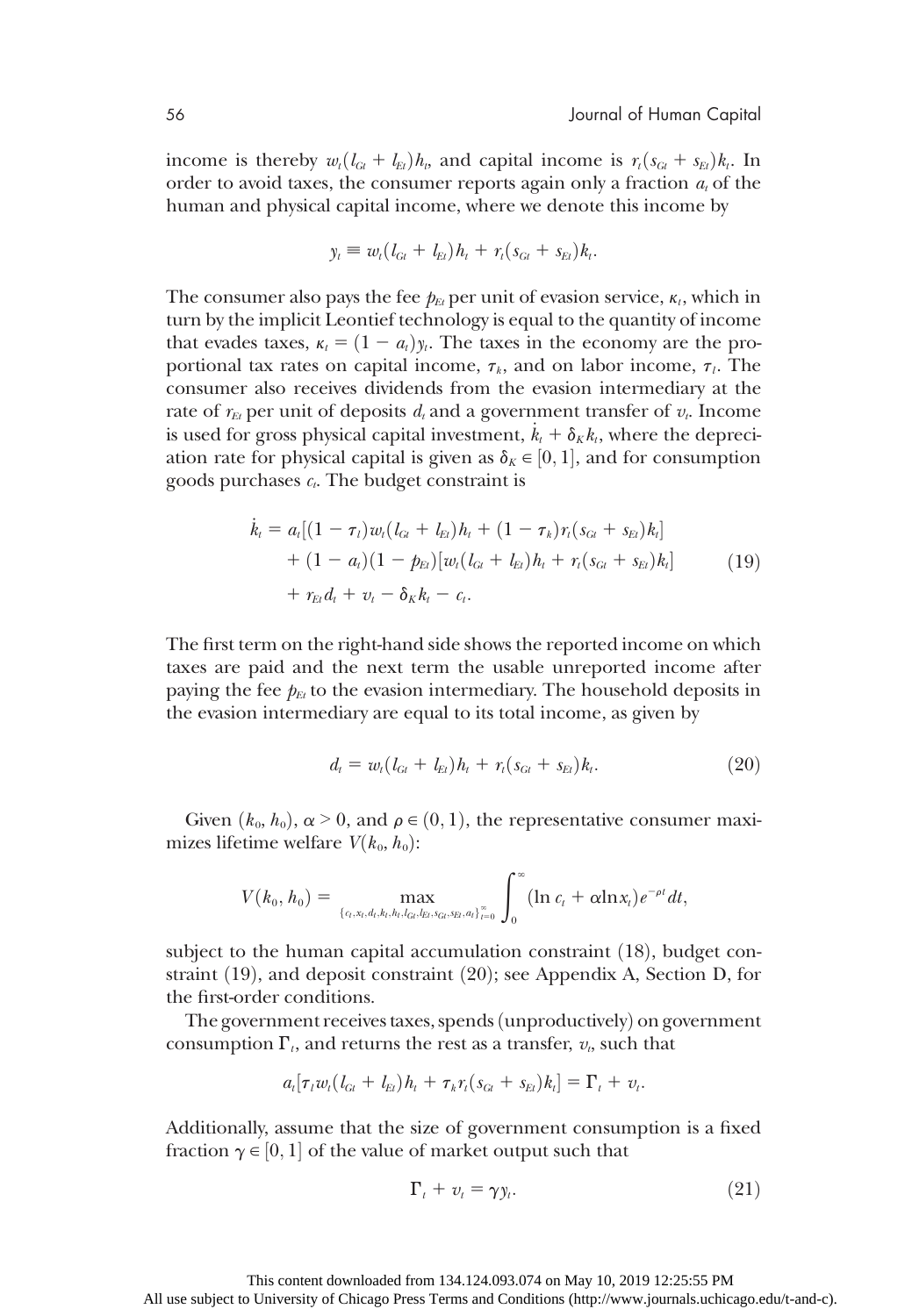Productivity-Induced Tax Rate Reduction 57

The goods-producing firm takes  $r_t$  and  $w_t$  as given, maximizes revenue minus cost, and has the first-order conditions

$$
w_{t} = \beta A_{G} (s_{Gt} h_{t})^{1-\beta} (l_{Gt} h_{t})^{\beta-1},
$$
  

$$
r_{t} = (1-\beta) A_{G} (s_{Gt} h_{t})^{-\beta} (l_{Gt} h_{t})^{\beta}.
$$

The competitive intermediary is owned by the consumer and maximizes profit  $\Pi_{Et}$  subject to its production function. With  $A_E \geq 0$ ,  $\omega_l \in (0,1)$ ,  $\omega_k \in (0, 1)$ , and  $\kappa_t$  denoting the amount of evasion services provided to the consumer by the evasion intermediary, the production function for these services is given by

$$
\kappa_t = A_E (l_{Et} h_t)^{\omega_l} (s_{Et} h_t)^{\omega_k} d_t^{1-\omega_l-\omega_k}.
$$
 (22)

The quantity of evasion services corresponds to the quantity of unreported income "laundered" into income that can subsequently be used to purchase goods. Implicitly assuming a Leontief production function, combining one unit of the evasion service with one unit of laundered income yields that

$$
\kappa_t = (1 - a_t)[(s_{Gt} + s_{Et})r_t k_t + (l_{Gt} + l_{Et})w_t h_t].
$$

The intermediary problem is

$$
\max_{\{l_{El}h_l,s_{El}h_l,d_l\}} \Pi_{El} = p_{El} \kappa_l - w_l l_{El} h_l - r_l s_{El} k_l - r_{El} d_l \tag{23}
$$

subject to  $(22)$ . The first-order conditions are

$$
w_t = \omega_t p_{Et} A_E (l_{Et} h_t / d_t)^{\omega_t - 1} (s_{Et} k_t / d_t)^{\omega_k}, \qquad (24)
$$

$$
r_{t} = \omega_{k} p_{Et} A_{E}^{\omega_{l}} (l_{Et} h_{l} / d_{l}) (s_{Et} k_{l} / d_{l})^{\omega_{k} - 1}, \qquad (25)
$$

$$
r_{Et} = (1 - \omega_k - \omega_l) p_{Et} A_E^{\omega_l} (l_{Et} h_l / d_l) (s_{Et} k_l / d_l)^{\omega_k}.
$$
 (26)

The solution for the degree of tax evasion follows as

$$
1 - a_t = A_E^{1/(1-\omega_t-\omega_k)}(p_{Et}\omega_t/w_t)^{\omega_t/(1-\omega_t-\omega_k)}(p_{Et}\omega_k/r_t)^{\omega_k/(1-\omega_t-\omega_k)};\qquad(27)
$$

in addition, the CRS property implies  $r_{Et} = (1 - \omega_l - \omega_k) p_{Et} (1 - a_t)$ .

From the consumer problem, the price of tax evasion services  $p_{Et}$  is a weighted average of the capital and labor tax rates:

$$
p_{E_l} = [\tau_l w_l (l_{G_l} + l_{E_l}) h_l / d_l] + [\tau_k r_l (s_{G_l} + s_{E_l}) k_l / d_l].
$$

In the case of a uniform tax rate for both capital and labor income,  $\tau_l = \tau_k$  $\equiv \tau$ , this reduces to  $p_{Et} = \tau$ , as in proposition 1; then  $r_{Et} = (1 - \omega_l - \tau)$  $\omega_k$ ) $\tau(1 - a_t) \leq \tau$ . In this case, the BGP equilibrium solution for the growth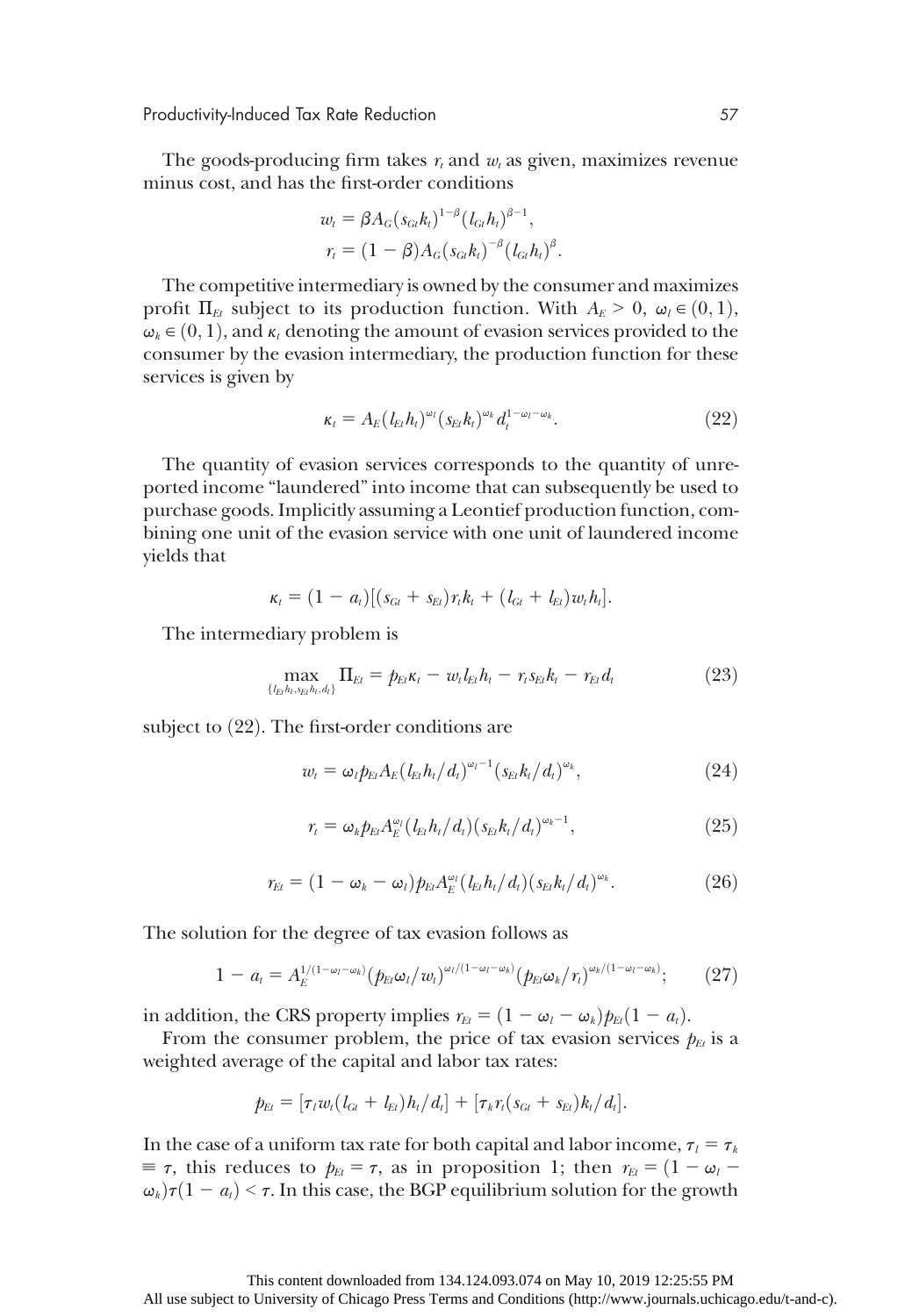rate is  $g = r(1 - \tau + r_E) - \delta_K - \rho$ . As the tax rate  $\tau$  rises, the consumer is increasingly less willing to substitute from goods consumption to leisure and more willing to evade income tax. This causes the BGP growth rate to decline at an increasingly lower rate as the tax rate rises compared to the economy without evasion, as in the Ak economy.

In the BGP equilibrium, all growing variables evolve at the same rate  $g$ , with  $k_t/h_t$  constant, and the BGP welfare W is equal to

$$
W = \int_0^\infty (\ln c_t + \alpha \ln x_t) e^{-\rho t} dt = \frac{1}{\rho} \left\{ \ln k_0 + \ln \left[ \left( \frac{c_t}{k_t} \right) x^\alpha \right] + \frac{1}{\rho} g \right\}.
$$
 (28)

With both human and physical capital in the extended economy and an assumed common tax rate  $\tau$ , the output normalized tax revenue curve is  $a_t\tau$  as in the Ak economy. But now increased human capital productivity also increases the ratio of tax revenue to output for any given tax rate and forces a reduction in  $\tau$  given equation (21); it also increases growth and welfare.

The revenue per output for any given tax rate depends on the degree of evasion a and tax elasticity. Denoting the tax elasticity of reported income by  $\eta_{\tau}^a$  and of unreported income by  $\eta_{\tau}^{1-a}$  and using equation (27), one can<br>show that  $r^a = -[(1-a)/a]n^{1-a} \approx n^a$  of the Ak model in the previous secshow that  $\eta_i^a = -[(1-a)/a]\eta_i^{1-a} \approx \eta_i^a$  of the Ak model in the previous sec-<br>tion <sup>19</sup> The bigher the tax elasticity magnitude, the stronger the revenue tion.19 The higher the tax elasticity magnitude, the stronger the revenue increase from improved productivity, and the larger the tax rate decrease required to keep a constant  $\gamma$ .

#### V. Calibration

The BGP equilibrium of the model is calibrated annually on the basis of Trabandt and Uhlig's  $(2011)$  US averaged data from 1995 to 2007; we get targets from these data and then make adjustments to these targets so that we can better capture the entire postwar period rather than just 1995– 2007, which is the end of the period when tax rates have already fallen. We also follow Gomme and Rupert  $(2007)$ , who refine the calibration methodology in general and in particular for a two-sector market and nonmarket household economy; our human capital investment sector is the nonmarket "household" sector.<sup>20</sup> As such, in table 1 we present 12 in-

 $19$  That is.

$$
-[(1-a)/a]\eta_{\tau}^{1-a} = -[(1-a)/a][(\omega_{i} + \omega_{k})/(1 - \omega_{i} - \omega_{k})]
$$
  
× [1 - 0.5( $\eta_{\tau}^{w} + \eta_{\tau}'$ )],

where  $\eta_{\tau}^{w} + \eta_{\tau}^{r}$  denotes the sum of the wage and interest rate elasticities to  $\tau$ . Quantitatively, in our calibration below,  $\eta_{\tau}^{w} + \eta_{\tau}^{w}$ 

<sup>20</sup> We do not independently estimate time in human capital investment, although data are becoming more available for this as a task for future research; instead we use Gomme and Rupert's concept of a much lower leisure time share around 0.5 relative to one-sector exogenous growth economies that typically set leisure above 0.7; and we set a time share for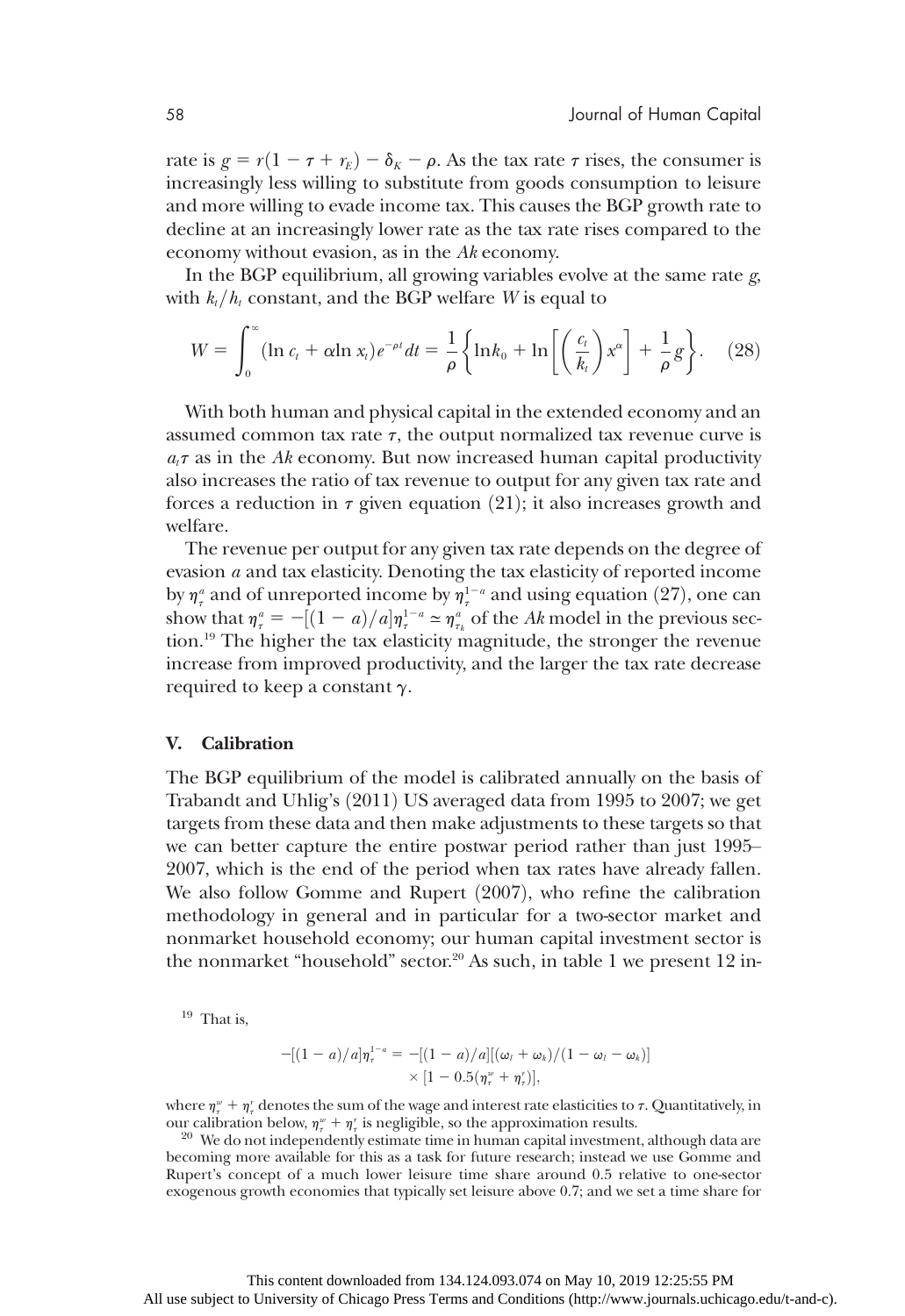#### Productivity-Induced Tax Rate Reduction 59

| <b>Calibration Targets</b>                     | Target<br>Variable | Target<br>Value | Achieved<br>Value | <b>Target Source</b>                    |
|------------------------------------------------|--------------------|-----------------|-------------------|-----------------------------------------|
| Output growth rate<br>Inverse of intertemporal | g                  | $.02\,$         | .02               | Trabandt and Uhlig (2011)               |
| elasticity of substitution                     | $\theta$           | $1 - 2$         | 1                 | Trabandt and Uhlig (2011)               |
| Government revenue to                          |                    |                 |                   |                                         |
| <b>GDP</b>                                     | $\gamma$           | .26             | .31               | Trabandt and Uhlig (2011)               |
| Average income tax rate                        | $\tau$             | .31             | $.4\,$            | Trabandt and Uhlig (2011)               |
| Government consumption                         |                    |                 |                   |                                         |
| to GDP                                         | $\Gamma/\nu$       | .18             | .20               | Trabandt and Uhlig (2011)               |
| Government transfers to                        |                    |                 |                   |                                         |
| <b>GDP</b>                                     | v/y                | .08             | .11               | Trabandt and Uhlig (2011)               |
| After-tax net real interest                    |                    |                 |                   |                                         |
| rate                                           | r'                 | .04             | .04               | Trabandt and Uhlig (2011)               |
| Capital to output ratio                        | $k/\gamma$         | 2.38            | 2.38              | Trabandt and Uhlig (2011)               |
| Leisure time                                   | $\mathcal X$       | $.5\,$          | $.5\,$            | Jones et al. $(2005)$                   |
| Labor time                                     | $l_G$              | .17             | .16               | Jones et al. $(2005)$                   |
| Fraction of income                             |                    |                 |                   |                                         |
| reported                                       | $\mathfrak{a}$     | .78             | .78               | Waud (1988)                             |
| Tax elasticity ETI                             | $\eta_{1-\tau}^a$  | $.4 - 3.0$      | 1.08              | Saez et al. (2012), Feldstein<br>(1995) |

TABLE 1 Target Values of the Baseline Calibration for the US Benchmark Model

dependent pieces of information on our variables from different sources, eight from Trabandt and Uhlig, two on leisure and labor time from Jones et al.  $(2005)$ , one on the fraction of reported income from Waud  $(1988)$ , and one on tax elasticity from Feldstein (1995) and Saez et al. (2012). These form our calibration targets, which in turn enable us to uniquely pin down the model's parameter values. Table 2 presents 12 parameters for which values are assigned in order to get the "achieved" calibration targets of table 1. Note that parameter calibration depends often on the solution to BGP variables from implicit equations; for example,  $x$ ,  $a$ , and  $s_G k/l_G h$  are solved only implicitly within a system of three nonlinear equations.

As in Trabandt and Uhlig  $(2011)$ , the target value of the real growth of output, g, is set to 2 percent. Denoting by  $r'$  what Trabandt and Uhlig call the annual real interest rate, we define this as consistent with their usage as  $r' \equiv (1 - \tau_k + r_E)r - \delta_k$  and set it at  $r' = 0.04$  as in their calibration. Given our assumption of log utility, a special case of one given in Trabandt and Uhlig's paper, together g and  $r'$  imply a time preference rate of  $\rho = 0.02$ . As in Trabandt and Uhlig's table 2, we set the share of labor income in the goods sector such that  $\beta = 0.62$ . The labor share of the human capital sector,  $\varepsilon$ , is equal to 0.80, similarly to, for example, Bowen (1987) and Pecorino (1995). Also following Trabandt and Uhlig's table 1, we target  $\gamma = 0.26$  as the sum of their government consumption plus investment,  $\Gamma/\gamma = 0.18$ , plus their government transfer of  $v/\gamma = 0.8$ .

that spent in household production similar to theirs, although their household output is not specified to be human capital investment.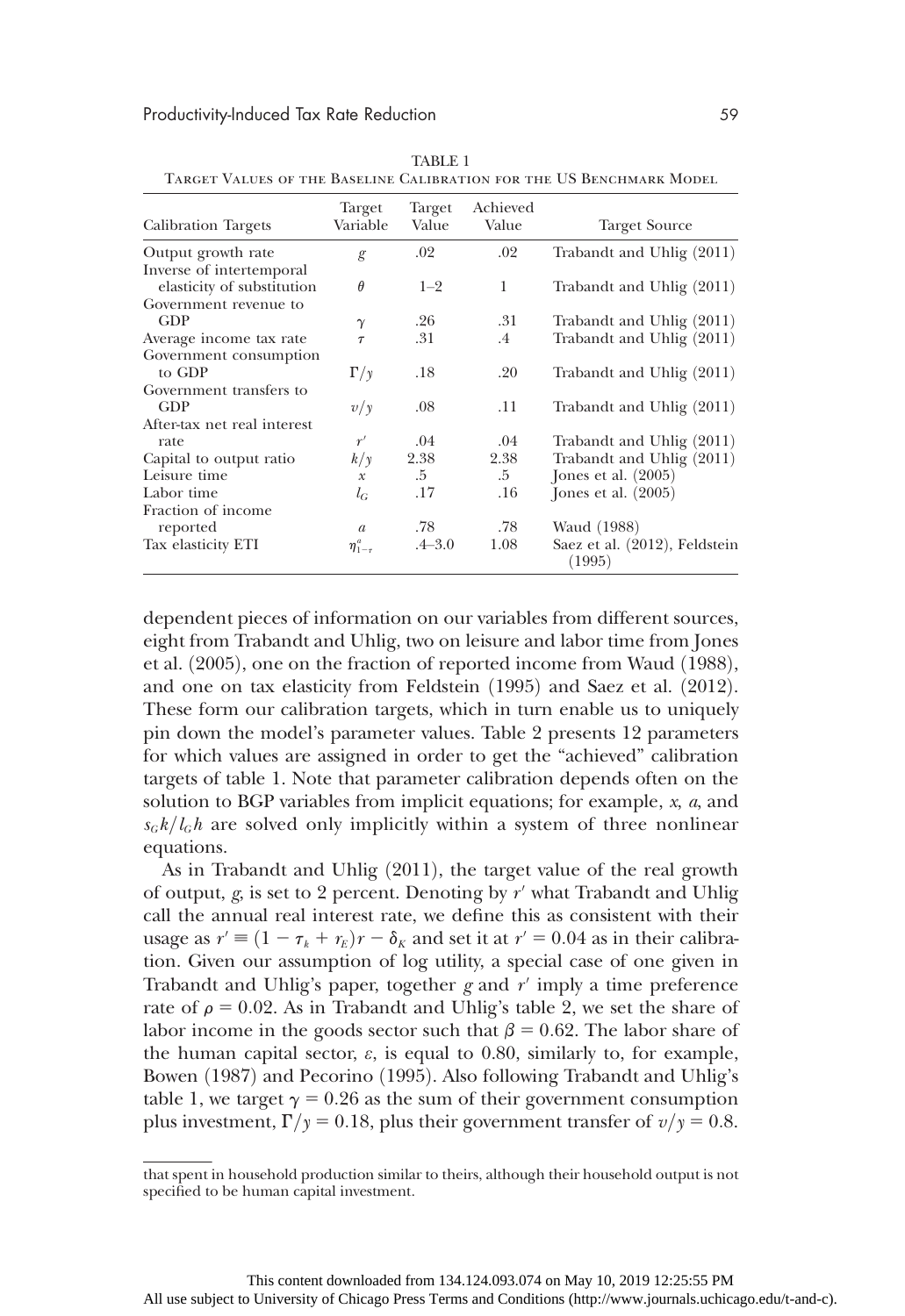| Parameter                                           | Variable     | Baseline<br>Value |
|-----------------------------------------------------|--------------|-------------------|
| Time preference rate                                |              | .02               |
| Labor share in goods sector                         |              | .62               |
| Inverse of intertemporal elasticity of substitution |              |                   |
| Depreciation rate of physical capital               | $\delta_{K}$ | .07               |
| Depreciation rate of human capital                  | $\delta_H$   | .07               |
| Productivity in goods sector                        | $A_G$        |                   |
| Productivity in human capital sector                | $A_H$        | .29               |
| Productivity in evasion sector                      | $A_F$        | 1.44              |
| Weight of labor in preferences                      | $\alpha$     | 2.5               |
| Labor share in education sector                     | ε            | .8                |
| Capital share in evasion sector                     | $\omega_k$   | .36               |
| Labor shares in evasion sector                      | $\omega_{l}$ | .36               |

TABLE 2 PARAMETER VALUES OF THE BASELINE CALIBRATION FOR THE US BENCHMARK MODEL

Then using Trabandt and Uhlig's  $\beta$  and their  $\tau_l$  and  $\tau_k$ , we assume an average tax rate  $\tau$  from the labor and capital tax equal to

$$
\tau = \tau_i \beta + \tau_k (1 - \beta) = (0.28)(0.62) + (0.36)(0.38) = 0.31.
$$

Accounting for a depreciation tax element found in Trabandt and Uhlig's paper, we would revise this  $\tau$  upward somewhat; we impute the depreciation rate according to our equilibrium conditions such that  $\delta_K = 0.07$ .<sup>21</sup>

In our model, it is the share of reported tax revenue per output that equals the spending share  $\gamma$ . Therefore, we have  $a\tau = \gamma$ , while in Trabandt and Uhlig (2011) it is implicit that  $\tau = \gamma$  in our notation. For targeting a we use 0.78 since Waud (1988) reports that 22 percent of federal income tax was lost in 1981 as a result of unreported income (total federal corporate and personal income), implying  $1 - a = 0.22$ ; Fullerton and Karayannis (1994) report that 20 percent of noncorporate income evades taxation in the United States; other estimates abound, for example, Schneider and Enste (2000). Given  $a = 0.78$ , we now have  $a\tau = \gamma = 0.26$ , or  $\tau = 0.26/0.78$  $= 0.33.$ 

We then make adjustments in order to try to better capture the entire postwar period. We chose a higher tax rate than the rate that existed in Trabandt and Uhlig's data set from 1995–2007, or as implied at  $\tau = 0.33$ . We set the baseline  $\tau$  at  $\tau$  = 0.40 as an approximation of the midpoint of

$$
\delta_K = (y/k)[1 - \tau + (1 - \omega_t - \omega_k)\tau(1 - a)][\omega_k\tau(1 - a)]
$$
  
 
$$
\times \{1 + [\omega_k/(1 - \beta)]\tau(1 - a)/[1 - \tau(1 - a)(\omega_t + \omega_k)]\}.
$$

<sup>&</sup>lt;sup>21</sup> Trabandt and Uhlig assume that capital income taxes are levied on dividends net of depreciation, i.e.,  $\tau_k[1 - \beta - \delta_K(k/y)]$ , so that the weighted average is  $\tau = \tau_i\beta + \tau_k[1 - \beta - \delta_{\tau}(k/y)] = 0.33$  given  $\delta_{\tau} = 0.07$  instead of 0.31. We have also ignored their consumption  $\delta_K(k/y)$  = 0.33 given  $\delta_K$  = 0.07 instead of 0.31. We have also ignored their consumption tax of 0.05. Our BGP equilibrium implies that we impute  $\delta_{\rm z}$  as tax of 0.05. Our BGP equilibrium implies that we impute  $\delta_K$  as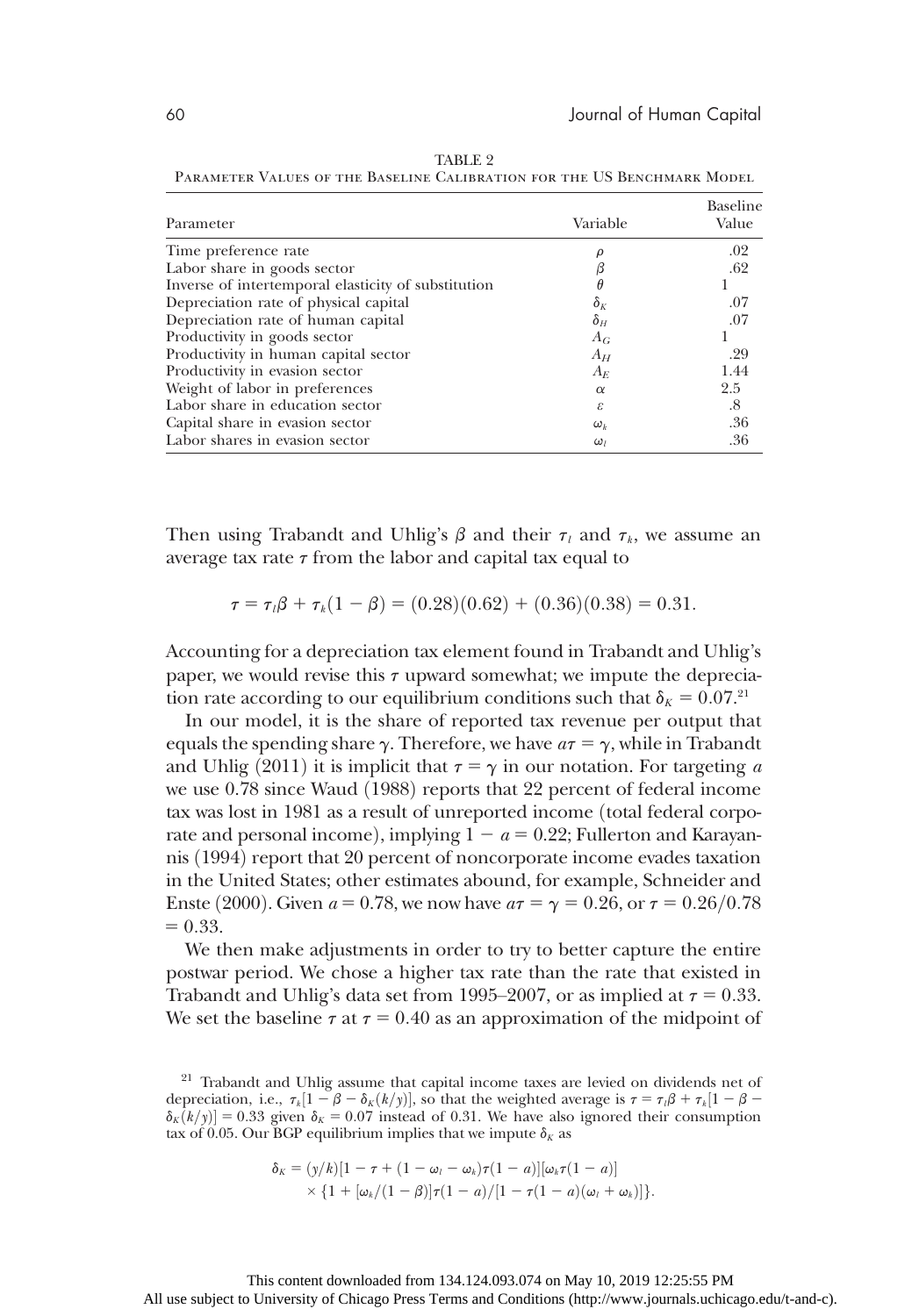the postwar economy tax rates, in that this increase puts us approximately in the midrange of the 20 points between lowest and highest weighted average tax rates, of 30 percent and 50 percent, on the top 1 percent of income that we find for postwar United States in Appendix figure A1. This implies  $a\tau = (0.4)(0.78) = 0.31$ , and so  $\gamma = 0.31$  instead of the  $\gamma = 0.26$  target. This increase is distributed between government spending of  $\Gamma/\gamma$  going to 0.20 and  $v/\gamma$  to 0.11, our achieved values, instead of the Trabandt and Uhlig values of 0.18 and 0.08.

In calibrating the evasion intermediary technology factors, Slemrod and Weber  $(2012)$  make clear that there is a great deal of uncertainty over reliable micro-based or macro-based evidence that can be used for such a purpose. In order to calibrate the labor and capital shares in the evasion sector, we first assume that they are equal, so that  $\omega_l = \omega_k = \omega$ , as seen in Benk et al.  $(2010)$ . Then in order to pin down  $\omega$  precisely, while being given  $a = 0.78$ , we make use of the large literature reviewed by Saez et al.  $(2012)$  on the tax elasticity of reported income. Here Saez et al. focus on estimation of the elasticity of reported income with respect to the net-oftax rate, or  $1 - \tau$ ; this uses the acronym ETI, and in our notation this is  $\eta_{1-\tau}^a$ .

Saez et al.  $(2012)$  report that substantial variance in the ETI is found in the literature, depending on the year, the percentile income share, and econometric methodology. For the period of the 1986 tax act, Feldstein  $(1995)$  finds an ETI between 1 and 3, while Moffitt and Wilhelm  $(2000)$ obtain a range of 0.35–0.97. Saez et al. report how the ETI is found to be significantly lower over the long-run period, even though for the long run they find "no truly convincing estimates" of the ETI. Still, they put the upper end of this long-run range at 0.4 for the top 1 percent percentile. Our baseline calibration is designed to get an average effect for the postwar period, including the high responses during tax reform periods. And so we chose an intermediate value equal to 1.08 that is between certain reform period point estimates and the long-run estimates of the ETI. Then using the fact that  $\eta_{\tau}^a = -[\tau/(1-\tau)]\eta_{1-\tau}^a$  and given our baseline  $\tau$ ,<br>the implied tax elasticity of reported income is  $\pi^a = 0.76$ . In turn this the implied tax elasticity of reported income is  $\eta_{\tau}^a = 0.76$ . In turn this implies an approximation for the input share in the intermediary sector that gives  $\omega = 0.36$ .<sup>22</sup> The other part of the evasion technology is  $A_E$ ; this is set at 1.44 to achieve the elasticity target in conjunction with  $\omega = 0.36$ , while giving a share of labor time in evasion equal to less than 1 percent of total time and so achieving the other targeted time allocations.

Leisure time is targeted at  $x = 0.5$ , on the basis of Jones et al.  $(2005)$ , Gomme and Rupert (2007), and Ramey and Francis (2009); Ragan (2013) also argues that leisure is 51 percent of 14 hours a day. Labor time  $l_G$  is targeted at the Jones et al. value of 0.17. We assume  $\delta_K = \delta_H$ , although some estimates place human capital depreciation at a lower rate than phys-

<sup>22</sup> That is,  $\omega \approx 0.5\{1 + [(1 - a)/a][\tau(1 - \tau)]/\eta_{1-\tau}^a\}.$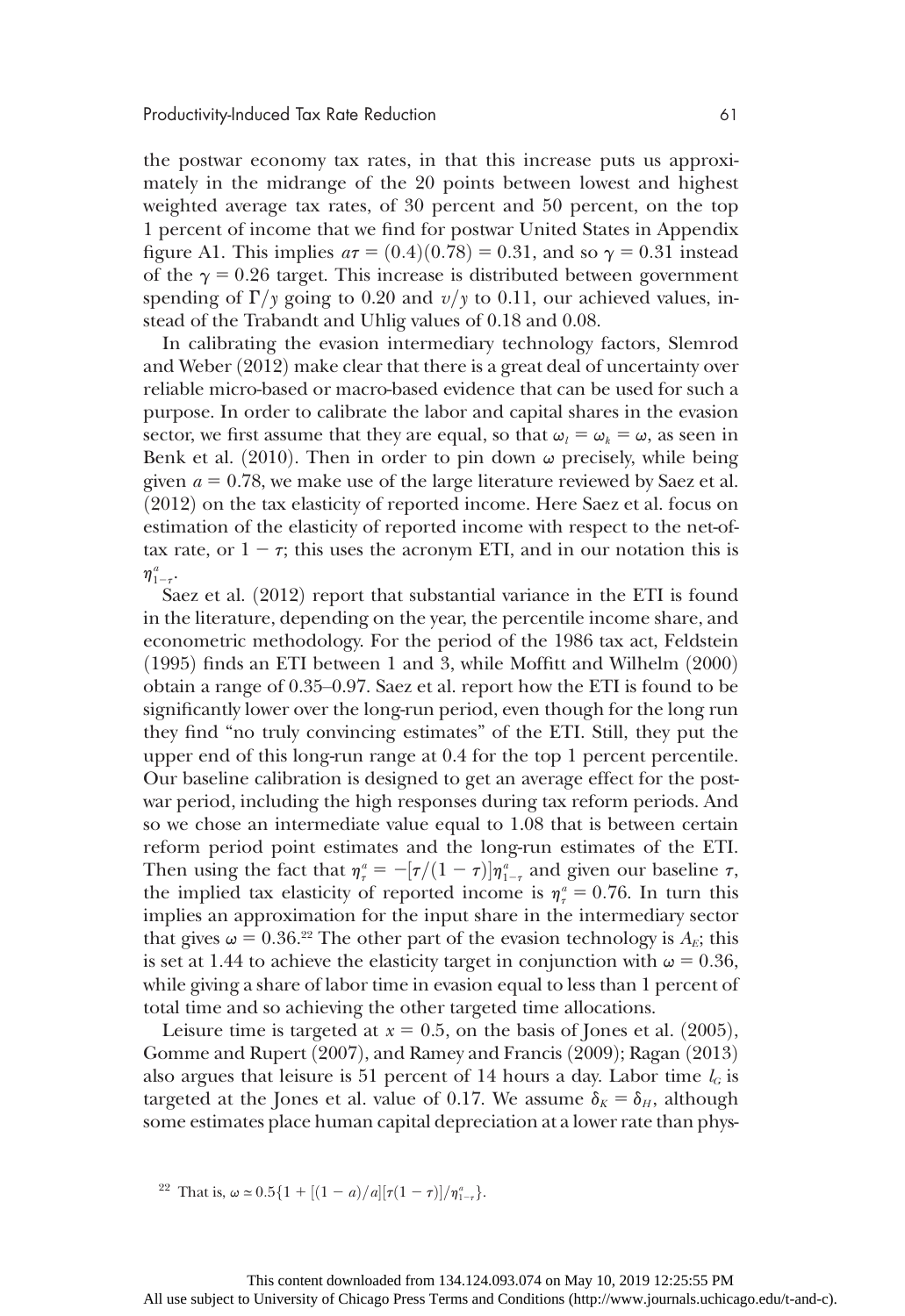ical capital. Given that  $l_H = \varepsilon(1 - x)(g + \delta_k)/(r' + \delta_k)$ , using the target values for *g*, *r'*, and *x*,  $\theta = 1$ , the imputed value of  $\delta_K = \delta_H = 0.07$  and the standard value for  $\varepsilon$  of 0.2, we then impute a standard value for leisure preference of  $\alpha = 2.5$  so that  $x = 0.5$ ,  $l_G = 0.16$ , and  $l_H = 0.33$ .

#### VI. Simulation Results

Tables 3 and 4 present the baseline calibration results, with  $g = 0.02$ ,  $\tau = 0.40, 1 - a = 0.22, \gamma = 0.31,$  and  $\omega = 0.72$ , of simulations of the effects of a 10 percent productivity increase in each of the goods and human capital sectors, in terms of  $A_H$  and  $A_G$  rising, and of a 10 percent decrease in the productivity of the evasion sector, in terms of  $A<sub>E</sub>$  falling. This is done for the case in which there is a single common tax rate  $\tau$  on both labor and capital income in table 3 and for the cases in which there are separate taxes on labor income  $\tau_l$  and on capital income  $\tau_k$  in table 4. The difference is that in table 3 the common tax rate responds to changes in productivity while in table 4, first the capital tax  $\tau_k$  is held constant at the baseline and only the labor tax  $\tau_l$  is allowed to fall, and then the labor tax  $\tau_l$  is held constant at the baseline and only the capital tax is allowed to fall. The two tables present the new levels of  $\tau$ , g, and  $1 - a$ , plus the percentage change in  $l_H$ ,  $l_G$ ,  $s_H$ ,  $s_G$ ,  $k/h$ ,  $s_G k/(l_G h)$ ,  $s_H k/(l_H h)$ , and x, as induced by the productivity changes. And each table includes an exogenous growth special case for comparison; here human capital is specified to grow exogenously at the baseline rate  $g = 0.02$ , while assuming that  $A_H$ = 0 and  $\delta_h$  = 0.<sup>23</sup> Table 3 also shows the results both for the baseline  $\omega$  = 0:36 and when it is increased to 0.39.

Increases in goods and human capital investment sector productivities induce a lesser degree of tax evasion  $1 - a$ , and this in turn allows a lower tax rate in all cases for all models. In table 3, the increase in  $A_H$  allows  $\tau$  to fall by 2 points, with g rising from 2 percent to 3.57 percent, while the  $A_G$ increase causes a 4-point fall in the tax rate but a smaller growth rate increase. The growth and welfare (not shown) gain is highest from the  $A_H$ increase in all cases.

Table 3 shows that the factor reallocation from both goods and human capital sector productivity increases is away from leisure and more toward the human capital sector. The input ratios are given in column 9. The capital to effective labor ratio decreases with an  $A_H$  increase and increases with an  $A_G$  increase; the input factor ratio  $w/r$  falls with an  $A_H$  increase and rises with an  $A_G$  increase; and in column 8,  $k/h$  decreases with an  $A_H$  increase and increases with an  $A_G$  increase.<sup>24</sup> With  $\omega$  higher, the tax elasticity

<sup>&</sup>lt;sup>23</sup> This is similar to an exogenously increasing productivity parameter defined as  $A_{\text{G}t} \equiv A_G(h_t)^\beta$ ; the exogenous growth case with the same baseline calibration gives a larger<br>leisure time allocation, such that  $x = 0.8$  and  $L_0 = 0.19$ , close to values used in standard leisure time allocation, such that  $x = 0.8$  and  $l_G = 0.19$ , close to values used in standard exogenous growth models; the same baseline but with human capital investment gives  $x =$ 0.5, close to the two-sector household economy of Gomme and Rupert (2007).<br><sup>24</sup> It can be shown that  $w/r$  depends linearly and positively on the capital to labor ratio.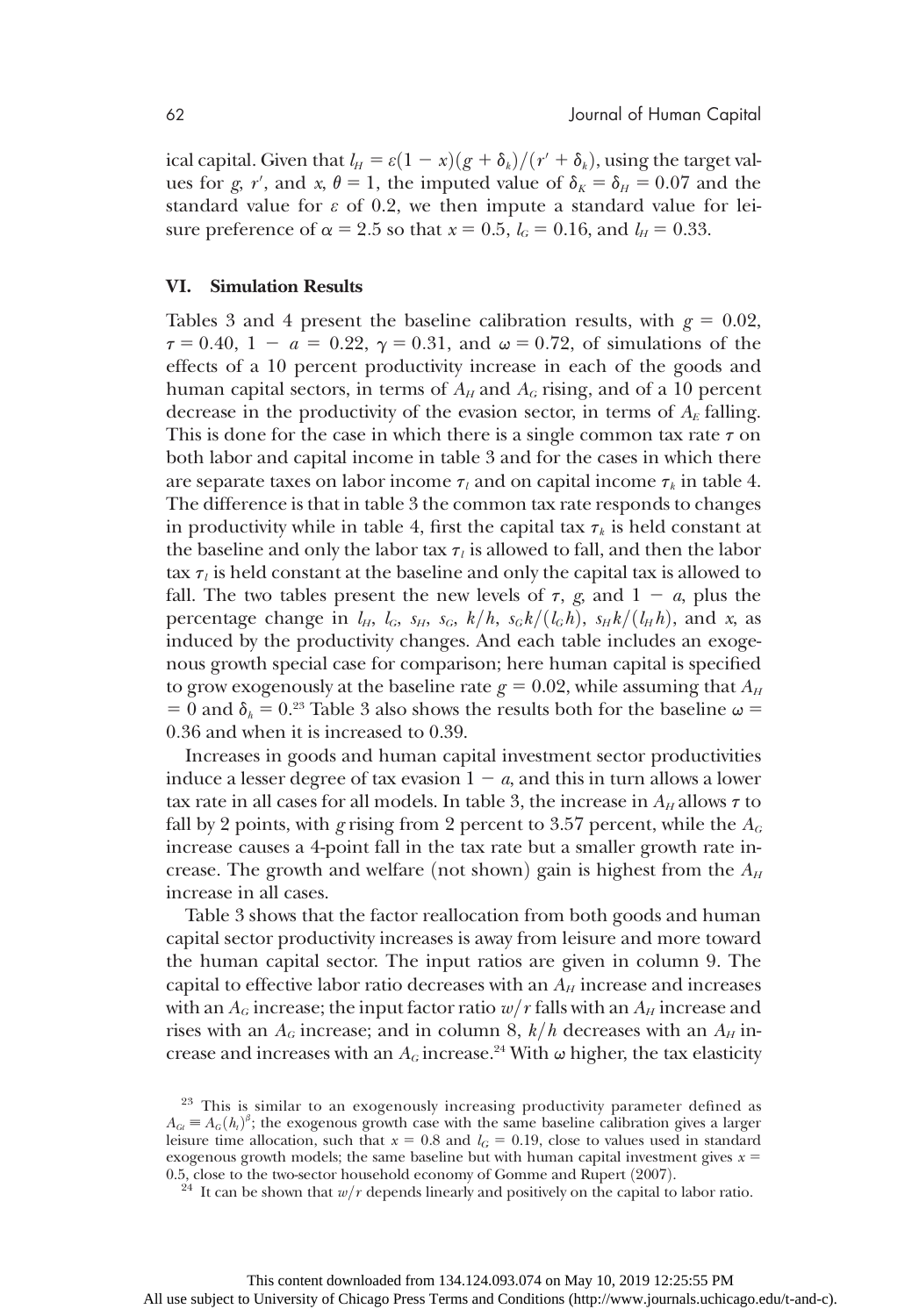|                                                       |               | After-Reform<br>Rates  |              |                              |                        |              |                              |                                   | After-Reform Percentage Changes             |                      |
|-------------------------------------------------------|---------------|------------------------|--------------|------------------------------|------------------------|--------------|------------------------------|-----------------------------------|---------------------------------------------|----------------------|
| $\omega$                                              | $\tau$<br>(1) | g<br>(2)               | $1-a$<br>(3) | $l_H$<br>(4)                 | $l_G$<br>(5)           | $S_H$<br>(6) | $S_G$<br>(7)                 | k/h<br>(8)                        | $s_G k / l_G h$ ,<br>$s_H k / l_H h$<br>(9) | $\mathcal X$<br>(10) |
|                                                       |               |                        |              |                              |                        |              | 10 Percent Increase in $A_H$ |                                   |                                             |                      |
| Endogenous growth:<br>.36<br>.39                      |               | 38.2 3.57<br>36.6 3.97 | 18.9<br>15.2 | 8.4<br>12.7                  | 2.9<br>6.7             | 5.0          |                              | $3.8 -1.5 -11.8$<br>$-.6$ $-10.7$ | $-15.6$<br>$-16.8$                          | $-6.2$<br>$-9.7$     |
|                                                       |               |                        |              |                              |                        |              | 10 Percent Increase in $A_G$ |                                   |                                             |                      |
| Endogenous growth:<br>.36<br>.39<br>Exogenous growth: | 34.3          | 35.8 3.25<br>3.63      | 13.5<br>9.5  | 10.8<br>14.9                 | 7.9<br>11.8            | 3.7<br>4.9   | 1.0<br>2.0                   | 14.1<br>15.6                      | 6.7<br>5.5                                  | $-8.9$<br>$-12.3$    |
| .36                                                   |               | 36.3 2.00              | 14.6         | NA                           |                        | 8.0 NA       | 3.5                          | 29.6                              | 24.1                                        | $-1.4$               |
|                                                       |               |                        |              | 10 Percent Decrease in $A_E$ |                        |              |                              |                                   |                                             |                      |
| Endogenous growth:<br>.36<br>.39<br>Exogenous growth: |               | 34.6 3.11<br>33.4 3.42 | 10.4<br>7.2  |                              | 12.1 10.5<br>15.4 13.7 | 3.6<br>4.6   | 2.2<br>3.1                   | 2.8<br>4.0                        | $-5.0$<br>$-5.7$                            | $-10.3$<br>$-13.0$   |
| .36                                                   |               | 34.9 2.00              | 11.1         |                              | NA 11.5 NA             |              | 4.9                          | 16.0                              | 9.1                                         | $-2.0$               |

TABLE 3 PRODUCTIVITY EFFECT ON TAX RATE, GROWTH, AND EVASION

is higher, and so the degree of lesser evasion and the tax rate reduction are greater from the goods and human capital sector productivity increases.

The time spent in human capital investment  $l_H$  increases by more than  $l_G$  does for all productivity changes in tables 3 and 4. This is consistent with the human capital sector being relatively more labor intensive than the goods sector, and so it is the sector to expand more as leisure is reduced. The increase in  $s_H$  is larger than in  $s_G$  for all productivity changes in table 3, but not in table 4 when  $s_H$  falls with a capital tax decrease alone.

For exogenous growth in table 3, there is no human capital sector and the good sector productivity increase shows patterns similar to those with endogenous growth. The exception is that for exogenous growth the decline in leisure in column 10 is much smaller and the increase in the capital to labor ratio in column 9 more than three times bigger; similarly, the  $k/h$  increase is double what it is in endogenous growth when  $A_G$  increases. This leads to what we interpret as greater diminishing returns being experienced in the goods sector during the sectoral reallocation so that it becomes more productive relative to the evasion sector but by a lesser degree than in the case with endogenous growth. This can explain why the tax evasion decrease is less in the exogenous growth case and the tax rate decrease also significantly less.

A 10 percent reduction in the evasion sector productivity  $A<sub>E</sub>$  in table 3 shows that the evasion degree falls by more, and the growth rate increases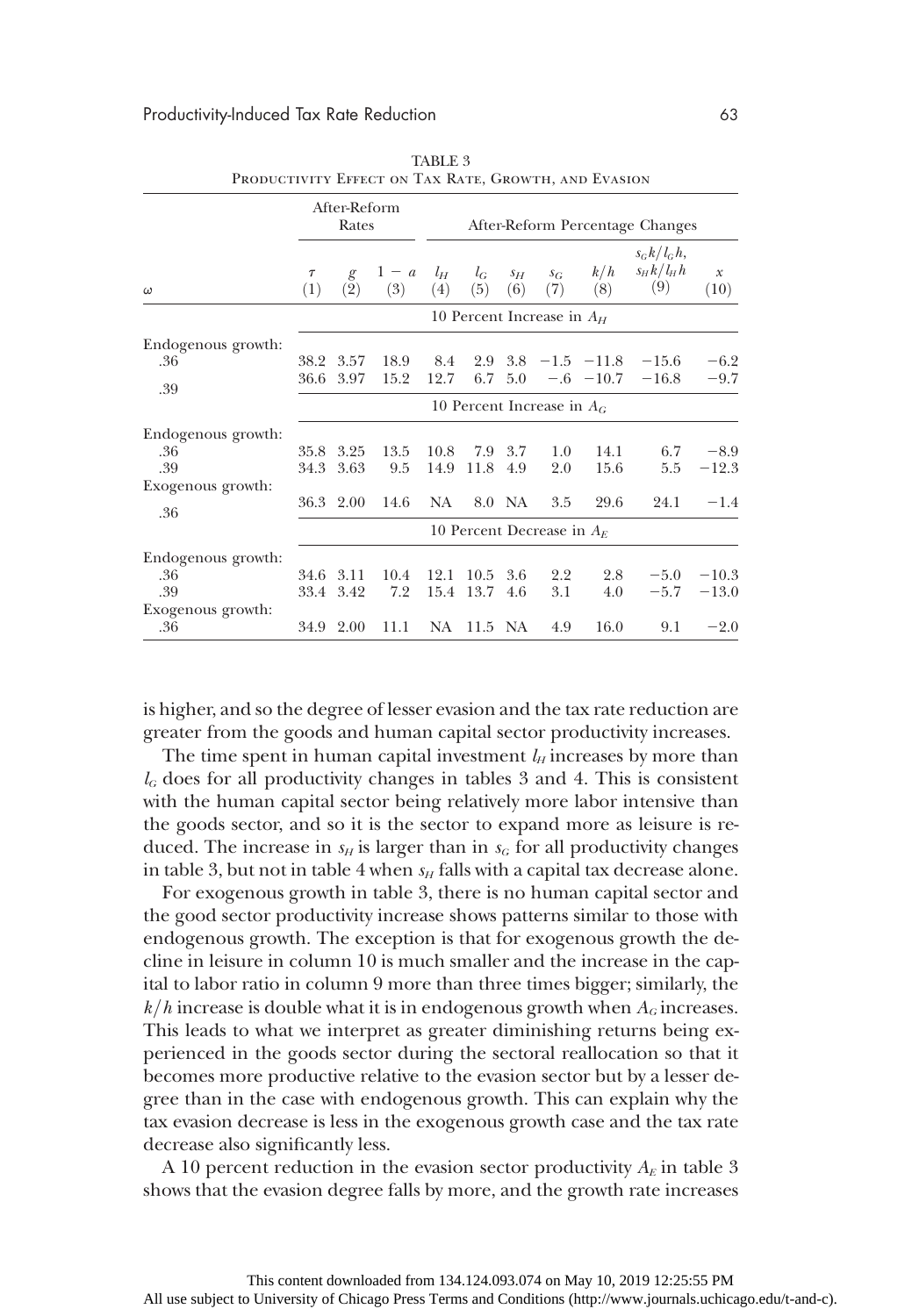|                                       |                                   |                                |                             | SEPARATE CAPITAL AND LABOR TAX EFFECTS FROM PRODUCTIVITY CHANGES |                    | TABLE 4                     |                                |                      |                                 |                              |                              |                                         |
|---------------------------------------|-----------------------------------|--------------------------------|-----------------------------|------------------------------------------------------------------|--------------------|-----------------------------|--------------------------------|----------------------|---------------------------------|------------------------------|------------------------------|-----------------------------------------|
|                                       |                                   |                                | After-Reform Rates          |                                                                  |                    |                             |                                |                      | After-Reform Percentage Changes |                              |                              |                                         |
| 3                                     | $\tilde{\mathbf{r}}^{\mathbf{K}}$ | $\vec{r} \, \widehat{\otimes}$ | <u>ಉ</u> ಲ                  | $-$<br>$\tag{4}$                                                 | $\tilde{f}_H$      | $\mathcal{L}_{\mathcal{G}}$ | $\widetilde{H}$                | $\overset{\rm c}{s}$ | $\frac{k}{4}$                   | $\frac{s_c k / l_c h}{(10)}$ | $\frac{S_H k / l_H h}{(11)}$ | $\begin{pmatrix} 8 \\ 12 \end{pmatrix}$ |
|                                       |                                   |                                |                             |                                                                  |                    |                             | 10 Percent Increase in $A_H$   |                      |                                 |                              |                              |                                         |
| Endogenous growth:<br>36              | 36.8<br>40                        | 37.9<br>$40$                   | 3.68<br>3.41                | 18.3<br>19.7                                                     | 9.9<br>6.9         | $\frac{3.7}{1.7}$           | $6.\overline{3}$<br>1.3        | $-3.2$               | $-13.6$<br>$-10.1$              | $-19.5$<br>$-11.6$           | $-14.8$<br>$-16.4$           | $-7.4$<br>$-4.9$                        |
|                                       |                                   |                                |                             |                                                                  |                    |                             | $10$ Percent Increase in $A_G$ |                      |                                 |                              |                              |                                         |
| Endogenous growth:<br>$\overline{36}$ | 30.7<br>$\overline{40}$           | $\frac{32.9}{40}$              | 3.43<br>2.97                | $\frac{12.8}{14.5}$                                              | $\frac{13.5}{7.5}$ | 9.5<br>5.6                  | 9.9<br>0.9<br>1                | $-3.4$<br>6.4        | $\frac{8.4}{21.8}$              | $-4.4$<br>22.8               | $4.8$<br>9.2                 | $-10.8$<br>$-6.1$                       |
|                                       |                                   |                                |                             |                                                                  |                    |                             |                                |                      |                                 |                              |                              |                                         |
| Exogenous growth:<br>.36              | 31.6<br>$\overline{40}$           | 33.7<br>$40\,$                 | $2.00$<br>$2.00$            | $14.0$<br>$15.4$                                                 | ≨≨                 | 10.0<br>5.8                 | Ź<br>Ź                         | 8.<br>8.<br>8.       | 21.9<br>40.4                    | 15.0<br>36.7                 | ₹<br>$\tilde{z}$             | $-1.8$<br>$-9$                          |
|                                       |                                   |                                |                             |                                                                  |                    |                             | 10 Percent Decrease in $A_E$   |                      |                                 |                              |                              |                                         |
| Endogenous growth:<br>$36 \,$         | $40$                              | 31.1                           | 3.31                        | 9.8                                                              | 14.5               | 12.7<br>7.7                 | 10.8                           | $\frac{-3.6}{10.0}$  | $-4.0$                          | $-17.5$                      | $-7.0$                       | $-12.4$                                 |
|                                       | 27.3                              | $\overline{40}$                | 2.78                        | 11.4                                                             | 8.1                |                             | $-6.3$                         |                      | 12.9                            | 15.2                         | $-2.1$                       | $-6.9$                                  |
| Exogenous growth:<br>.36              | 27.8<br>$\overline{40}$           | 31.5<br>$40\,$                 | $\frac{8}{2}.\overline{0}0$ | 12.0<br>11.0                                                     | ≨≨                 | 13.8<br>8.5                 | Ź<br>$\tilde{z}$               | $4.7$<br>5.2         | 5.7<br>31.4                     | $-2.3$<br>26.7               | ₹<br>$\tilde{z}$             | $\frac{-2.5}{-1.3}$                     |
|                                       |                                   |                                |                             |                                                                  |                    |                             |                                |                      |                                 |                              |                              |                                         |

This content downloaded from 134.124.093.074 on May 10, 2019 12:25:55 PM All use subject to University of Chicago Press Terms and Conditions (http://www.journals.uchicago.edu/t-and-c).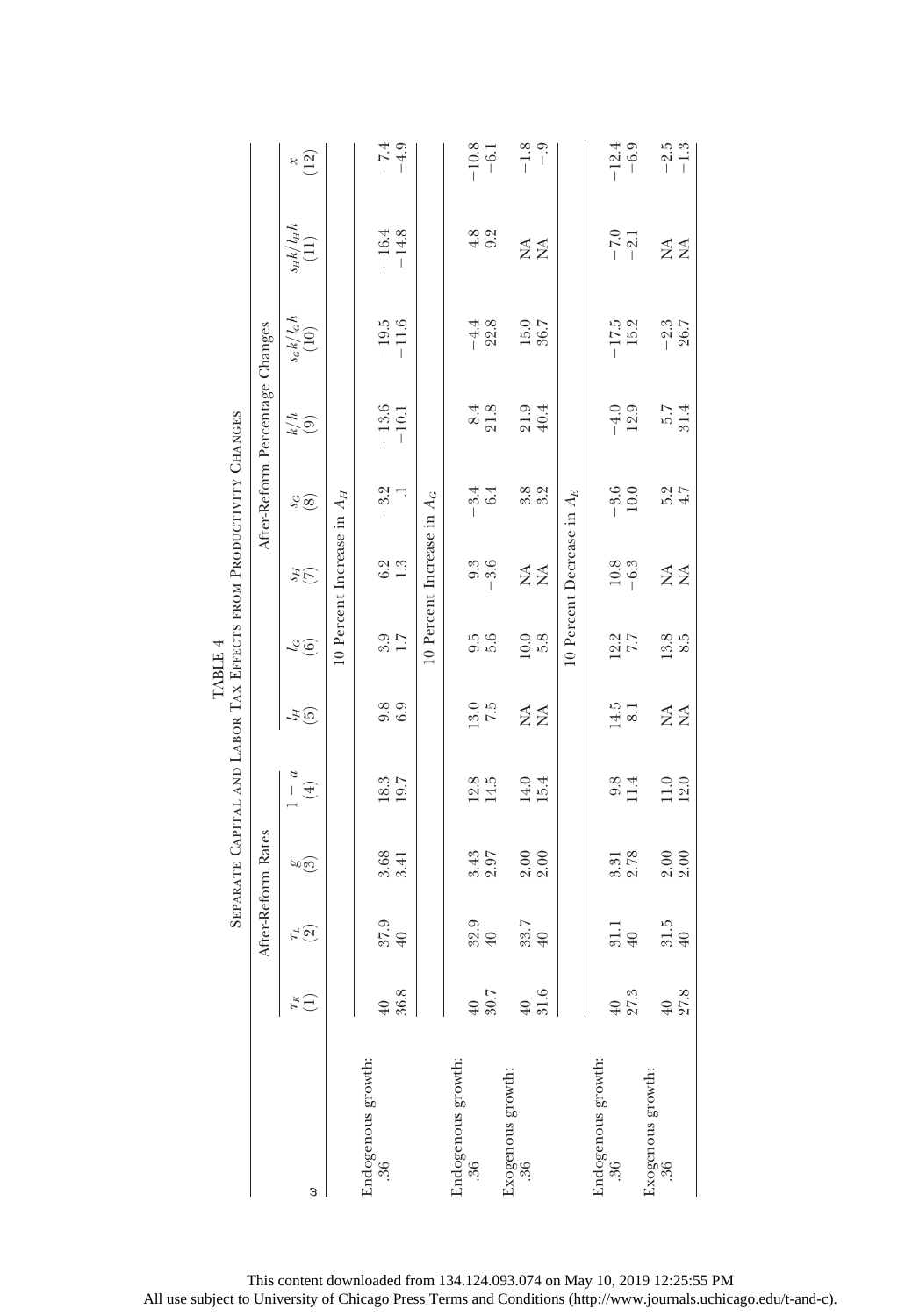by less as compared to the goods and human capital sector productivity increases; welfare also rises, but by the least amount as compared to  $A_H$  and  $A_G$  increases (not shown).

Table 4 shows how allowing for a reduction in either the labor tax or the capital tax alone compares to instead decreasing a common tax rate as in table 3. Increasing either  $A_H$  or  $A_G$  while lowering the labor tax  $\tau_l$  causes a larger decline in the degree of evasion and a bigger growth rate increase than does lowering the capital tax  $\tau_k$ . This happens even as there is a smaller decrease in the labor tax as compared to the capital tax. For exogenous growth, as compared to the endogenous growth baseline, the  $A_G$ increase again causes a smaller fall in the degree of evasion and in the tax rate, for both taxes.

Table 4 also shows that the large leisure decrease again induces the  $l_H$ time to increase by more than  $l_G$  for all the productivity changes reported and for either the labor or capital tax rate reduction, in part because of the large leisure decrease in endogenous growth. For an  $A_H$  increase, the share  $s_H$  rises absolutely and relatively by more than  $s_G$  for either tax rate reduction, and  $s_H k/(l_H h)$  falls. However, for an  $A_G$  increase or an  $A_E$  decrease,  $s_H$ expands or contracts depending on whether it is a labor tax reduction or a capital tax reduction, and  $s_H k/(l_H h)$  rises for either tax reduction.

Table 4 may be interpreted as indicating an advantage of a labor tax versus a capital tax. As a result of an increase in either  $A_H$  or  $A_G$ , the associated per-unit decrease in the labor tax allows for less evasion and higher growth, compared to the capital tax per unit decrease, even though the total tax reduction per unit of productivity increase is greater with a capital tax reduction.

The 10 percent  $A_E$  decrease in table 4, with a labor tax decrease, comes with a decrease in the capital to labor ratio in the goods sector, in column 10; a capital tax decrease in contrast comes with an increase in the capital to labor ratio in the goods sector. For exogenous growth with an  $A<sub>E</sub>$  decrease and either a labor or capital tax decrease, the results are similar to those for endogenous growth for a common tax  $\tau$ . The exception is a rise in  $k/h$  for the labor tax in exogenous growth and a fall in  $k/h$  for the labor tax in endogenous growth, related to the lower leisure reduction and larger capital to labor ratios that are induced in exogenous growth.

Figure 3 shows the simulated tax revenue curve as normalized by output in the baseline case as the solid curve, along with the 45-degree line, which would apply with no tax evasion. The dashed line shows how the ratio of tax revenue to output increases at any given tax rate following a 10 percent increase in  $A_H$  (labeled  $A_H \times 1.1$ ); the dash-dot line shows this for an  $A_G$  increase (labeled  $A_G \times 1.1$ ). The dotted line shows the largest increase of the ratio per  $\tau$  following a 10 percent decrease in  $A_E$  (labeled  $A_E \times 0.9$ .

Figure 4 shows the annual effect over time of permanent 10 percent productivity increases in  $A_H$  and  $A_G$ , plus a 10 percent decrease in  $A_E$  and in  $\gamma$ : on evasion,  $1 - a$ , the growth rate of  $y_G$  (denoted by  $g_y$  here), and the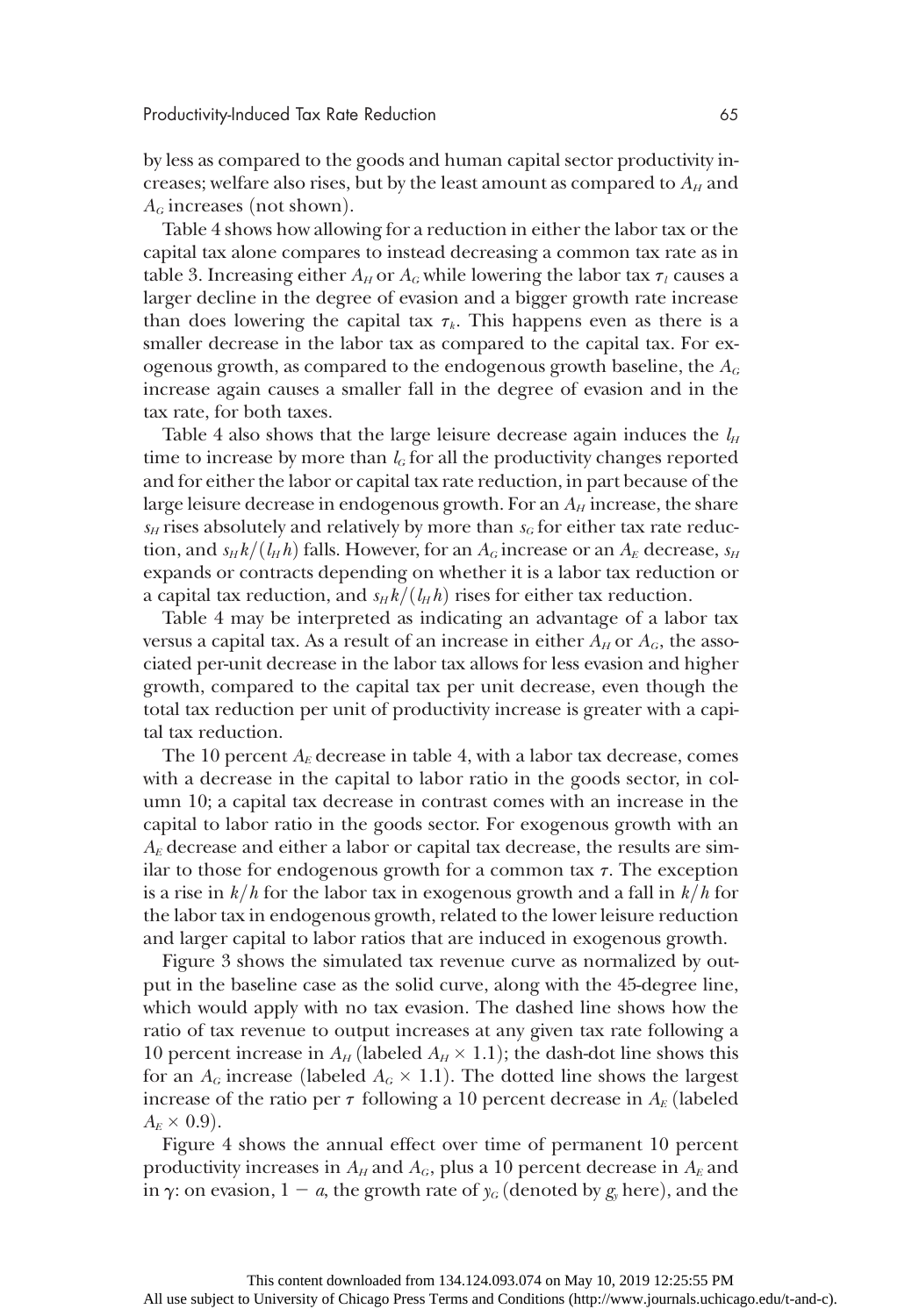

Figure 3.—Tax revenue curve, 10 percent changes in  $A_H$  (dashed line),  $A_G$  (dash-dot line), and  $A_E$  (dotted line); 45-degree line  $(A_E = 0)$ .

 $ln y_G$  (denoted lny). The dashed lines are the original BGP equilibria, and the solid lines show the new equilibria over time after the permanent parameter change. The decrease in  $A_E$  causes the largest decrease in  $1 - a$ , while the increases in  $A_H$  and  $A_G$  lead to larger increases in the growth rate. A decrease in the size of government, as summarized by the parameter  $\gamma$ , causes large evasion and growth effects that would involve a movement down a given normalized tax revenue curve. In practice, such a movement could follow from privatization, deregulation, or greater government program efficacy, for example. The  $A_H$  increase causes the largest long-run increase in both growth and welfare (not shown). The  $A_H$  increase,  $A_G$  increase, and  $A_E$  decrease cause a 22 percent, 11 percent, and 6 percent increase in welfare, respectively; in exogenous growth (not shown) the welfare increases for  $A_G$  and  $A_E$  fall to 3 percent and 5 percent.

#### VII. Estimate of Tax Rate Reduction

We now calculate what proportion of the observed decline in US postwar top marginal tax rates can be explained by increases in goods sector and human capital sector productivity. We assume a single tax rate on labor and capital income and compare our estimate of the postwar decline in this single rate to an observed composite top marginal rate over the same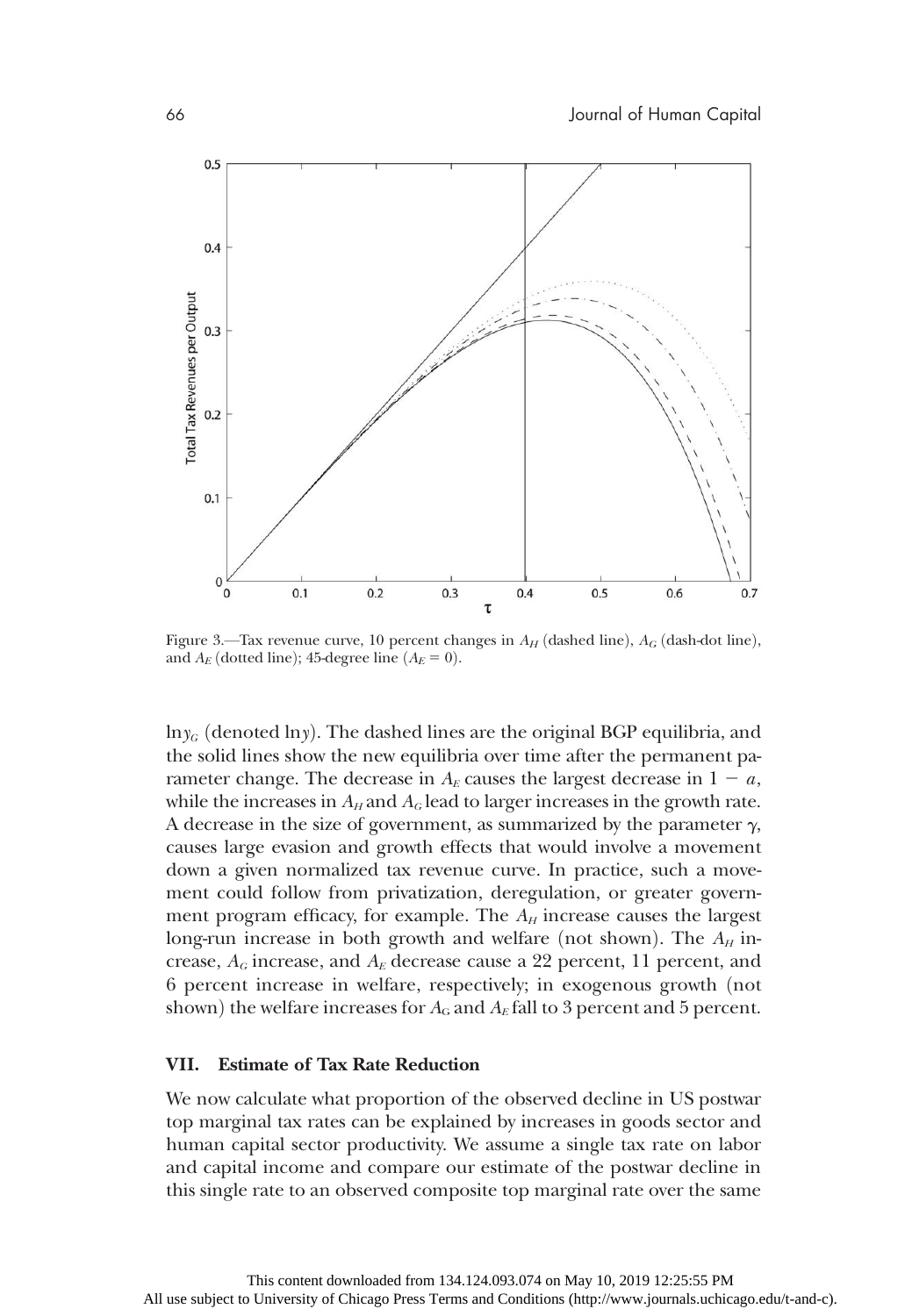



This content downloaded from 134.124.093.074 on May 10, 2019 12:25:55 PM All use subject to University of Chicago Press Terms and Conditions (http://www.journals.uchicago.edu/t-and-c).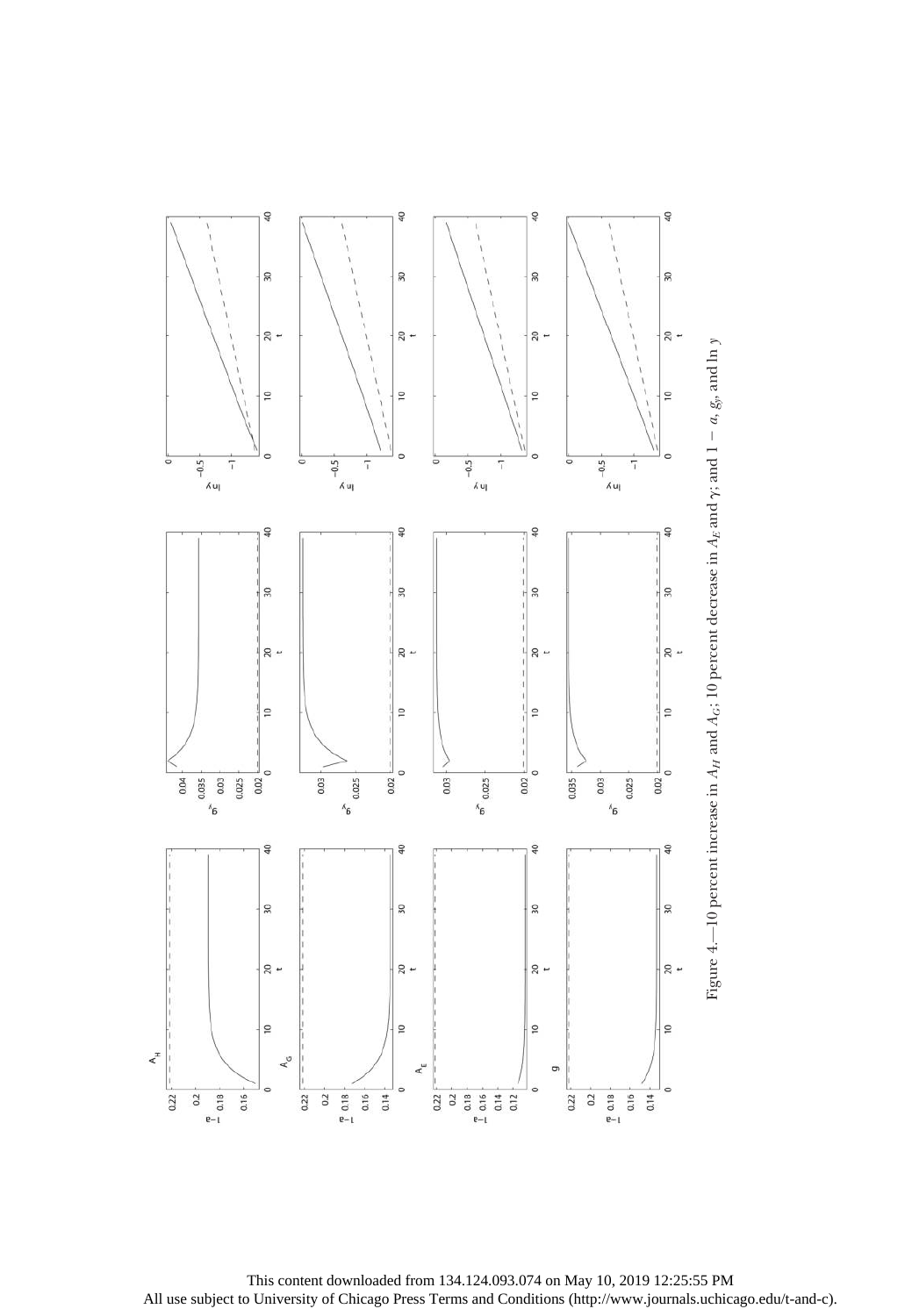period. Using data graphed in figure 1 (see also online App. tables B1– B5), a weighted average of the top marginal rates on personal and corporate income falls from 75 percent in 1951 to 35 percent in 2012, a 40-point drop. For the average weighted rate on the top 0.5 percent of the income distribution, Appendix figure A1 shows that the postwar rate drops from around 50 percent to 30 percent.

Using the database of Baier et al.  $(2006)$ , we estimate that human capital productivity has risen at an average rate of 3.69 percent per decade, from 1950 to 2009, while goods sector productivity has risen at an average rate of 0.756 percent per decade over the same period (see table A1). These estimates suggest a 4.9-fold asymmetry between productivity gains in the human capital sector and productivity gains in the goods sector over this period. The size of this asymmetry is comparable to empirical findings in the related intangible capital investment model of McGrattan and Prescott  $(2010)$ . For 1993–2000, they report US goods sector productivity growth of 0.7 percent per year compared to intangible goods sector productivity growth of 2.7 percent per year, amounting to a 3.9-fold asymmetry.

Next, we use postwar US data to estimate by how much the hypothetical common tax rate  $(\tau)$  falls while keeping the share of government revenue in output unchanged. We simultaneously use the estimated changes in  $A_H$  and  $A_G$  for the 1950–2009 period. We choose the year 2000 as the benchmark period; that is,  $A_H(2000) = A_H = 0.2935, A_G(2000)$  $= A_G = 1$ , and  $\tau(2000) = \tau = 0.3974$ . Given the estimated average growth rate of  $A_H$  equal to 3.69 percent per decade, over the six decades, we let  $[A_H(2009)/A_H(1950)] - 1 = (1.0369)^6 - 1 = 0.2429$ , or 24.3 percent. It<br>follows that  $A_{-}(1950) = A_{-}(9000)/(1.0369)^5 = 0.94486$  and  $A_{-}(9000) =$ follows that  $A_H(1950) = A_H(2000)/(1.0369)^5 = 0.24486$  and  $A_H(2009) =$ <br>4. (2000)(1.0369) = 0.030433. Similarly given the average growth rate  $A_H(2000)(1.0369) = 0.030433$ . Similarly, given the average growth rate of  $A_G$  at 0.756 percent per decade, we let  $[A_G(2009)/A_G(1950)] - 1 =$ <br>(1.00756)<sup>6</sup> - 1 = 0.0469, or 4.69 percent. And it follows that  $A_G(1950)$  $(1.00756)^6 - 1 = 0.0462$ , or 4.62 percent. And it follows that  $A_G(1950) = A_G(9000)/(1.00756)^5 = 0.96307$  and  $A_G(9000) = A_G(9000)(1.00756)^5$  $= A_G(2000)/(1.00756)^5 = 0.96307$  and  $A_G(2009) = A_G(2000)(1.00756)$ <br>= 1.00756. Ideally we would use the boundary values for  $A_G$  and  $A_G$  and = 1.00756. Ideally, we would use the boundary values for  $A_H$  and  $A_G$  and compute the implied changes in the tax rate under the condition that tax revenue as a fraction of output remains constant. However, given computational boundaries for the simulation of the baseline BGP equilibrium of  $A_H \geq 0.287$  and  $A_G \geq 0.99457$ , we simulate the increase of  $A_H$  in the range 0.2870 to  $A_H(2009) = 0.30433$  (i.e., only 6.04 percent of the total 24.3 percent) and the increase of  $A_G$  in the range 0.99457 to  $A_G(2009) = 1.00756$  $(i.e., only 1.31 percent of the total 4.62 percent).$ 

The implied decrease in  $\tau$  from increasing both  $A_H$  and  $A_G$  simultaneously within the simulation range along the BGP is 0.0317, starting at  $\tau = 0.4176$  and going down to  $\tau = 0.3859$ . Since the simulated change in  $A_H$  forms only 6.04/24.3 = 0.2486 of the total change and in  $A_G$  it forms  $1.31/4.62 = 0.2835$  of the total change, magnitudes that are close to each other, we take their simple average, that is,  $(0.24877 + 0.2827)/2 =$ 0:2657, and extrapolate the 0.0317 tax rate decrease for the six decades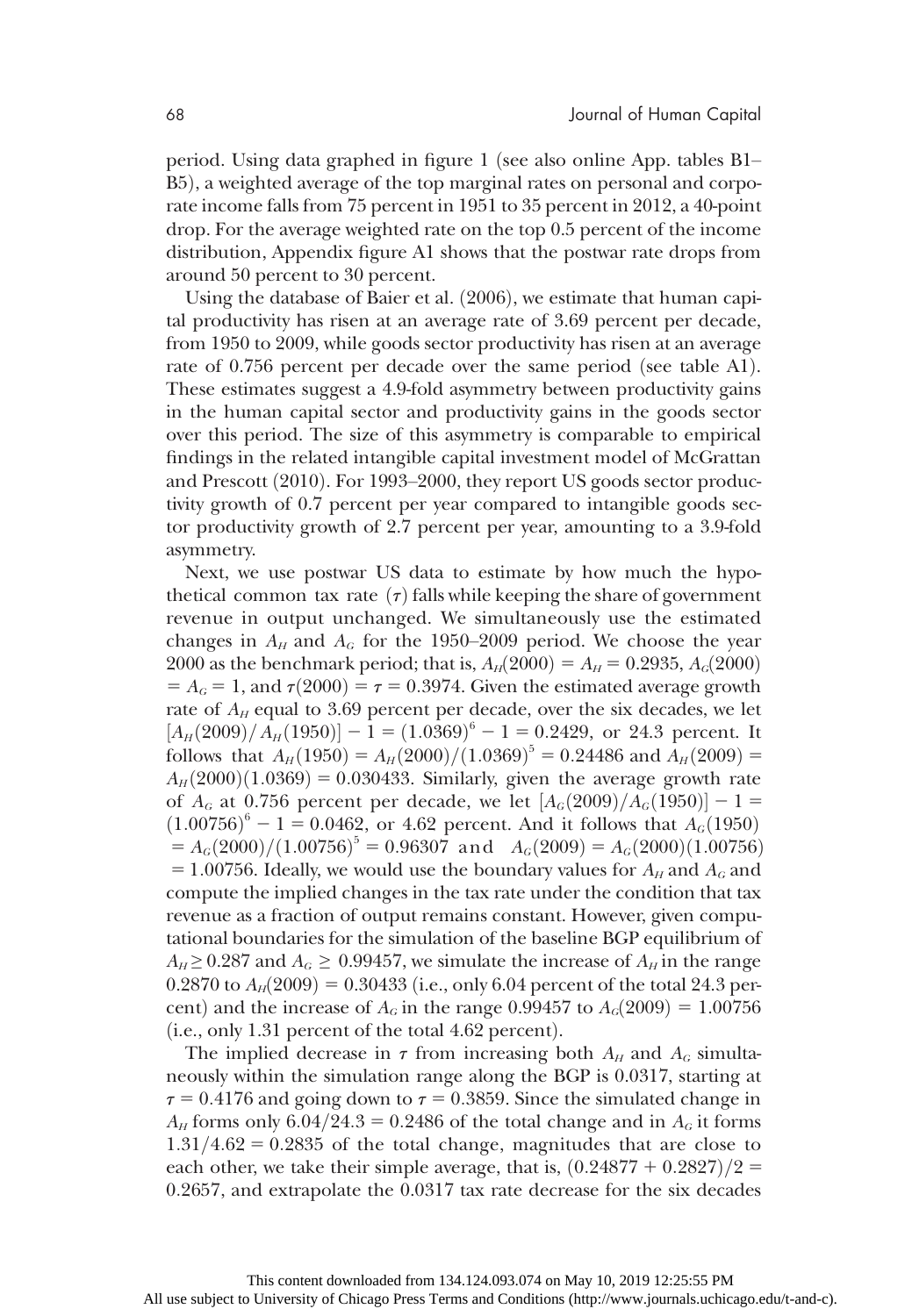to  $3.17/0.2657 = 11.93$  points. The estimated reduction in the tax rate of 12 points accounts for 30 percent of the 40-point decline in the weighted top marginal tax rate observed in postwar US data. The estimated decline in the tax rate would double for the weighted average tax rate decline in figure A1. However, the estimates would be smaller if we built a lower tax elasticity magnitude into the baseline calibration. Note that in this simulation we extrapolate the total six-decade change in  $h/k$  to be a 17 percent increase.

#### VIII. Discussion

Our approach is driven by the well-articulated goal of satisfying the "input justification criterion" that McGrattan and Prescott  $(2010, 90)$  put forth: "requiring our exogenous inputs to be consistent with micro and macro empirical evidence." The use of the rise in goods and human capital sector productivities in our extended model is closely related to McGrattan and Prescott's extended two-sector model, which uses unbalanced productivity growth between the goods and intangible capital investment sectors to explain the 1990s expansion in the United States. Our human capital investment sector might be viewed as partially encompassing the intangible capital investment sector that McGrattan and Prescott highlight. Similarly to their intangible capital, all our human capital stock is used as an input for goods production. As in their work, the inclusion of a separate investment sector enables a better empirical explanation of growth episodes, in our case the postwar decline in US tax rates, due to a broader consideration of US postwar productivity increases. And as in McGrattan and Prescott, our evidence implies unbalanced productivity growth favoring the investment sector.

The main qualification not yet addressed is that in explaining 30 percent of the decline in postwar US top marginal tax rates, our model also implies an increase in the BGP growth rate of 5.42 percentage points. This is high compared to the relatively stable 2 percent measured per capita postwar US growth rate, which some have argued has even indicated a slight decline in US living standards. But the higher growth rate within our economy can be viewed as being consistent with the McGrattan and Prescott  $(2010)$  0.7 percent per year increase in goods sector total factor productivity (TFP) and their 0.8 percent higher labor productivity per year. While McGrattan and Prescott base their productivity estimates on transition dynamics in an exogenous growth setting of a high-growth episode, we abstract from transition dynamics, use comparative static changes in the BGP equilibrium within an endogenous growth setting, and consider a broader postwar expansion period. Consequently, in our model, output growth rates and labor productivity coincide along the BGP. If the McGrattan-Prescott 1990s average growth rate was normalized and extended across the entire US postwar period, then presumably there could result a growth rate more comparable to the 5 percent that we find.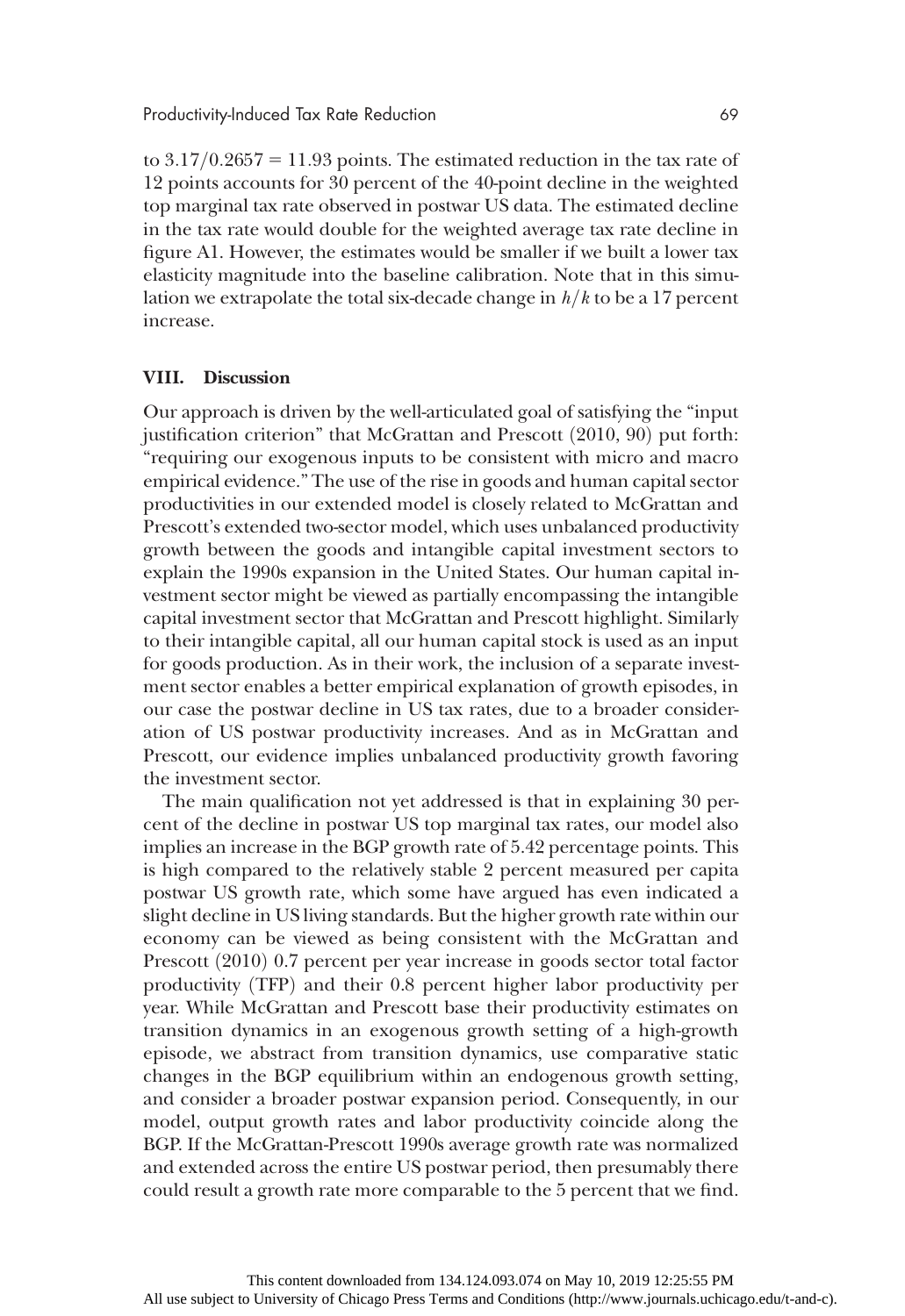The results in McGrattan and Prescott  $(2010)$  are driven by a shift of resources to the intangible capital sector with a subsequent rise in per capita hours worked and a decrease in leisure time, which they emphasize as being plausible during an expansion. Similarly, from our productivity increases we find a shift in resources toward the human capital sector, more labor time, and less leisure (see also Beaudry, Doms, and Lewis 2010; Beaudry and Francois 2010). And also comparable to the McGrattan-Prescott results, our productivity changes cause significant leisure time decreases in the endogenous growth baseline model, but leisure decreases only slightly in the exogenous growth version without human capital investment. Such significant declines in leisure time are key to their result of more labor time and in our model are key to increasing the size of the human capital sector and the BGP growth rate.

Buera and Shin (2013) explain long historical periods of accelerated growth resulting from productivity TFP increases, which is related to how we view the postwar US experience when including the human capital sector. Although Buera and Shin emphasize the role of financing costs, which we abstract from, they attribute such increases in TFP to periods of tax reduction and regulation reform, as is related to our focus. While within an exogenous growth framework, tax rate reform may not influence long-run economic growth  $(e.g., Trabandt and Uhlig 2011)$ , we allow for tax reform's positive effect on growth.

The estimated postwar tax rate decline depends on our simplified assumption of unchanged productivity in the evasion sector. If this productivity were to have fallen/risen, say because of greater ease of enforcement/evasion through information technology advances, then our estimate of the possible tax rate decrease would be larger/smaller. As evidence on evasion productivity change is lacking, instead we use macro evidence to target estimates of the US degree of tax evasion and the tax elasticity of reported income.

The tax evasion literature does not generally use micro evidence. For example, Chen (2003) extends a Becker (1968) and Ehrlich (1973) style of illegal tax evasion within an  $Ak$  endogenous growth economy in which a transactions cost for evasion enables a lower effective tax rate and higher growth; we have such effects with the intermediation sector instead.25 A related theoretical treatment of tax evasion by Dhami and al-Nowaihi  $(2010)$  improves on the seminal Yitzhaki  $(1974)$  approach by modifying expected utility to provide a theory consistent with broad micro evidence that suggests that tax evasion rises with tax rates and that evasion is sizable relative to the size of the economy; we capture these features with log utility and the evasion intermediation (see also Allingham and Sandmo 1972; Roubini and Sala-i-Martin 1995; Slemrod 2001). Micro evidence on evasion sector technology parameters is difficult to obtain by its nature, but

 $25$  According to Chen  $(2003, 384)$ , a transaction cost is "hiring CPAs and lawyers to dodge taxes, and particularly bribing tax officials and law administrators, along with other concealing activities."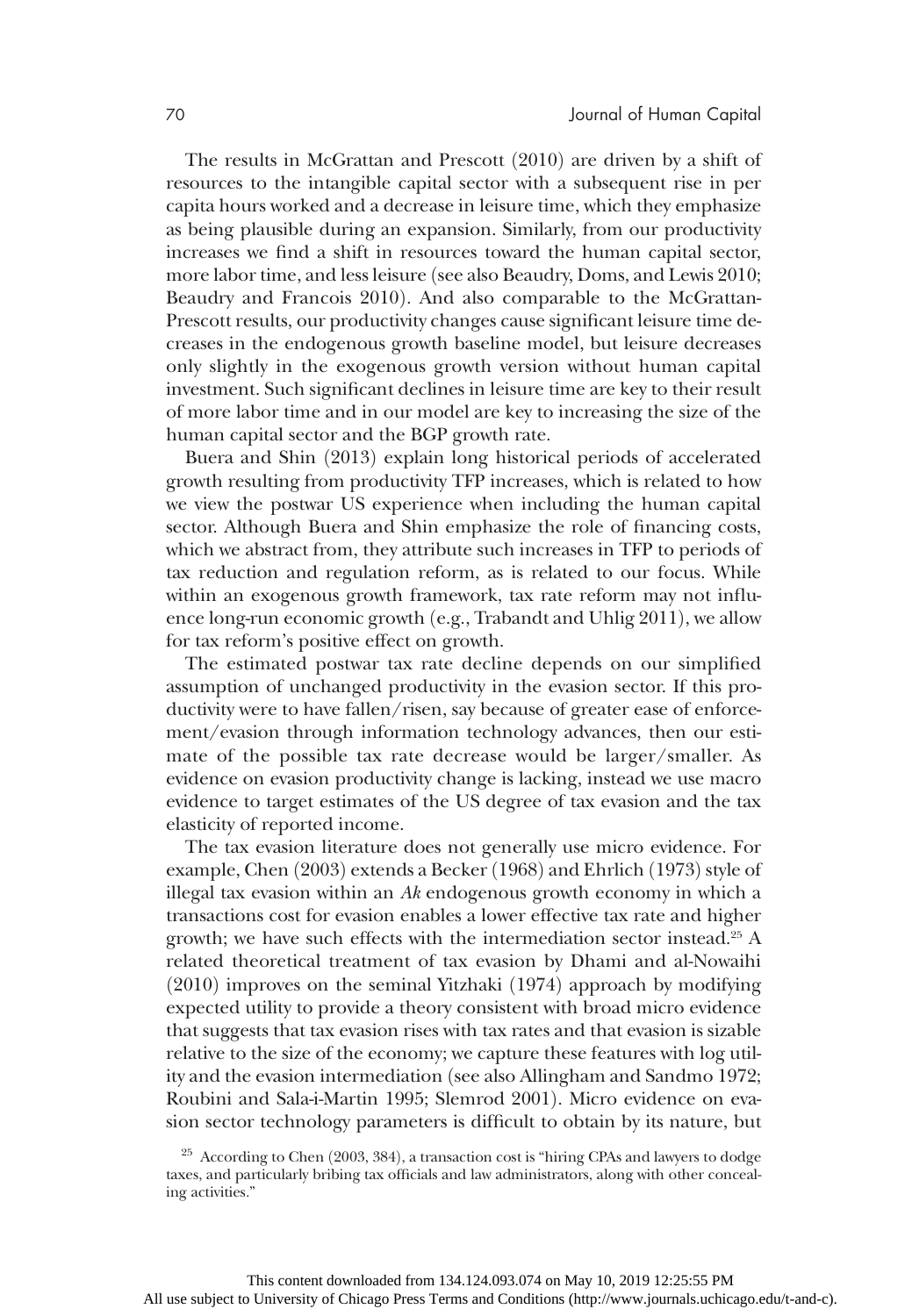this sets out a well-identified task for future research, as emphasized by Slemrod and Weber (2012). A promising direction is experimental inference of evidence on the evasion sector (Saez 2012).

#### IX. Conclusion

Using a model calibrated to US postwar data, the paper shows how growth, welfare, and time in human capital investment can trend upward as a result of productivity increases while tax rates trend downward. The paper employs an endogenous growth economy as extended with taxes and a decentralized competitive intermediation sector that provides tax evasion services. It shows how an increase in productivity induces less tax evasion, which causes the ratio of tax revenue to GDP to increase at any given tax rate. In turn, this implies that the tax rate must fall if government revenue as a proportion of GDP is to remain constant in a manner consistent with the data. Upward productivity trends imply a downward tax rate trend.

Using the estimated upward US postwar productivity trends in the goods and human capital sectors and assuming a uniform tax rate on labor and capital income, the model explains 30 percent of the reduction in a weighted average of US postwar tax rates. In simulations, the paper relaxes the assumption of a uniform tax to examine a labor tax reduction versus a capital tax reduction, showing that in either case the time in human capital investment increases. The human capital to physical capital ratio rises with human capital investment productivity increases and falls with goods sector productivity increases; as simulated with our estimated productivities, the postwar human to physical capital ratio rises by about 17 percent.

Without the human capital sector, our explanation of the tax trend would be significantly less strong. With an increase in only the goods sector productivity, a lower tax reduction is found in the exogenous growth special case, as compared to the endogenous growth human capital economy. And our estimate of the effect of US postwar productivity growth would be several times smaller if we took only goods sector data from Baier et al. (2006) and ignored human capital productivity data. Without human capital we would also be inconsistent with the direction of McGrattan and Prescott in using unbalanced goods and intangible capital sector productivity to explain a US growth period, and with the many views and estimates of the impact of rising education and human capital levels in the postwar US experience  $(e.g., Guryan 2009).$ 

We calibrate tax evasion to fit the United States, a developed country, and find that evasion falls as goods and human capital productivity increases. This is consistent with the idea that developing countries experience less evasion and more growth and welfare as they become more developed through rising human capital accumulation. Tax rate reduction then becomes a natural consequence of a relatively constant share of government revenue in output. Even though there may be many other reasons for the observed decline in top marginal and average tax rates, few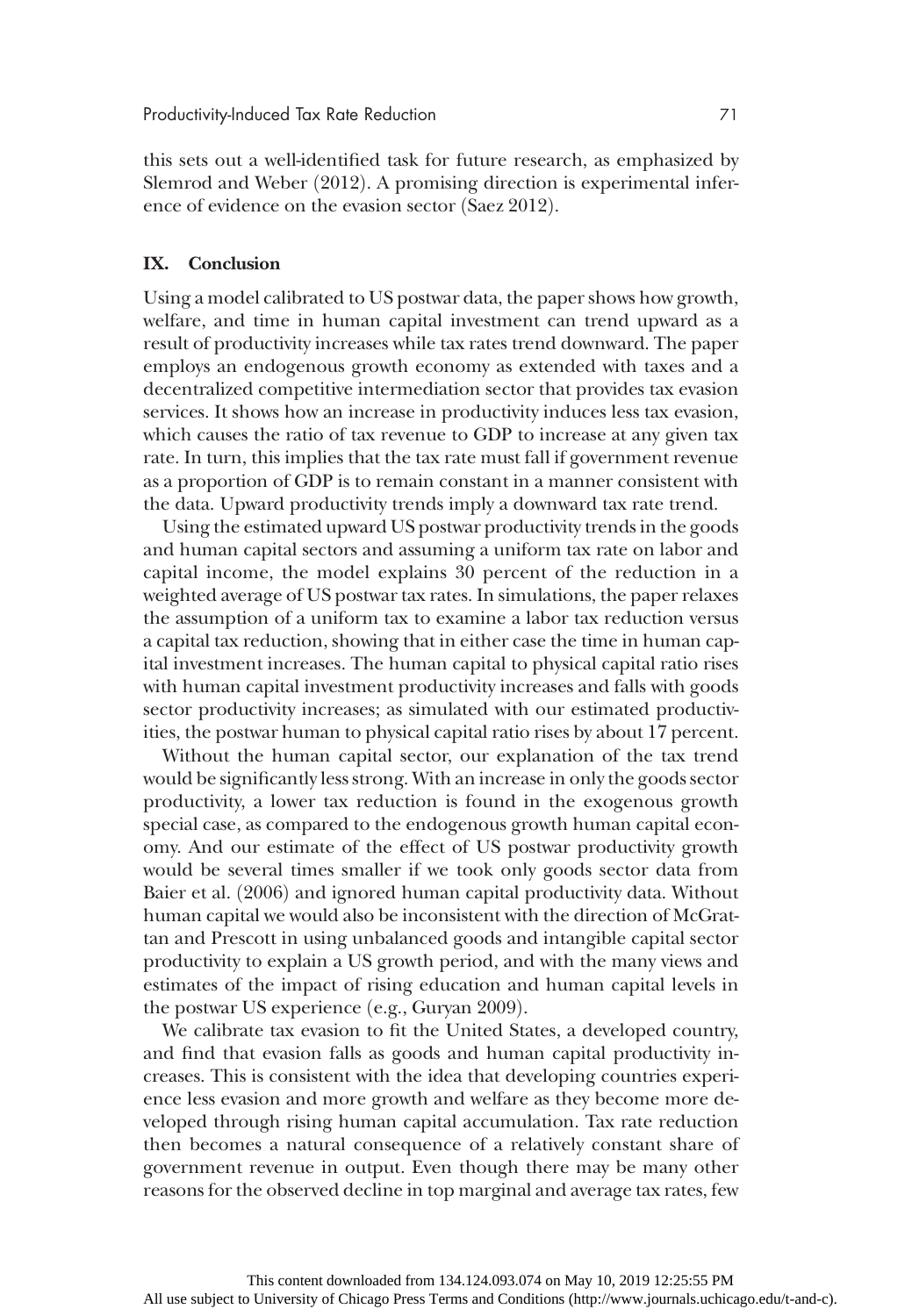studies model how this might occur. We provide a potential explanation of this stylized trend based on productivity gains in the goods and human capital sectors while ignoring other political economy factors. At the same time the analysis is consistent with a rising time allocation in human capital investment, in accordance with claims of such a trend. A potent policy dimension arises that we leave for future research: Education policy that efficaciously continues to boost human capital productivity may interact with public finance considerations by allowing for a gradual reduction in tax rates that further enhances growth and human capital investment in a virtuous cycle. A research issue left untouched here is whether our simulated postwar rise in the human to physical capital ratio could contribute to explaining structural transformation of economies toward more human capital–intensive sectors, as related, for example, to Kaboski (2009) or Buera and Kaboski (2012).

#### Appendix A

#### A. Average Tax Rates: Figure A1

Online Appendix B provides details on construction of the data series graphed in figure A1. The data come from the US Bureau of Economics Analysis (BEA), Office of Management and Budget (OMB), and Piketty and Saez (2006, 2007). The lines in figure A1 are as follows: squares, weighted average of personal and corporate tax rates; x's, average personal income tax rate on top 0.5 percent; dashed line, average corporate income tax rate; and triangles, federal government receipts as a percentage of GDP.



Figure A1.—Average US tax rates, 1951–2011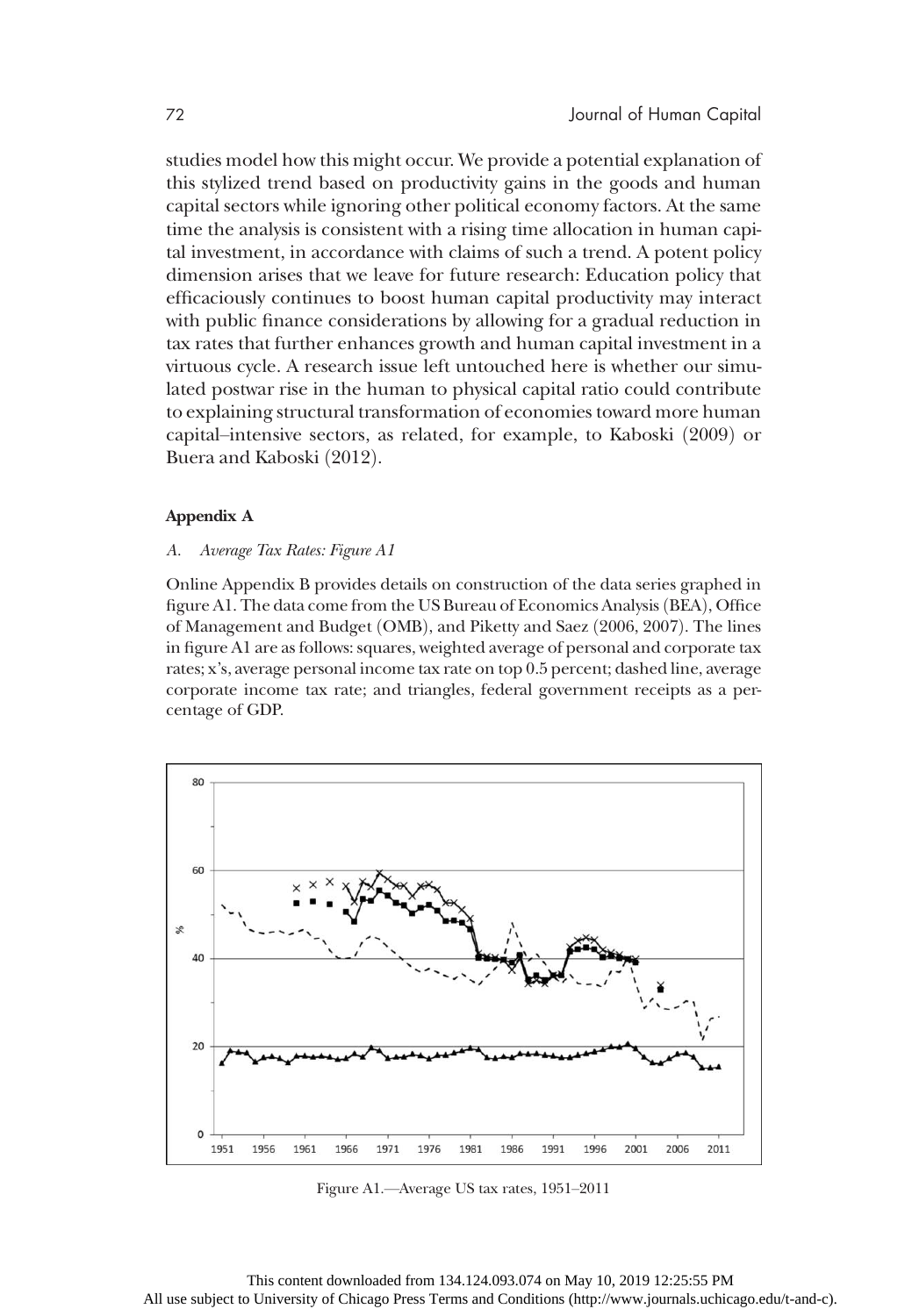#### B. Proof of Proposition 4

Welfare W consists of terms involving  $c/k$  and g. Equation (16) and  $y = rk$  imply  $\tau_k a = \gamma$ , and so

$$
d(\tau_k a)/dA_E = d\gamma/dA_E = 0.
$$

For  $c/k$ , it then holds that

$$
d(c/k)/dA_E = A_G[d(\tau_k a)/dA_E] = 0.
$$

Since

$$
g=A_G[1-\omega_E\tau_k-(1-\omega_E)\tau_ka]-\delta_K-\rho,
$$

it follows that  $dg/dA_E = -A_G \omega_E(\partial \tau_k/\partial A_E)$ . The derivative  $d\tau_k/dA_E$  is found from the fact that  $d(\tau_k a)/dA_E = 0$ , which implies that

$$
[a + \tau_k(\partial a/\partial \tau_k)]d\tau_k + \tau_k(\partial a/\partial A_E)dA_E = 0,
$$

and so

$$
d\tau_k/dA_E=-\tau_k(\partial a/\partial A_E)/[a(\eta^a_{\tau_k}+1)],
$$

where  $\partial a/\partial A_E \leq 0$ . Thus from equation (15),

$$
dW/dA_E = dg/dA_E = A_G \omega_E \tau_k (\partial a/\partial A_E) / [a(1 - |\eta^a_{\tau_k}|)] < 0
$$

for  $|\eta_{\tau_k}^a|$  < 1 and  $a \in (0, 1)$ .

#### C. Proof of Proposition 5

By taking the total differential of the fraction of tax revenue in output given by  $a\tau_k$ with respect to changes in the statutory tax rate and the goods sector productivity, we get

$$
d(a\tau_k)=[a+(\partial a/\partial \tau_k)\tau_k]d\tau_k+(\partial a/\partial A_G)dA_G.
$$

With this share of tax revenue fixed,  $d(a\tau_k) = d\gamma = 0$ , and

$$
d\tau_k = -(\partial a/\partial A_G)/[a + (\partial a/\partial \tau_k)\tau_k]dA_G
$$
  
=  $[\partial (1 - a)/\partial A_G]/\{a - [\partial (1 - a)/\partial \tau_k]\tau_k\}dA_G$   
=  $-\{[\omega_E/(1 - \omega_E)](1 - a)/A_G\}/\{a - [\omega_E/(1 - \omega_E)](1 - a)\}dA_G$   
=  $-(|\eta_{\tau_k}^a|/A_G)/(1 - |\eta_{\tau_k}^a|)dA_G$ ,

and therefore,  $d\tau_k = -\{A_G[(1/|\eta_{\tau_k}^a|)-1]\}^{-1}dA_G$ . Since

$$
\partial \{[(1/|\eta_{\tau_k}^a|)-1]^{-1}\}/\partial |\eta_{\tau_k}^a| = [(1/|\eta_{\tau_k}^a|)-1]^{-2}/|\eta_{\tau_k}^a|^2
$$

and

$$
\partial |\eta_{\tau_k}^a| / \partial \tau_k = \partial \{ [\omega_E/(1-\omega_E)][(1/a) - 1] \} / \partial \tau_k
$$
  
=  $[\omega_E/(1-\omega_E)][\partial (1/a)/\partial \tau_k]$   
=  $[\omega_E/(1-\omega_E)](1/a^2)[\partial (1-a)/\partial \tau_k]$   
=  $[\omega_E/(1-\omega_E)]^2[(1-a)/\tau_k a^2],$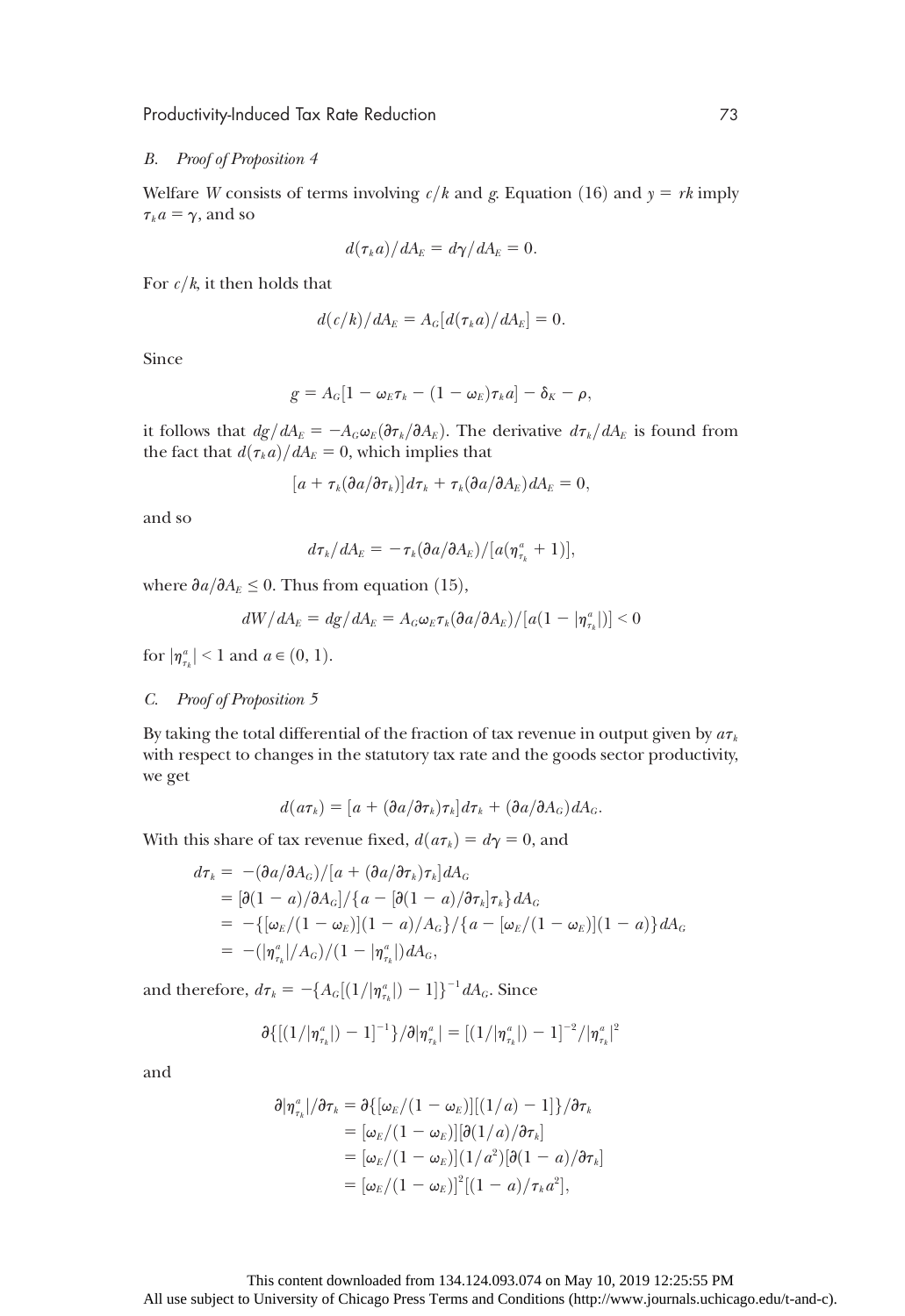being on the upward-sloping part of the normalized tax revenue curve, that is,  $|\eta_{nk}^a| < 1$ , implies that both  $\partial \{[(1/|\eta_{nk}^a|)-1]^{-1}\}/\partial |\eta_{nk}^a|$  and  $\partial |\eta_{nk}^a|/\partial \tau_k$  are positive. So the size of the tax elasticity of reported income  $|\eta_{i_k}^a|$  decreases with decreases in<br>the tax rate  $\tau_a$  and the size of the effect of the goods sector productivity on the the tax rate  $\tau_k$  and the size of the effect of the goods sector productivity on the magnitude of the tax rate decrease, as captured by the term  $\{A_c[(1/|\eta_{\tau_k}^a|)-1]\}^{-1}$ , likewise decreases with decreases in the tax rate  $\tau_k$ .

#### D. Extended Model Equilibrium Conditions

Given  $(k_0, h_0)$  and subject to the following three constraints, the representative consumer problem is

$$
V(k_0, h_0) = \max_{\{c_l, x_l, d_l, h_l, l_G, l_{El}, s_{Gl}, s_{Bl}, a_l\}_{l=0}^{\infty}} \int_0^{\infty} (\ln c_l + \alpha \ln x_l) e^{-\rho t} dt,
$$
  
\n
$$
\dot{k}_t + \delta_k k_t = a_t [(1 - \tau_k)(s_{Gt} + s_{Et})r_t k_t + (1 - \tau_l)(l_{Gt} + l_{Et})w_t h_t] + (1 - a_t)(1 - p_{Et})[(s_{Gt} + s_{Et})r_t k_t + (l_{Gt} + l_{Et})w_t h_t] + r_{Et} d_t - c_t + v_t,
$$
  
\n
$$
d_t = (l_{Gt} + l_{Et})w_t h_t + (s_{Gt} + s_{Et})r_t k_t,
$$
  
\n
$$
h_t + \delta_H h_t = A_H (l_{Ht} h_t)^{\varepsilon} (s_{Ht} k_t)^{1-\varepsilon}.
$$

When time subscripts are dropped, the first-order conditions with respective multipliers of  $\lambda$ ,  $\chi$ , and  $\mu$  are

$$
0 = (1/c)e^{-\rho t} - \lambda,
$$
\n(A1)

$$
0 = (\alpha/x)e^{-\rho t} - \mu\epsilon A_H (l_H h)^{s-1} (s_H h)^{1-s}, \tag{A2}
$$

$$
0 = \lambda r_E - \chi,\tag{A3}
$$

$$
\dot{\lambda} = -\lambda [a(1 - \tau_k)r(s_G + s_E) + (1 - a)(1 - p_E)r(s_G + s_E) - \delta_K]
$$
  
-
$$
\mu (1 - \varepsilon)A_H(t_H h)^{\varepsilon} (s_H h)^{-\varepsilon} (1 - s_G - s_E) - \chi r(s_G + s_E),
$$
 (A4)

$$
\dot{\mu} = -\lambda [a(1 - \tau_l) + (1 - a)(1 - p_E)]w(l_G + l_E) \n- \mu [eA_H(l_H h)^{e-1} (s_H k)^{1-e} l_H - \delta_H] - \chi w(l_G + l_E),
$$
\n(A5)

$$
0 = \lambda [a(1 - \tau_1) + (1 - a)(1 - p_E)]wh - \mu \varepsilon A_H^{k-1} (l_H h)(s_H h)^{1-k} h + \chi wh,
$$
 (A6)

$$
0 = \lambda [a(1 - \tau_k) + (1 - a)(1 - p_k)]\eta k - \mu (1 - \varepsilon) A^{\varepsilon}_{H}(l_H h)(s_H h)^{-\varepsilon} k + \chi \eta k, \quad (A7)
$$

$$
0 = [(1 - \tau_l) - (1 - p_E)]w(l_G + l_E)h + [(1 - \tau_k) - (1 - p_E)]r(s_G + s_E)k. \tag{A8}
$$

From  $(A8)$  we get

$$
p_E = \tau_l \frac{wh(l_G + l_E)}{wh(l_G + l_E) + rk(s_G + s_E)} + \tau_k \frac{rk(s_G + s_E)}{wh(l_G + l_E) + rk(s_G + s_E)}.
$$

Assuming  $\tau_l = \tau_k = \tau$ , then  $p_E = \tau$ . Then from (A4) with the use of (A3) and (A7), we get  $-\lambda/\lambda = r(1 - \tau + r_E) - \delta_K$ , and from (A5) with the use of (A3) and (A6), it follows that

$$
-\dot{\mu}/\mu = \varepsilon A_H (l_H h)^{c-1} (s_H h)^{1-c} (1-x) - \delta_H.
$$

#### This content downloaded from 134.124.093.074 on May 10, 2019 12:25:55 PM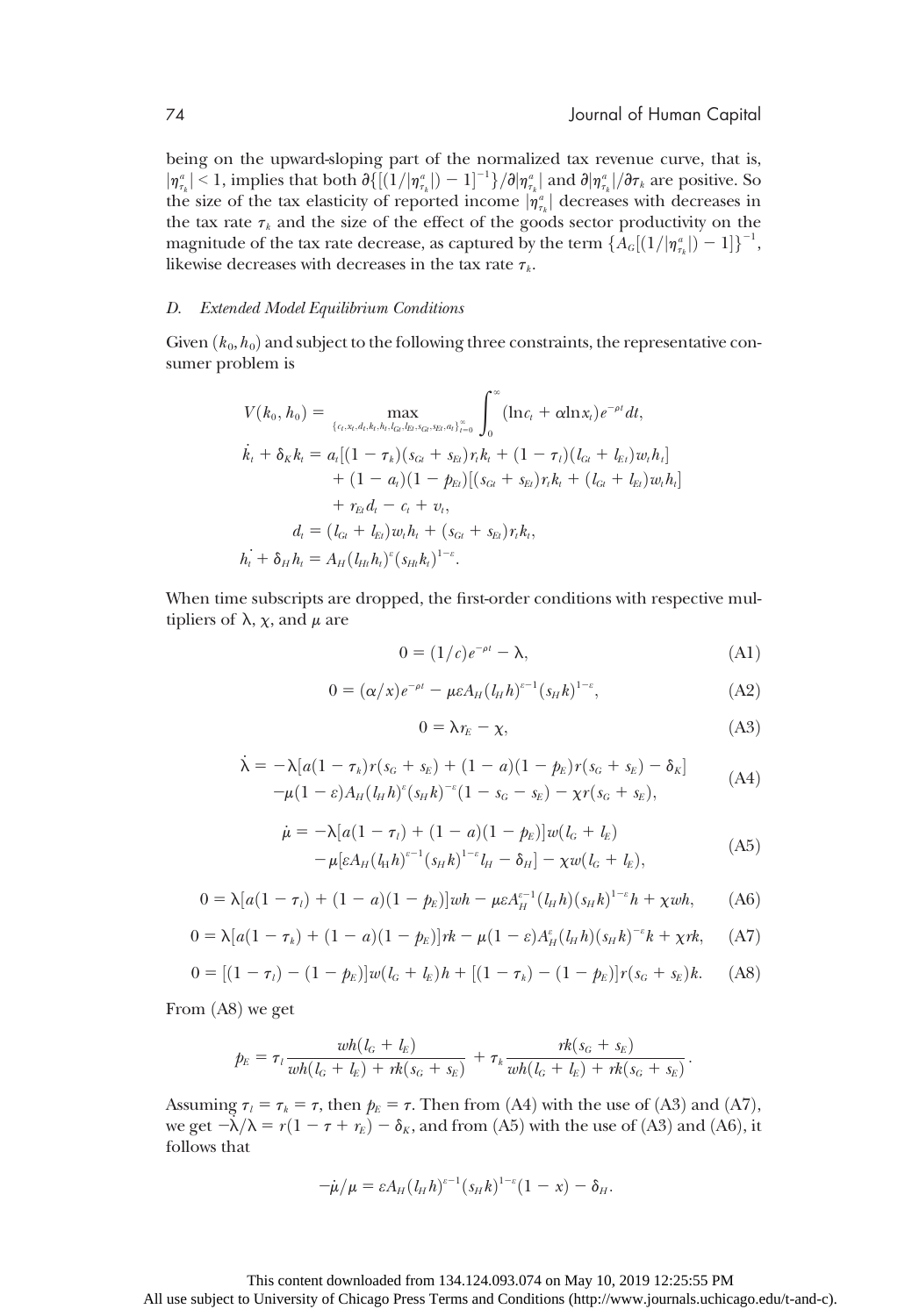Using  $-\lambda/\lambda$  and the derivative of the log of (A1) with respect to time,  $\dot{c}/c$  =  $r(1 - \tau + r_E) - \delta_K - \rho$ , and along the BGP,  $g = r(1 - \tau + r_E) - \delta_K - \rho$  and variables  $c$ ,  $k$ , and  $h$  grow at the rate  $g$ .

#### E. Growth Accounting

The best reference for our growth accounting is Baier et al.  $(2006)$ , which uses a new and more comprehensive data set on the growth of output, physical capital, and human capital and inputs this in a Lucas  $(1988)$  type production function with human capital (as in our economy) to construct the human capital data. Our approach is an extension of this with the added human capital investment sector, related to McGrattan and Prescott  $(2010)$ . Using the data on physical and human capital growth in the data set from Baier et al., we apply their growth accounting procedure to find the TFP growth and the factor productivity growth in each of the two sectors.

The aim is to get postwar estimates for growth in our model's productivity parameters,  $A_G$  and  $A_H$ . In the model these are assumed constant for any given BGP. However, we consider the move from one BGP to another, while ignoring transition dynamics, by allowing these to be time varying and so seek to estimate from the data  $A_G/A_G$  and  $A_H/A_H$ . Using the function  $F(\cdot)$  to rewrite in shorthand the pro-<br>duction function of the goods sector  $x_i = A$ ,  $F(s, b, l, h)$  and otherwise using the duction function of the goods sector,  $y_{Gi} = A_{Gi} F[s_{Gi} k_t, l_{Gi} h_t]$ , and otherwise using the same notation, the parameter 4, represents the level of technology. TEP at time t same notation, the parameter  $A_{Gt}$  represents the level of technology, TFP, at time t, whereby

$$
\dot{y}_t/y_t = (\dot{A}_{Gi}/A_{Gi}) + (F_K k_t F)(\dot{k}_t/k_t) + (F_H h_t/F)(\dot{h}_t/h_t)
$$

uses the variables in per-worker terms. This implies that

$$
\dot{A}_{Gi}/A_{Gi} = (\dot{y}_i/y_i) - (1 - \beta)(\dot{k}_i/k_i) - \beta(\dot{h}_i/h_i),
$$

where  $1 - \beta = A_{GI} F_K k_t/F$  is capital's share of income. For the human capital sector, and ignoring the small magnitude of capital in the evasion sector, similarly rewrite  $i_{H_t} = \tilde{A}_{H_t} G[(1 - s_{G_t})k_t, (1 - l_{G_t})h_t]$ , with  $i_{H_t} = \tilde{h}_t + \delta_H h_t$ . Expressed in growth rates in per-worker terms, this implies

$$
\dot{y}_{Gi}/y_{Gi} = (\dot{A}_{Gi}/A_{Gi}) + (A_{Gi}F_Ks_{Gi}k_t/y_{Gi})(s_{Gi}k_t/s_{Gi}k_t) + (A_{Gi}F_Hh_t/h_t)(l_{Gi}h_t/l_{Gi}h_t)
$$

and

$$
\begin{aligned} i_{H_l}/i_{H_l} &= (\dot{A}_{H_l}/A_{H_l}) + [A_{H_l}G_K(1-s_{G_l})k_l/i_{H_l}]\{[(1-s_{G_l})k_l]/(1-s_G)k_l\} \\ &+ [A_{H_l}G_H(1-l_{G_l})h_l/i_{H_l}]\{[(1-\dot{l}_{G_l})h_l]/(1-l_{G_l})h_l\}.\end{aligned}
$$

Assuming competition, CRS production, constant shares of capitals across sectors,  $s_G$  and  $l_G$ , and letting  $1 - \beta$  and  $1 - \varepsilon$  denote capital's shares of income in each goods and human capital sector, respectively, then

$$
\dot{y}_{Gi}/y_{Gi} = (\dot{A}_{Gi}/A_{Gi}) + (1 - \beta)(\dot{k}_i/k_i) + \beta(\dot{h}_i/h_i), \n\dot{i}_{Hi}/i_{Hi} = (\dot{A}_{Hi}/A_{Hi}) + (1 - \varepsilon)(\dot{k}_i/k_i) + \varepsilon(\dot{h}_i/h_i), \n\dot{i}_{Hi}/h_i = (\dot{h}_i/h_i) + \delta_{Hi}.
$$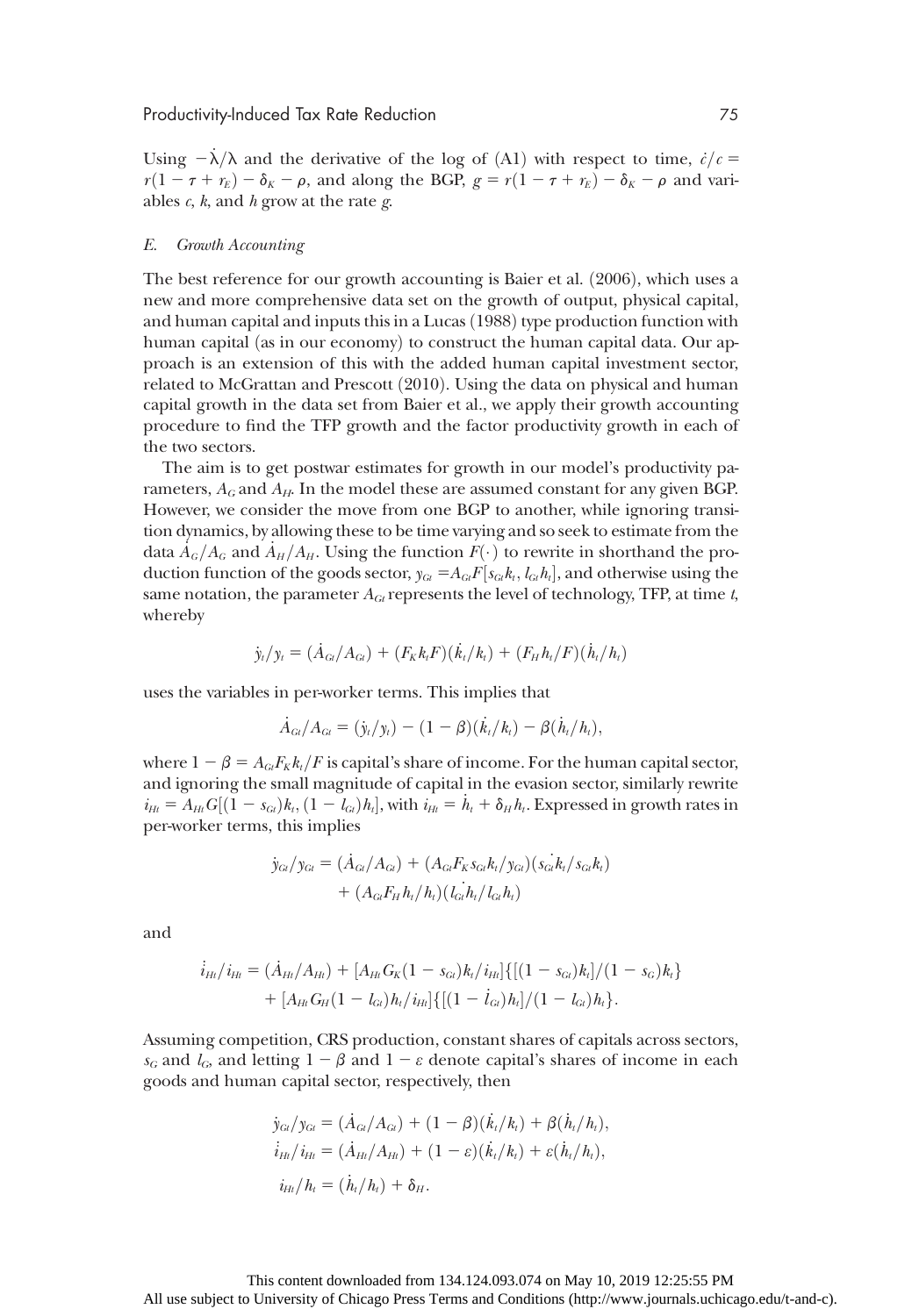|                                                        |                     | US PRODUCTIVITY ESTIMATES, 1890-2000 |                  |                     |                  |                   |  |  |  |  |
|--------------------------------------------------------|---------------------|--------------------------------------|------------------|---------------------|------------------|-------------------|--|--|--|--|
|                                                        |                     |                                      | Pre-World War II |                     |                  |                   |  |  |  |  |
|                                                        | 1890                | 1900                                 | 1910             | 1920                | 1930             | 1940              |  |  |  |  |
| $A_{\text{G1}}/A_{\text{G1}}$<br>$\dot{A}_{Ht}/A_{Ht}$ | .00401<br>$-.00522$ | .00629<br>.02713                     | .01281<br>.01925 | $-.00833$<br>.08448 | .00243<br>.10628 | .00557<br>.13727  |  |  |  |  |
|                                                        | Post-World War II   |                                      |                  |                     |                  |                   |  |  |  |  |
|                                                        | 1950                | 1960                                 | 1970             | 1980                | 1990             | 2000              |  |  |  |  |
| $A_{\text{Gt}}/A_{\text{Gt}}$<br>$A_{Hl}/A_{Hl}$       | .02370<br>.03001    | $-.00221$<br>.03840                  | .00743<br>.07663 | $-.00054$<br>.00347 | .00302<br>.04298 | .013921<br>.02993 |  |  |  |  |

TABLE A1

Together it results that  $(i_H/h) - (i_H \dot{h}/h^2) = (\ddot{h}/h) - (\dot{h}^2/h^2)$ . Multiplying this last equation through by  $h/i_H$ , it results that

$$
\dot{i}_{Ht}/i_{Ht}=[(\ddot{h}_t/\dot{h}_t)+\delta_H]/[1+\delta_H(h_t/\dot{h}_t)].
$$

From  $\dot{A}_{Gt}/A_{Gt}$  above, the TFP growth rate in the goods sector is

$$
\dot{A}_{Gi}/A_{Gi} = (\dot{y}_{Gi}/y_{Gi}) - (1 - \beta)(\dot{k}_i/k_i) - \beta(\dot{h}_i/h_i).
$$

From the two equations above in  $\dot{i}_{Ht}/i_{Ht}$ , the TFP growth rate in the human capital sector is

$$
\dot{A}_{Hl}/A_{Hl} = [(\ddot{h}_l/\dot{h}_l) + \delta_{H}]/[1 + \delta_{H}(h_l/\dot{h}_l)] - (1 - \varepsilon)(\dot{k}_l/k_l) - \varepsilon(\dot{h}_l/h_l).
$$

Using 10-year intervals of data, we construct a discrete form of the series for gross investment, with  $i_{H,t} = h_t - h_{t-1}(1 - \delta_H^{10})$  and  $g_{I,t} = (i_{H,t}/i_{H,t-1}) - 1$ . The base-<br>line calibration is an annual  $\delta = 7$  percent such that the decade depreciation rate line calibration is an annual  $\delta_H = 7$  percent such that the decade depreciation rate  $\delta_{H,10} = 51.6$  percent satisfies  $1 - \delta_{H,10} = (1 - \delta_H)^{10}$ .<br>Lising the data set from Bajer et al. (2006) and

Using the data set from Baier et al. (2006) and the above methodology within our calibrated economy, table A1 shows the computed US growth rate of productivity increases for the goods sector and the human capital sector for each decade from 1890 to 2000. These estimates indicate that the growth rate in the human capital investment sector exceeds that of the goods sector in every decade of the twentieth century; this gives unbalanced results similar to what McGrattan and Prescott (2010) exploit in a related context. Here the pre–World War II results indicate that the post–World War II results are not abnormal relative to the longer period, making the postwar results more plausible in this sense.

#### References

- Agell, J., and M. Persson. 2001. "On the Analytics of the Dynamic Laffer Curve." [J. Monetary Econ.](https://www.journals.uchicago.edu/action/showLinks?doi=10.1086%2F675328&crossref=10.1016%2FS0304-3932%2801%2900074-5&citationId=p_23) 48 (October): 397–414.
- Allingham, M. G., and A. Sandmo. 1972. "Income Tax Evasion: A Theoretical Analysis." *I. Public Econ.* 1:323-38.
- Baier, S., G. Dwyer, and R. Tamura. 2006. "How Important Are Capital and Total Factor Productivity for Economic Growth?" [Econ. Inquiry](https://www.journals.uchicago.edu/action/showLinks?doi=10.1086%2F675328&crossref=10.1093%2Fei%2Fcbj003&citationId=p_25) 44 (January): 23–49.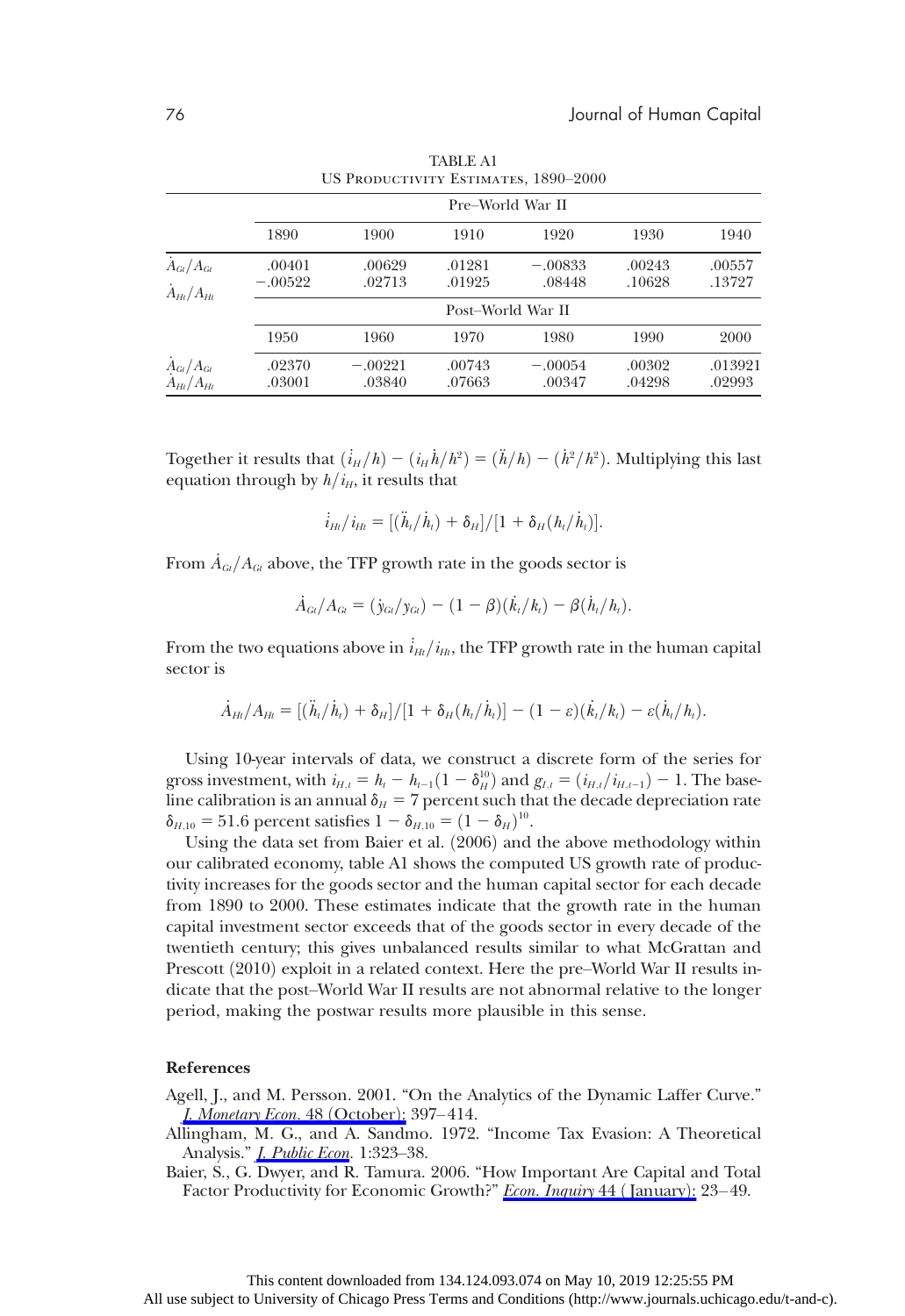- Bailey, M. 1956. "The Welfare Cost of Inflationary Finance." *[J.P.E.](https://www.journals.uchicago.edu/action/showLinks?doi=10.1086%2F675328&system=10.1086%2F257766&citationId=p_26)* 64:93-110.
- Baumol, W. J. 1952. "The Transactions Demand for Cash: An Inventory Theoretic Approach." *O. J.E.* 66:545–56.
- Beaudry, P., M. Doms, and E. Lewis. 2010. "Should the Personal Computer Be Considered a Technological Revolution? Evidence from U.S. Metropolitan Areas." *[J.P.E.](https://www.journals.uchicago.edu/action/showLinks?doi=10.1086%2F675328&system=10.1086%2F658371&citationId=p_28)* 118 (5): 988-1036.
- Beaudry, P., and P. Francois. 2010. "Managerial Skills Acquisition and the Theory of Economic Development." Rev. Econ. Studies 77 (1): 90-126.
- Becker, G. S. 1965. "A Theory of the Allocation of Time." *Econ. J.* 75 ([September](https://www.journals.uchicago.edu/action/showLinks?doi=10.1086%2F675328&crossref=10.2307%2F2228949&citationId=p_30)): 493–517.

-. 1968. "Crime and Punishment: An Economic Approach." *[J.P.E.](https://www.journals.uchicago.edu/action/showLinks?doi=10.1086%2F675328&system=10.1086%2F259394&citationId=p_31)* 76:169–85.

- Benk, S., M. Gillman, and M. Kejak. 2010. "A Banking Explanation of the US Velocity of Money: 1919–2004." *[J. Econ. Dynamics and Control](https://www.journals.uchicago.edu/action/showLinks?doi=10.1086%2F675328&crossref=10.1016%2Fj.jedc.2009.11.005&citationId=p_32)* 34 (4): 765–79.
- Berger, A., and D. Humphrey. 1997. "Efficiency of Financial Institutions: International Survey and Directions for Future Research." [European J. Operational Res.](https://www.journals.uchicago.edu/action/showLinks?doi=10.1086%2F675328&crossref=10.1016%2FS0377-2217%2896%2900342-6&citationId=p_33) [98](https://www.journals.uchicago.edu/action/showLinks?doi=10.1086%2F675328&crossref=10.1016%2FS0377-2217%2896%2900342-6&citationId=p_33) (2): 175–212.
- Bowen, Howard R. 1987. The Costs of Higher Education. San Francisco: Jossey-Bass.
- Buera, F. J., and J. Kaboski. 2012. "The Rise of the Service Economy." A.E.R. 102  $(October): 2540-69.$
- Buera, F. J., and Yongseok Shin. 2013. "Financial Frictions and the Persistence of History: A Quantitative Exploration." *[J.P.E.](https://www.journals.uchicago.edu/action/showLinks?doi=10.1086%2F675328&system=10.1086%2F670271&citationId=p_36)* 121 (2): 221-72.
- Cagan, P. 1956. "The Monetary Dynamics of Hyperinflation." In Studies in the Quantity Theory of Money, edited by Milton Friedman. Chicago: Univ. Chicago Press.
- Chen, B. L. 2003. "Tax Evasion in a Model of Endogenous Growth." [Rev. Econ.](https://www.journals.uchicago.edu/action/showLinks?doi=10.1086%2F675328&crossref=10.1016%2FS1094-2025%2803%2900002-4&citationId=p_38) [Dynamics](https://www.journals.uchicago.edu/action/showLinks?doi=10.1086%2F675328&crossref=10.1016%2FS1094-2025%2803%2900002-4&citationId=p_38)  $6(2)$ : 381–403.
- Clark, J. A. 1984. "Estimation of Economies of Scale in Banking Using a Generalized Functional Form." *[J. Money, Credit, and Banking](https://www.journals.uchicago.edu/action/showLinks?doi=10.1086%2F675328&crossref=10.2307%2F1992648&citationId=p_39)* 16 (1): 53–68.
- Cloyne, J. 2013. "Discretionary Tax Changes and the Macroeconomy: New Narrative Evidence from the United Kingdom."  $A.E.R.$  103 (June): 1507–28.
- Dhami, S., and A. Al-Nowaihi. 2010. "Optimal Taxation in the Presence of Tax Evasion: Expected Utility versus Prospect Theory." *I. Econ. Behavior and Org.* 75  $(2)$  $(2)$  $(2)$ : 313–37.
- Eckstein, Zvi, and Leonardo Leiderman. 1992. "Seigniorage and the Welfare Cost of Inflation: Evidence from an Intertemporal Model of Money and Consumption." *[J. Monetary Econ.](https://www.journals.uchicago.edu/action/showLinks?doi=10.1086%2F675328&crossref=10.1016%2F0304-3932%2892%2990033-X&citationId=p_42)* 29 (June): 389–410.
- Ehrlich, I. 1973. "Participation in Illegitimate Activities: A Theoretical and Empirical Investigation." *[J.P.E.](https://www.journals.uchicago.edu/action/showLinks?doi=10.1086%2F675328&system=10.1086%2F260058&citationId=p_43)* 81 (3): 521-65.
- -. 1996. "Crime, Punishment, and the Market for Offenses." *I. Econ. Perspec*[tives](https://www.journals.uchicago.edu/action/showLinks?doi=10.1086%2F675328&crossref=10.1257%2Fjep.10.1.43&citationId=p_44)  $10(1)$ : 43–67.
- Ehrlich, I., and F. Lui. 1999. "Bureaucratic Corruption and Endogenous Economic Growth." *J.P.E.* 107, no. 6, pt. 2 (December): S270–S293.
- Feldstein, M. 1995. "The Effect of Marginal Tax Rates on Taxable Income: A Panel Study of the 1986 Tax Reform Act." *I.P.E.* 103:551-72.
- Fullerton, D., and M. Karayannis. 1994. "Tax Evasion and the Allocation of Capital." *J. Public Econ*. 55:257-78.
- Gillman, M., and M. Kejak. 2005. "Inflation and Balanced-Path Growth with Alternative Payment Mechanisms." Econ. I. 115 (500): 247-70.
- -. 2011. "Inflation, Investment and Growth: A Banking Approach." [Econom-](https://www.journals.uchicago.edu/action/showLinks?doi=10.1086%2F675328&crossref=10.1111%2Fj.1468-0335.2009.00814.x&citationId=p_49) $ica 78 (310): 260-82.$  $ica 78 (310): 260-82.$  $ica 78 (310): 260-82.$
- Gomme, P., and P. Rupert. 2007. "Theory, Measurement and Calibration of Macroeconomic Models." *[J. Monetary Econ.](https://www.journals.uchicago.edu/action/showLinks?doi=10.1086%2F675328&crossref=10.1016%2Fj.jmoneco.2005.09.005&citationId=p_50)* 54 (2): 460–97.
- Guryan, J. 2009. "The Race between Education and Technology: A Review Article." I. Human Capital 3 (2): 177-96.
- Hall, Robert E., and Charles I. Jones. 1999. "Why Do Some Countries Produce So Much More Output per Worker than Others?" O. *J.E.* 114 (1): 83-116.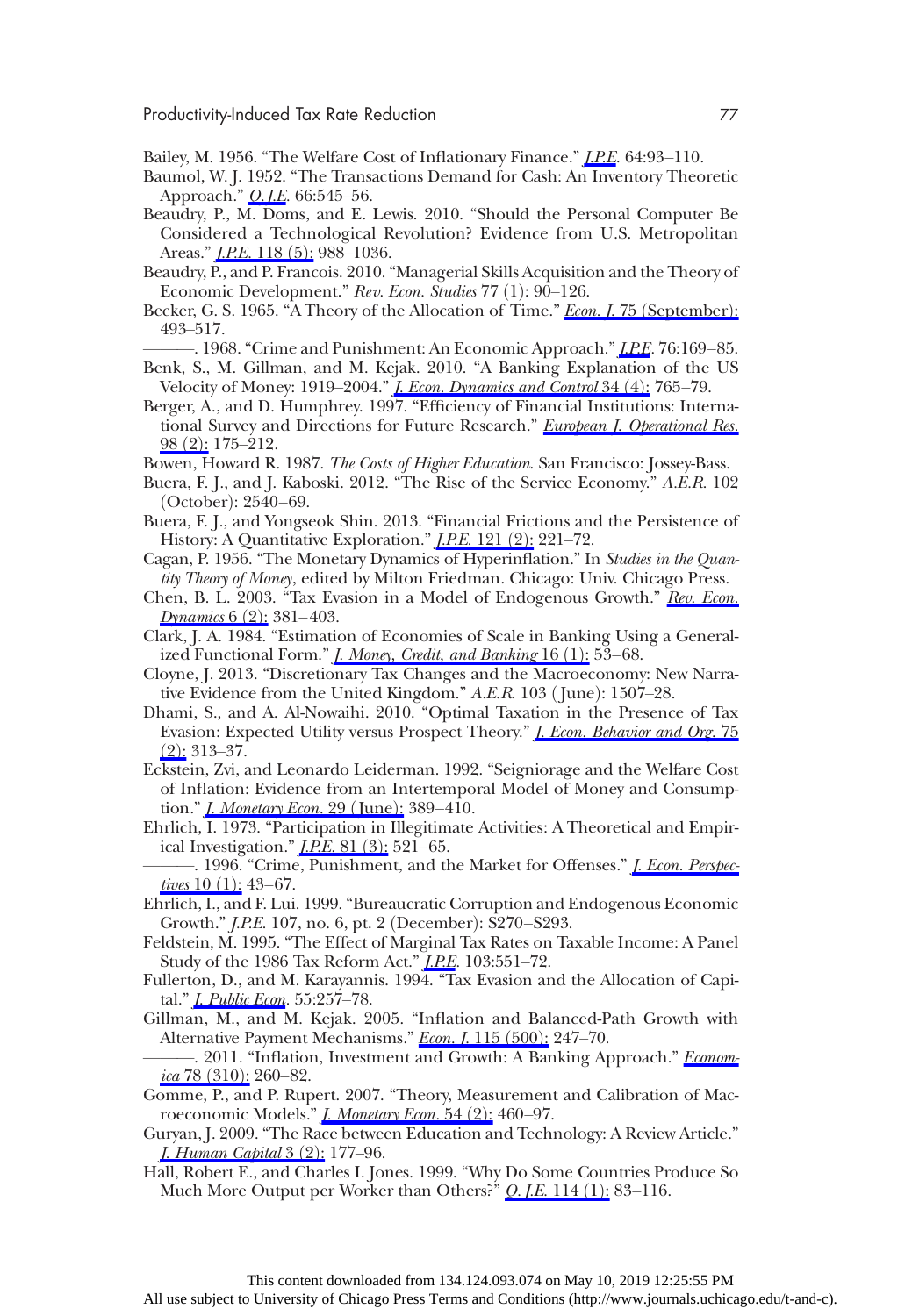- Hancock, D. 1985. "The Financial Firm: Production with Monetary and Nonmonetary Goods." *[J.P.E.](https://www.journals.uchicago.edu/action/showLinks?doi=10.1086%2F675328&system=10.1086%2F261339&citationId=p_53)* 93 (5): 859–80.
- Jones, L. E., R. E. Manuelli, H. E. Siu, and E. Stacchetti. 2005. "Fluctuations in Convex Models of Endogenous Growth, I: Growth Effects." [Rev. Econ. Dynamics](https://www.journals.uchicago.edu/action/showLinks?doi=10.1086%2F675328&crossref=10.1016%2Fj.red.2005.05.004&citationId=p_54) 8 ([October](https://www.journals.uchicago.edu/action/showLinks?doi=10.1086%2F675328&crossref=10.1016%2Fj.red.2005.05.004&citationId=p_54)): 780–804.
- Kaboski, Joe. 2009. "Education, Sectoral Composition, and Growth." [Rev. Econ.](https://www.journals.uchicago.edu/action/showLinks?doi=10.1086%2F675328&crossref=10.1016%2Fj.red.2008.07.003&citationId=p_55) *[Dynamics](https://www.journals.uchicago.edu/action/showLinks?doi=10.1086%2F675328&crossref=10.1016%2Fj.red.2008.07.003&citationId=p_55)* 12 (January): 168–82.
- King, R. G., and S. Rebelo. 1990. "Public Policy and Economic Growth: Deriving Neoclassical Implications." *J.P.E.* 98, no. 2, pt. 2 (April): S126–S150.
- Klenow, Peter J., and Andrés Rodríguez-Clare. 1997. "The Neoclassical Revival in Growth Economics: Has It Gone Too Far?" In [NBER Macroeconomics Annual](https://www.journals.uchicago.edu/action/showLinks?doi=10.1086%2F675328&system=10.1086%2F654324&citationId=p_57) 1997, edited by Benjamin S. Bernanke and Julio J. Rotemberg, 73–103. Cambridge, MA: MIT Press.
- Layard, P. R. G., and A. A. Walters. 1978. Microeconomic Theory. New York: McGraw-Hill.
- Lucas, R. E., Jr. 1988. "On the Mechanics of Economic Development." [J. Monetary](https://www.journals.uchicago.edu/action/showLinks?doi=10.1086%2F675328&crossref=10.1016%2F0304-3932%2888%2990168-7&citationId=p_59) [Econ.](https://www.journals.uchicago.edu/action/showLinks?doi=10.1086%2F675328&crossref=10.1016%2F0304-3932%2888%2990168-7&citationId=p_59) 22:3-42.

-. 2000. "Inflation and Welfare." *[Econometrica](https://www.journals.uchicago.edu/action/showLinks?doi=10.1086%2F675328&crossref=10.1111%2F1468-0262.00109&citationId=p_60)* 68 (March): 247–74.

- Mark, N. C., and D. Sul. 2003. "Cointegration Vector Estimation by Panel DOLS and Long-Run Money Demand." [Oxford Bull. Econ. and Statis.](https://www.journals.uchicago.edu/action/showLinks?doi=10.1086%2F675328&crossref=10.1111%2Fj.1468-0084.2003.00066.x&citationId=p_61) 65 (December): 655–80.
- McGrattan, Ellen R. 2012. "Capital Taxation during the U.S. Great Depression."  $Q.I.E. 127 (3): 1515-50.$
- McGrattan, Ellen R., and Edward C. Prescott. 2010. "Unmeasured Investment and the Puzzling US Boom in the 1990s." [American Econ. J.: Macroeconomics](https://www.journals.uchicago.edu/action/showLinks?doi=10.1086%2F675328&crossref=10.1257%2Fmac.2.4.88&citationId=p_63) 2 <u>([October](https://www.journals.uchicago.edu/action/showLinks?doi=10.1086%2F675328&crossref=10.1257%2Fmac.2.4.88&citationId=p_63)):</u> 88–123.
- Mertens, Karel, and Morten O. Ravn. 2013. "The Dynamic Effects of Personal and Corporate Income Tax Changes in the United States." A.E.R. 103 (June): 1212– 47.

———. Forthcoming. "A Reconciliation of SVAR and Narrative Estimates of Tax Multipliers." *J. Monetary Econ.* 

- Moffitt, R., and M. Wilhelm. 2000. "Taxation and the Labor Supply Decisions of the Affluent." In Does Atlas Shrug? The Economic Consequences of Taxing the Rich, edited by Joel Slemrod. Cambridge, MA: Harvard Univ. Press.
- Pecorino, P. 1995. "Inflation, Human Capital Accumulation and Long-Run Growth." *[J. Macroeconomics](https://www.journals.uchicago.edu/action/showLinks?doi=10.1086%2F675328&crossref=10.1016%2F0164-0704%2895%2980067-0&citationId=p_67)* 17 (3): 533-42.
- Piketty, T., and E. Saez. 2006. "The Evolution of Top Incomes: A Historical and International Perspective." A.E.R. 96 (May): 200-205.
- . 2007. "How Progressive Is the U.S. Federal Tax System? A Historical and International Perspective." *[J. Econ. Perspectives](https://www.journals.uchicago.edu/action/showLinks?doi=10.1086%2F675328&crossref=10.1257%2Fjep.21.1.3&citationId=p_69)* 21 (Winter): 3–24.
- Ragan, K. S. 2013. "Taxes and Time Use: Fiscal Policy in a Household Production Model." [American Econ. J.: Macroeconomics](https://www.journals.uchicago.edu/action/showLinks?doi=10.1086%2F675328&crossref=10.1257%2Fmac.5.1.168&citationId=p_70) 5 (1): 168–92.
- Ramey, V. A., and N. Francis. 2009. "A Century of Work and Leisure." [American](https://www.journals.uchicago.edu/action/showLinks?doi=10.1086%2F675328&crossref=10.1257%2Fmac.1.2.189&citationId=p_71) [Econ. J.: Macroeconomics](https://www.journals.uchicago.edu/action/showLinks?doi=10.1086%2F675328&crossref=10.1257%2Fmac.1.2.189&citationId=p_71) 1 (July): 189-224.
- Romer, Christina D., and David H. Romer. 2010. "The Macroeconomic Effects of Tax Changes: Estimates Based on a New Measure of Fiscal Shocks." A.E.R. 100  $(3)$ : 763–801.
- Roubini, N., and X. Sala-i-Martin. 1995. "A Growth Model of Inflation, Tax Evasion, and Financial Repression." *[J. Monetary Econ.](https://www.journals.uchicago.edu/action/showLinks?doi=10.1086%2F675328&crossref=10.1016%2F0304-3932%2895%2901192-Q&citationId=p_73)* 35 (2): 275-301.
- Saez, E. 2012. "Inequality and Taxation: Evidence from Data, Experiments, and Tax Policy Variation." Award Abstract no. 1156240 (April 8), Nat. Sci. Found., Washington, DC.
- Saez, E., J. Slemrod, and S. H. Giertz. 2012. "The Elasticity of Taxable Income with Respect to Marginal Tax Rates: A Critical Review." *[J. Econ. Literature](https://www.journals.uchicago.edu/action/showLinks?doi=10.1086%2F675328&crossref=10.1257%2Fjel.50.1.3&citationId=p_75)* 50 (1): 3–50.